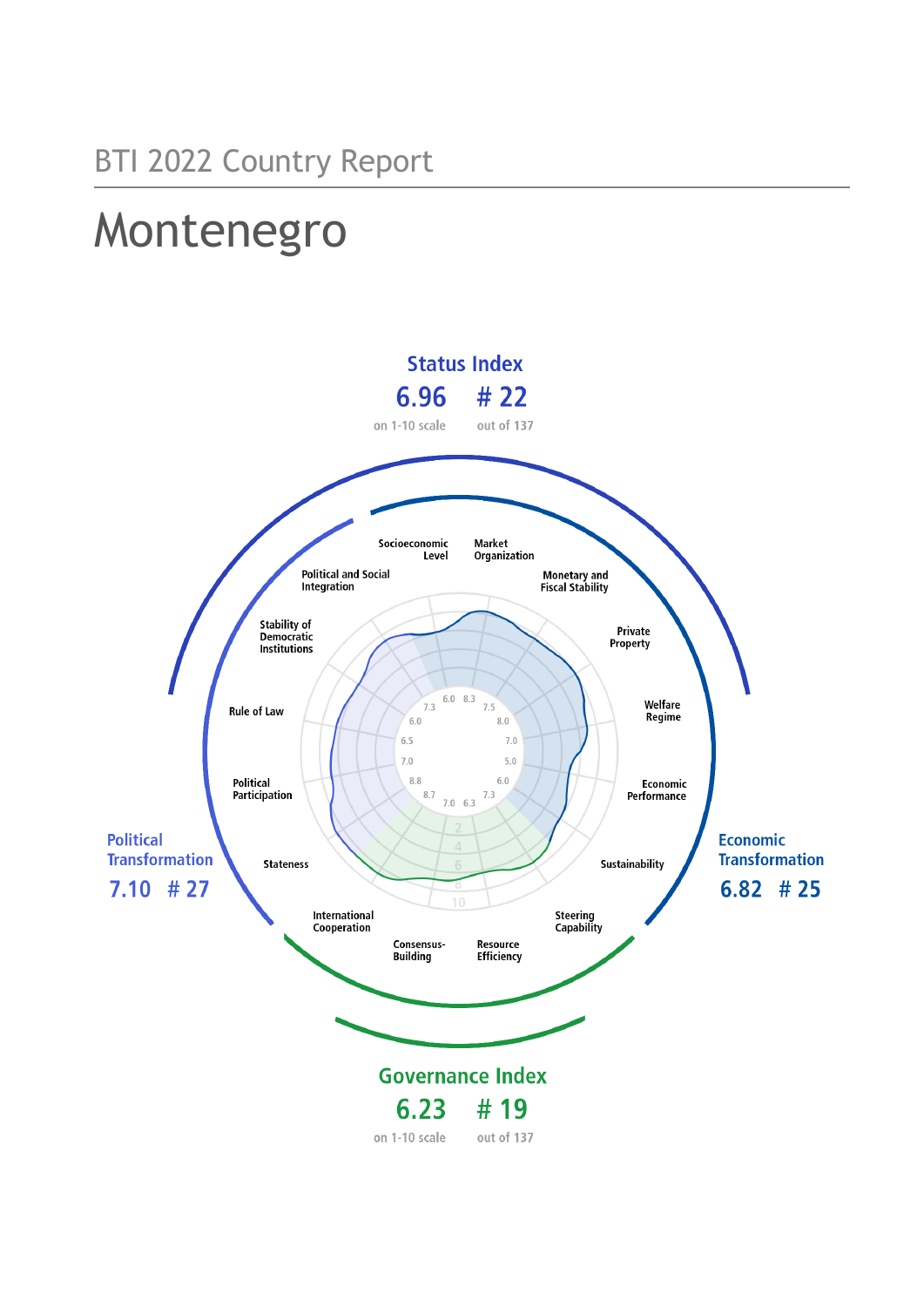This report is part of the **Bertelsmann Stiftung's Transformation Index (BTI) 2022**. It covers the period from February 1, 2019 to January 31, 2021. The BTI assesses the transformation toward democracy and a market economy as well as the quality of governance in 137 countries. More on the BTI at [https://www.bti-project.org.](https://www.bti-project.org/)

Please cite as follows: Bertelsmann Stiftung, BTI 2022 Country Report — Montenegro. Gütersloh: Bertelsmann Stiftung, 2022.

This work is licensed under a **Creative Commons Attribution 4.0 International License**.

#### **Contact**

Bertelsmann Stiftung Carl-Bertelsmann-Strasse 256 33111 Gütersloh Germany

**Sabine Donner** Phone +49 5241 81 81501 sabine.donner@bertelsmann-stiftung.de

**Hauke Hartmann** Phone +49 5241 81 81389 hauke.hartmann@bertelsmann-stiftung.de

**Claudia Härterich** Phone +49 5241 81 81263 claudia.haerterich@bertelsmann-stiftung.de

**Sabine Steinkamp** Phone +49 5241 81 81507 sabine.steinkamp@bertelsmann-stiftung.de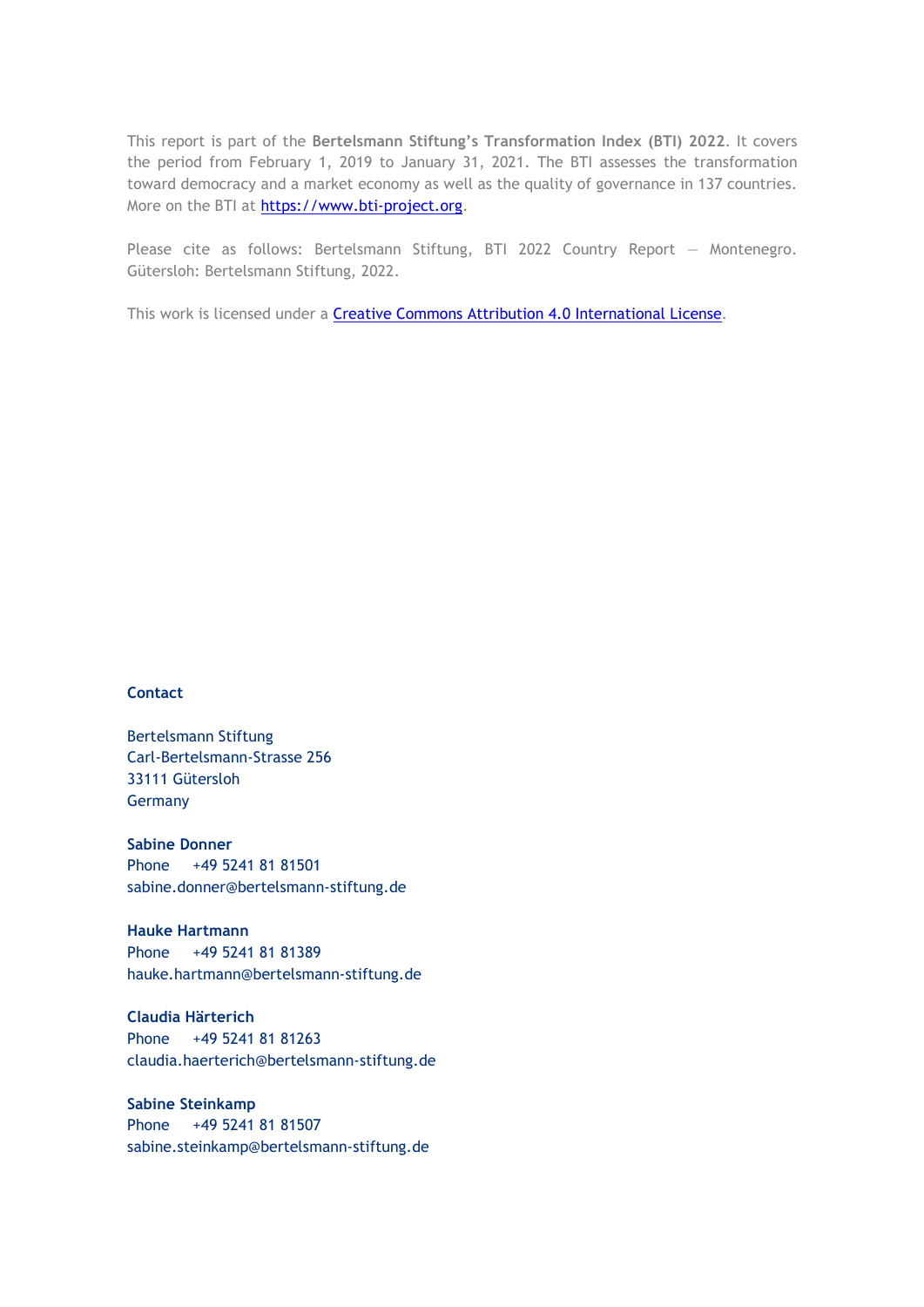#### **Key Indicators**

| Population               | M      | 0.6  | <b>HDI</b>                     | 0.829 | GDP p.c., PPP                | 20567 |
|--------------------------|--------|------|--------------------------------|-------|------------------------------|-------|
| Pop. growth <sup>1</sup> | % p.a. | 0.0  | HDI rank of 189                | 48    | Gini Index                   | 38.5  |
| Life expectancy          | vears  | 76.9 | UN Education Index             | 0.803 | Poverty <sup>3</sup><br>$\%$ | 6.0   |
| Urban population %       |        | 67.5 | Gender inequality <sup>2</sup> | 0.109 | Aid per capita               | 155.8 |
|                          |        |      |                                |       |                              |       |

Sources (as of December 2021): The World Bank, World Development Indicators 2021 | UNDP, Human Development Report 2020. Footnotes: (1) Average annual growth rate. (2) Gender Inequality Index (GII). (3) Percentage of population living on less than \$3.20 a day at 2011 international prices.

# Executive Summary

The most significant event in Montenegro during the review period was the governing coalition, led by the Democratic Party of Socialists (DPS), losing its majority in the 2020 parliamentary elections. They were unable to form a government for the first time since the introduction of multipartyism. The elections were followed by a peaceful transition of power. The new government, which took office in December 2020, is ideologically heterogeneous and will be tested through cohabitation with the president, the DPS leader Milo Đukanović, whose term lasts until 2023.

The election was preceded by an extended boycott of parliament, an unsuccessful attempt at electoral reform and a blockade of reforms and institutions. Due to the lack of progress in the fight against corruption and organized crime, the blockade of the judiciary and the lack of expected reforms, the EU integration process stagnated in the review period. Even though Montenegro has opened all negotiation chapters, in eight years of negotiations it has managed to close only three of them, most recently in 2017.

In the last two years, the Montenegrin political and social scene has been marked by extreme political polarization. The growth of ethnonationalism increasingly threatens the constitutional concept of a multicultural and civic state. The increase in political conservatism and the influence of the church pose a threat to secularism.

In economic terms, pre-existing problems such as large public debt and fiscal deficits caused by poor economic decisions and borrowing for large-scale investment projects have been further exacerbated by the crisis caused by the COVID-19 pandemic. Long-standing warnings about the vulnerability of the Montenegrin economy due to its excessive dependence on tourism and foreign direct investment became a reality when the tourism industry suffered a severe blow during the pandemic.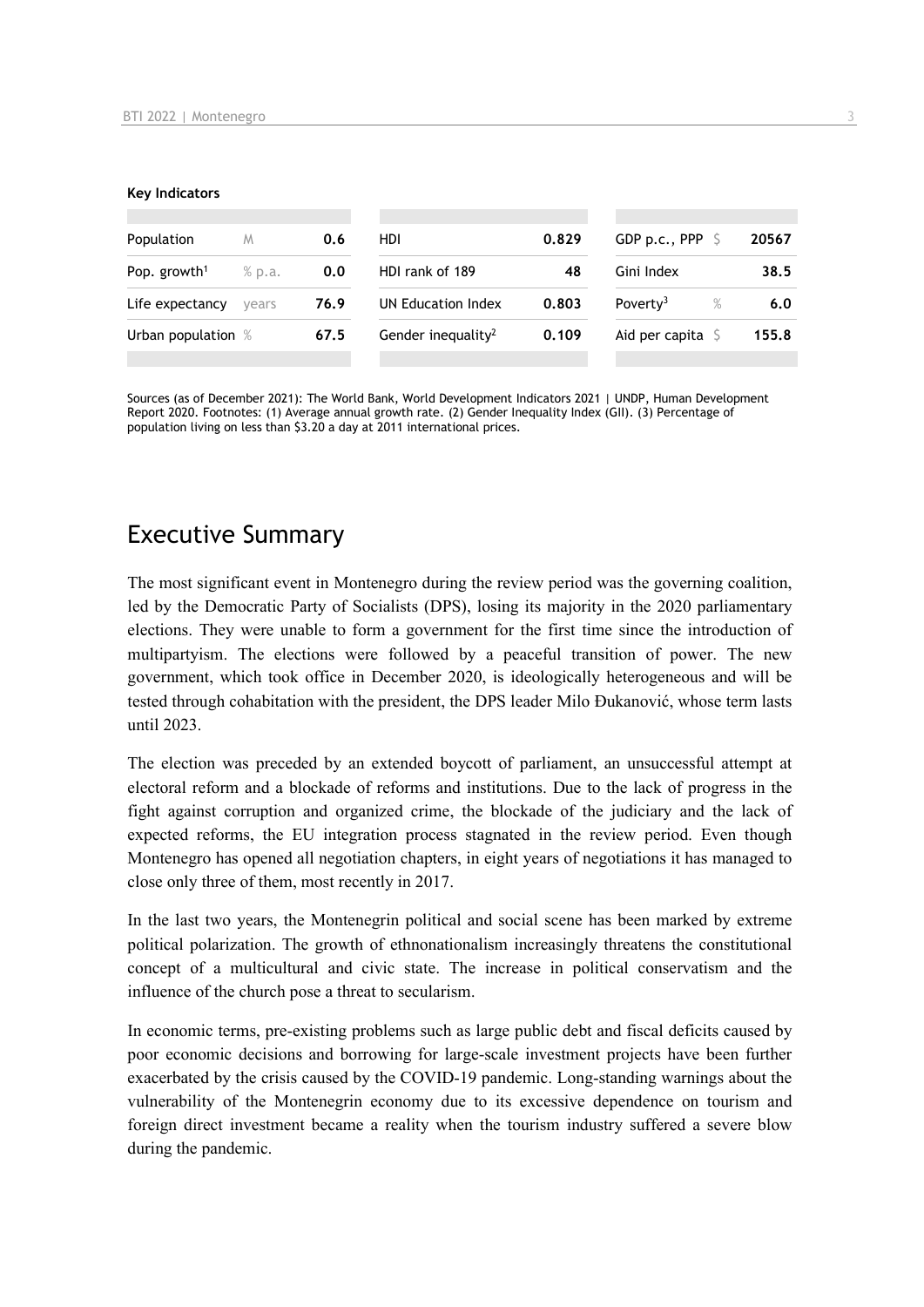In January 2021, Montenegro was at the top of the list of COVID-19 infections per capita. The country's health care system has been overwhelmed by months of dealing with the impact of the pandemic, and it is one of the few European countries where vaccination had not yet begun by the end of January 2021. The state's ability to bring the COVID-19 pandemic under control is a precondition for economic recovery.

## History and Characteristics of Transformation

A tradition of independent statehood in the area that is now modern Montenegro dates back several centuries. In 1878, the Congress of Berlin recognized Montenegro as an independent state. Independence came to an end when Montenegro joined Serbia in 1918 following the controversial decision of the Podgorica Assembly, held under the auspices of the Allied forces while the sovereign and the government of Montenegro were in exile.

Soon afterwards, Montenegro became a part of the Kingdom of Serbs, Croats and Slovenes, later renamed Yugoslavia. From 1918 to 1941, and from 1946 to 1992, Montenegro was a constituent republic of Yugoslavia. Montenegro was the only Yugoslavian republic that remained in a joint state with Serbia in the early 1990s. This policy was advocated by the post-communist political elite that emerged victorious in the country's first post-communism elections and was also supported by a substantial part of Montenegrin citizens who felt closely associated with the idea of Yugoslavia and cultural links with Serbia. In 1992, the two countries established the Federal Republic of Yugoslavia (FRY) as a successor to the Socialist Federal Republic of Yugoslavia. While FRY's constitution envisaged parity between Montenegro and Serbia in federal institutions, the state was de facto dominated by the much larger Serbia, both economically and politically. Facilitated by wars and nationalist mobilization, Serbia's president, Slobodan Milosevic, was able to establish a semi-authoritarian system that included Montenegro and that kept him in power until 2000.

The Democratic Party of Socialists (DPS), Milosevic's partner in Montenegro, has governed the country since the fall of communism using similar rule. Milo Đukanović, leader in the DPS, broke with Milosevic in 1997, increasingly distancing Montenegro from Serbia and implementing reforms aimed at establishing a market economy. After the fall of Milosevic, Montenegro and Serbia, a loosely integrated "state union," replaced FRY. While the Montenegrin government wanted independence, the opposition parties and most parties in Serbia preferred to preserve a common state. To accommodate Montenegrin interests, the constitutional charter of the state union envisaged the option of independence referendum, held three years after the creation of the state union. In the 2006 referendum, 55.5% of Montenegrin citizens voted for independence and Montenegro joined the United Nations and other major international organizations. In June 2017, Montenegro became a member of NATO. As of January 2021, Montenegro had opened all EU negotiation chapters but only three had been provisionally closed.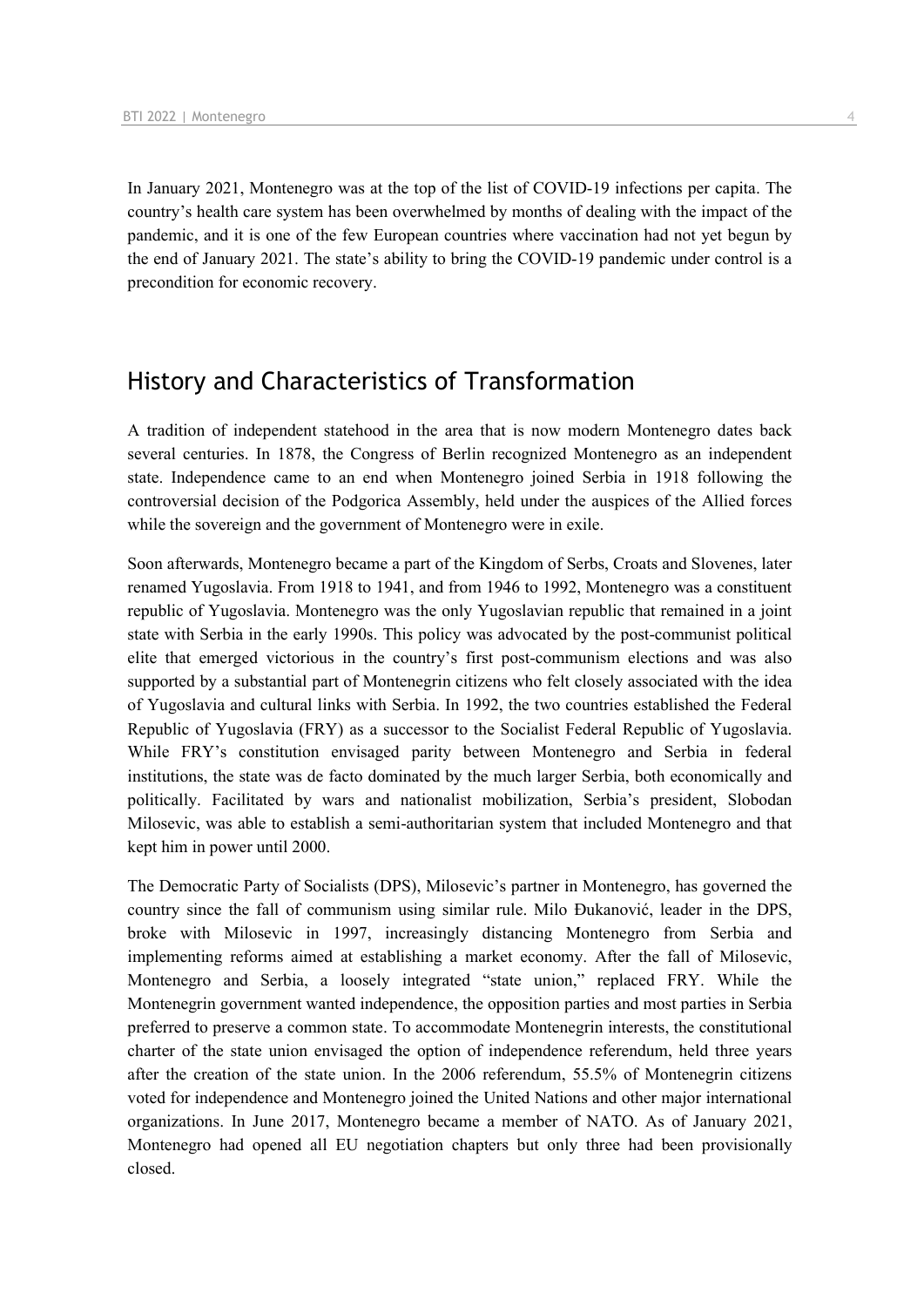Behind the rather successful international recognition of Montenegrin political commitment to Euro-Atlantic integration, its society has been struggling with slow-paced changes in its political model, inefficient public institutions, a culture of legal impunity for people politically affiliated with the ruling parties, discriminatory practices in the labor market and public procurement, as well as challenges to legal security and the harmonization of judicial practices with best international standards.

The 2020 parliamentary election brought the first change of government in Montenegro after 30 years of rule by DPS and its partners. The key reasons for the result include political corruption, state capture, economic inequalities, and weak progress on European integration. Moreover, the Serbian Orthodox Church's active support for the opposition exerted a significant influence. Public opinion on the capability of the new Montenegrin government to bring a successful political and economic transformation to the country is divided.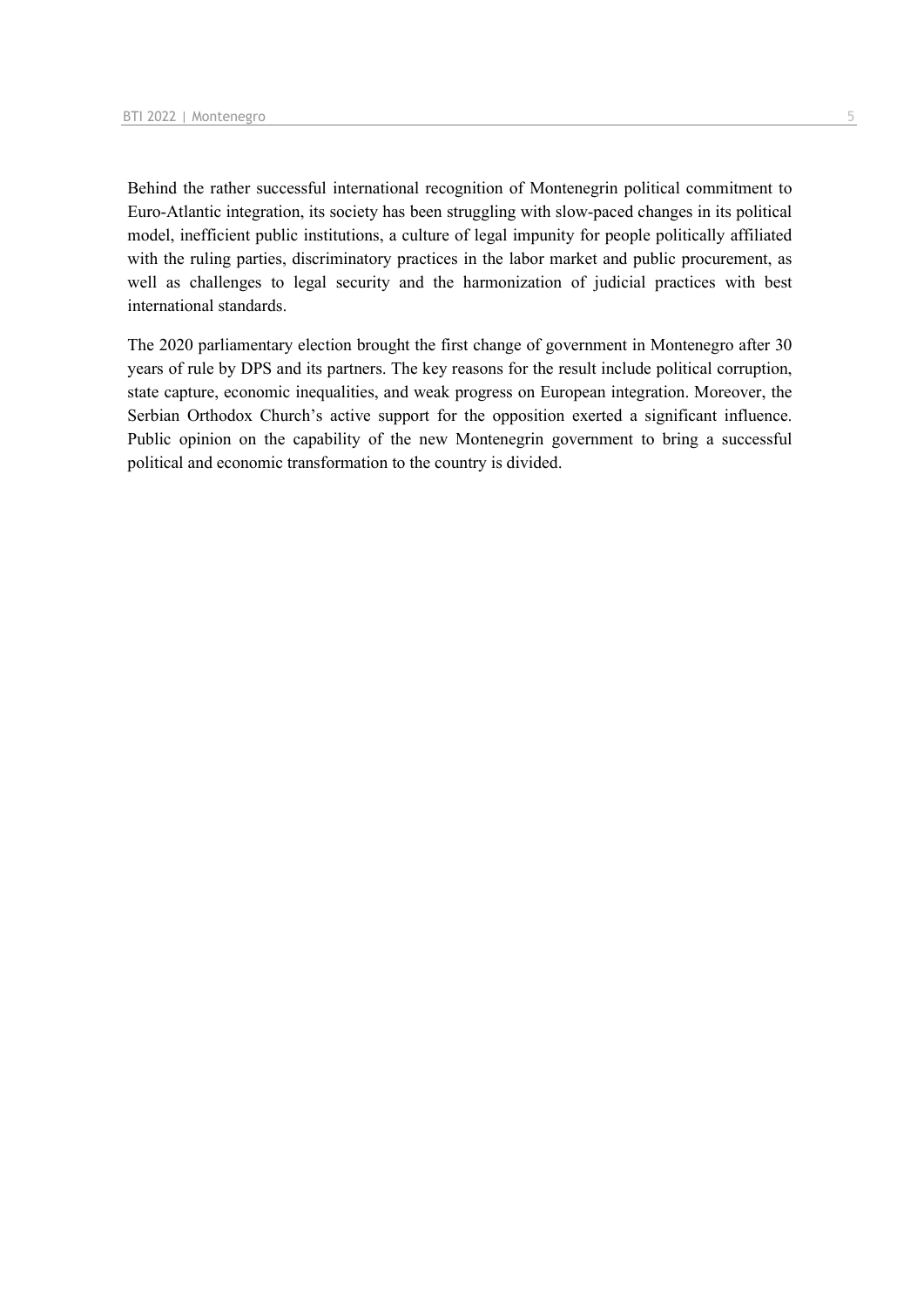The BTI combines text analysis and numerical assessments. The score for each question is provided below its respective title. The scale ranges from 1 (worst) to 10 (best).

# Transformation Status

## I. Political Transformation

#### **1 | Stateness**

The state monopoly on the use of force extends to the entire territory of the country. There are no organizations such as militias or guerrillas in Montenegro.

According to the Chief Special Prosecutor, activities of criminal groups are intensifying with an aim to destabilize the prosecutorial organizations. There has been a lack of police action and prosecution of criminal groups.

Wars between criminal gangs have undermined security in the country in recent years. In the review period, the years-long war between criminal clans from Kotor, which has already claimed dozens of victims in Montenegro and abroad, continued. In the last two years, murders and attempted liquidations in public places have endangered public safety.

Montenegro is constitutionally defined as a civic state, where the state identity is constituted around shared citizenship and not around prevailing ethnicity.  The majority of citizens support the civic state, while as many as 34.8% would prefer an ethnically defined state (Center for Democratic Transition, November 2020). 21.1% would define it as a state of the Montenegrin people and other citizens living in it, 11.3% as a state of the Montenegrin and Serbian people and other people living in it, 2.4 % as a state of the Serbian people and other citizens who live in it.

The concept of a civic state has often been compromised in order to satisfy the ethnonationalist demands of powerful political actors. Since the 2006 independence referendum, the legitimacy of the nation-state has been occasionally questioned. The number of political actors advocating the state of the peoples instead of the state of citizens has increased significantly in the last few years.

The citizenship policy is regulated by the Law on Montenegrin Citizenship, which is relatively restrictive compared to neighboring countries, especially regarding dual citizenship. Montenegro, a small country, thereby protects itself from a potentially

#### **Question** Score

Monopoly on the use of force 10  $\frac{106}{9}$   $\frac{22}{0}$  10



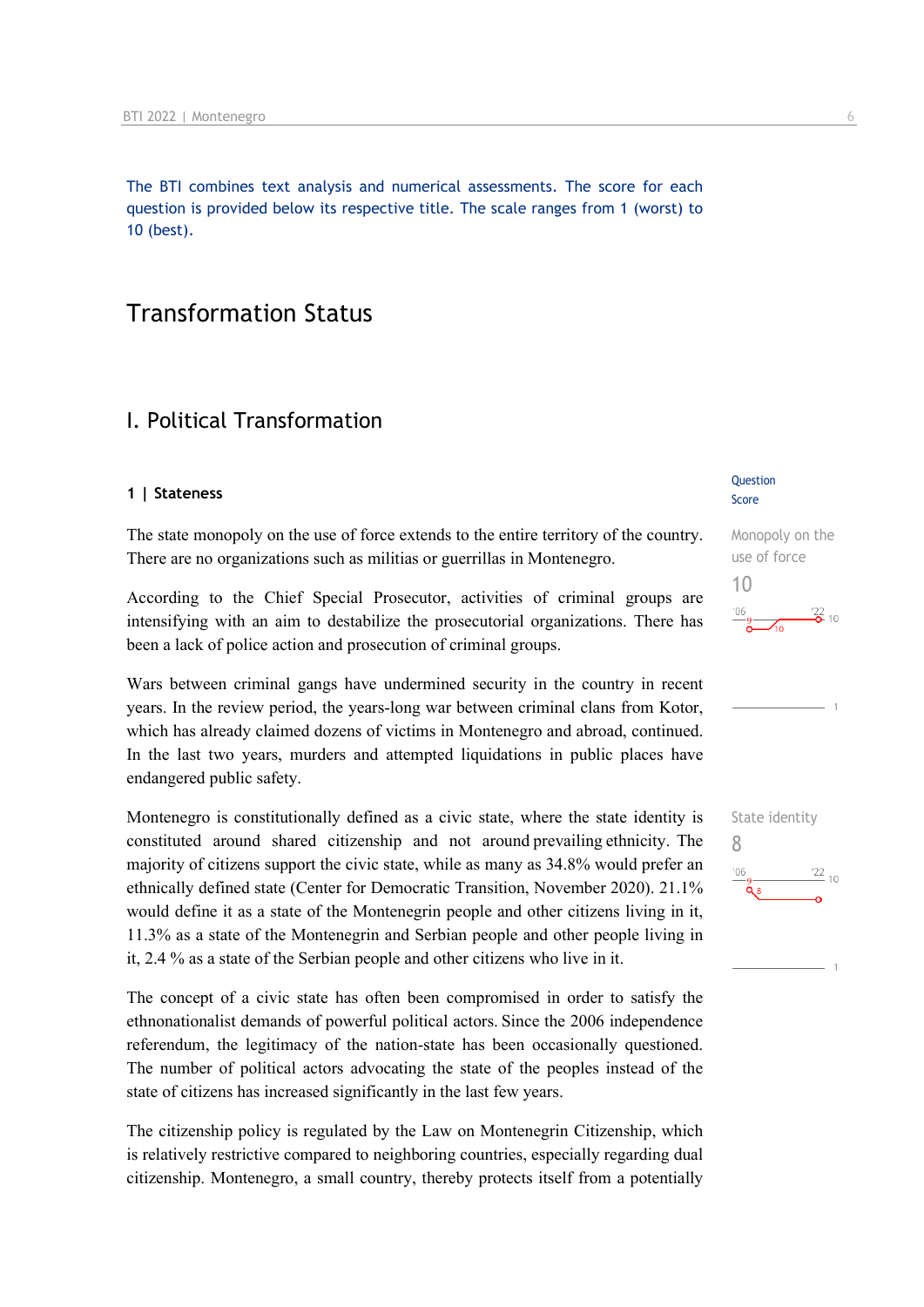large political influence of non-residents. Within months of assuming office, the new government launched a public debate on changes to the Law on Citizenship, to allow the acquisition of citizenship for longtime residents of Montenegro who for some reason have failed to satisfy the current conditions for citizenship.

The state is largely secular. However, some religious communities and their leaders exert considerable influence over the legal order and political institutions.  

The Serbian Orthodox Church (SOC) was directly involved in the 2020 parliamentary elections and its outcome, urging voters not to support the ruling parties and to instead favor others.  SOC protests against the Law on Religion were an important part of the election campaign. According to the leaders of the Democratic Front (DF), SOC had a direct role in compiling their list, and their top candidate, Zdravko Krivokapić, current prime minister, was the church's candidate.

After the elections, the SOC organized meetings with the leaders of the winning coalition's constituent parties, discussing support for the prime ministerdesignate.  According to publicly available records, the prime minister and some ministers have strong ties to the SOC. For example, Minister of Justice Vladimir Leposavić was a member of the legal team of the SOC Metropolitanate in Montenegro until the election.

Three winning coalition constituents agreed to change the contested Law on Freedom of Religion in line with the SOC's requests. The new government has made these amendments a priority and proposed changes without a public debate by using an urgent procedure. The changes were adopted in the middle of the night of 28 - 29 December 2020. Citizens protested in front of the parliament, and there were disputes in the parliament over the legality and procedures involved. When the president refused to promulgate the law after the first vote, the parliament again enacted the law on January 20, after which the president signed the decree and the law came into force.

All necessary administrative structures, providing all basic public services, operate throughout the entire territory of Montenegro. 100% of the population have access to a water source and 96% of the population have access to improved sanitation facilities. 

In the first months of the pandemic, Montenegro, like many other countries, faced a lack of protective medical equipment, disinfectants, and some general consumption items. After Serbia banned grain exports in March 2020, the Montenegrin government imported more grain from France to prevent flour shortages. This sparked a debate on the lack of a buffer stocks scheme, and the need for its introduction. 

With the growth of the pandemic in Europe, and before the first cases appeared in Montenegro, the authorities closed schools on March 16, 2020. The education

No interference of religious dogmas

7

Basic administration 10 $\frac{106}{10}$   $\frac{9}{10}$   $\frac{122}{9}$  10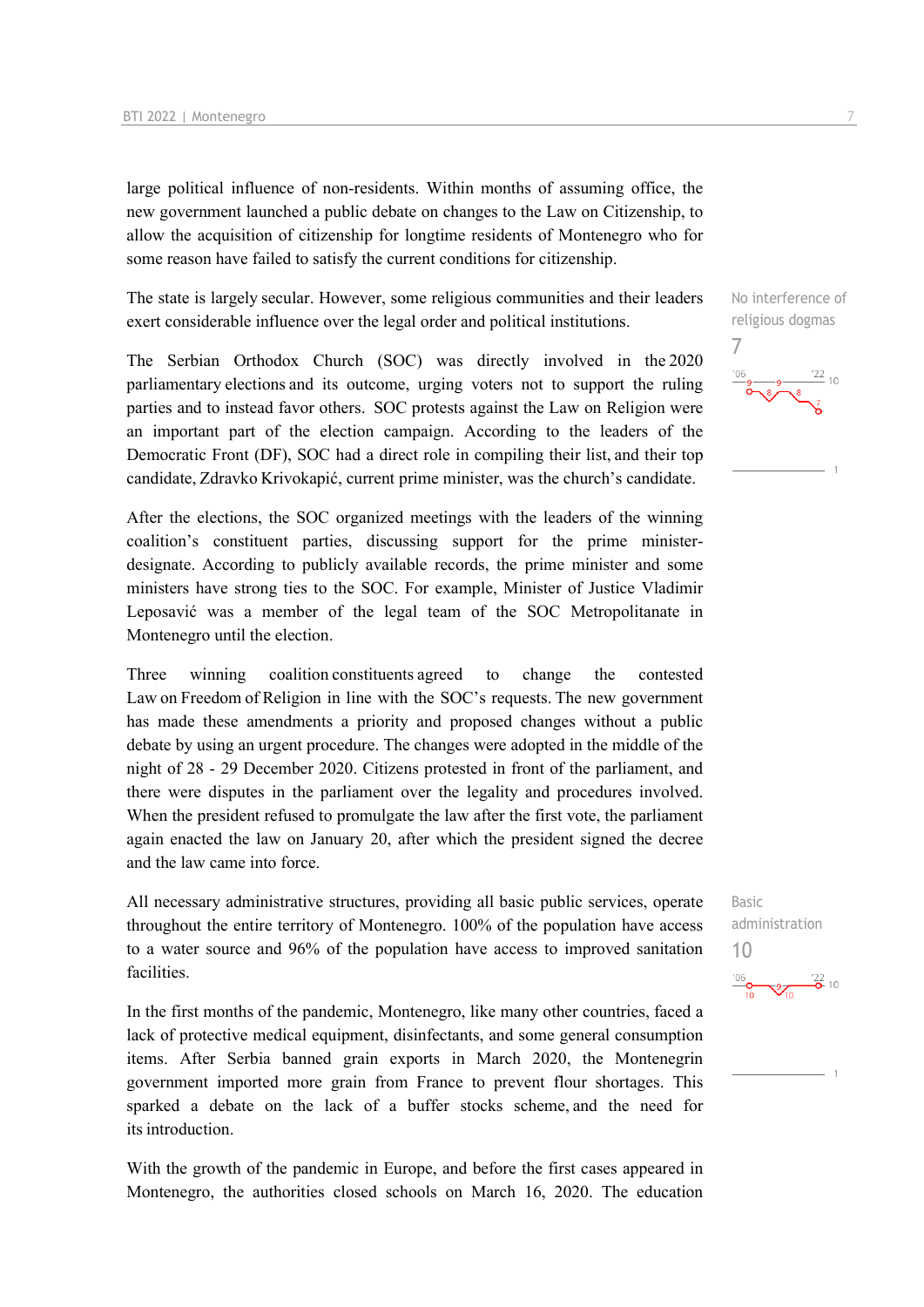system reacted very quickly and prepared online platforms, lectures, and a television program in a short period of time. From March 23, distance learning began to be implemented. The start of the school year was postponed for a month after the summer break due to the uncertain epidemiological situation; a combined model of offline and online learning was adapted to changes in the epidemiological situation. 

In addition to closing external borders, intercity passenger traffic was banned in March 2020, with an exemption for important activities. This measure was scaled back and abolished in mid-May 2020, but due to a large increase in COVID-19 cases in November 2020, intercity traffic was banned again on weekends. 

At the start of the pandemic, authorities formed special regional COVID-19 hospitals, while other hospitals and health facilities were declared "clean" and responsible for providing regular health services. However, due to the burden on the health system from COVID-19 patients, restrictions on the provision of health services were introduced on several occasions. Access to health care became complicated for many patients. Lower priority was given to non-urgent procedures to limit the transmission of the virus between patients in hospitals. Subsequent analyzes are needed to examine the effects of such action on the nation's overall health outcomes. 

#### **2 | Political Participation**

General elections are held regularly and are usually positively assessed by international observers. Still, serious concerns remain regarding the fairness of the electoral process, primarily related to misuse of public funds and institutions in elections.

The Parliamentary Committee for the Electoral Legislation Reform was set up in late 2018 but its work has been mired in political disputes and a partial boycott. The Democratic Party of Socialists left the committee following the adoption of the Law on Freedom of Religion in December 2019, leaving it without a key stakeholder.

The parliamentary elections in August 2020 resulted in a defeat for the Democratic Party of Socialists (DPS) and its partners, who had ruled the country for three decades. The DPS won 35% of the vote, securing 30 seats in the parliament, insufficient to form a parliamentary majority (of 41 seats) with its traditional partners, the Social Democrats (3 seats), Social Democratic Party (2 seats) and ethnic minority parties (5 seats).

The new majority in the parliament comprises three coalitions. The largest of them gathered around the Democratic Front, which won 32.5% of the vote (27 seats). The list of Democrats of Montenegro won 12.5% of the vote (10 seats), and the coalition

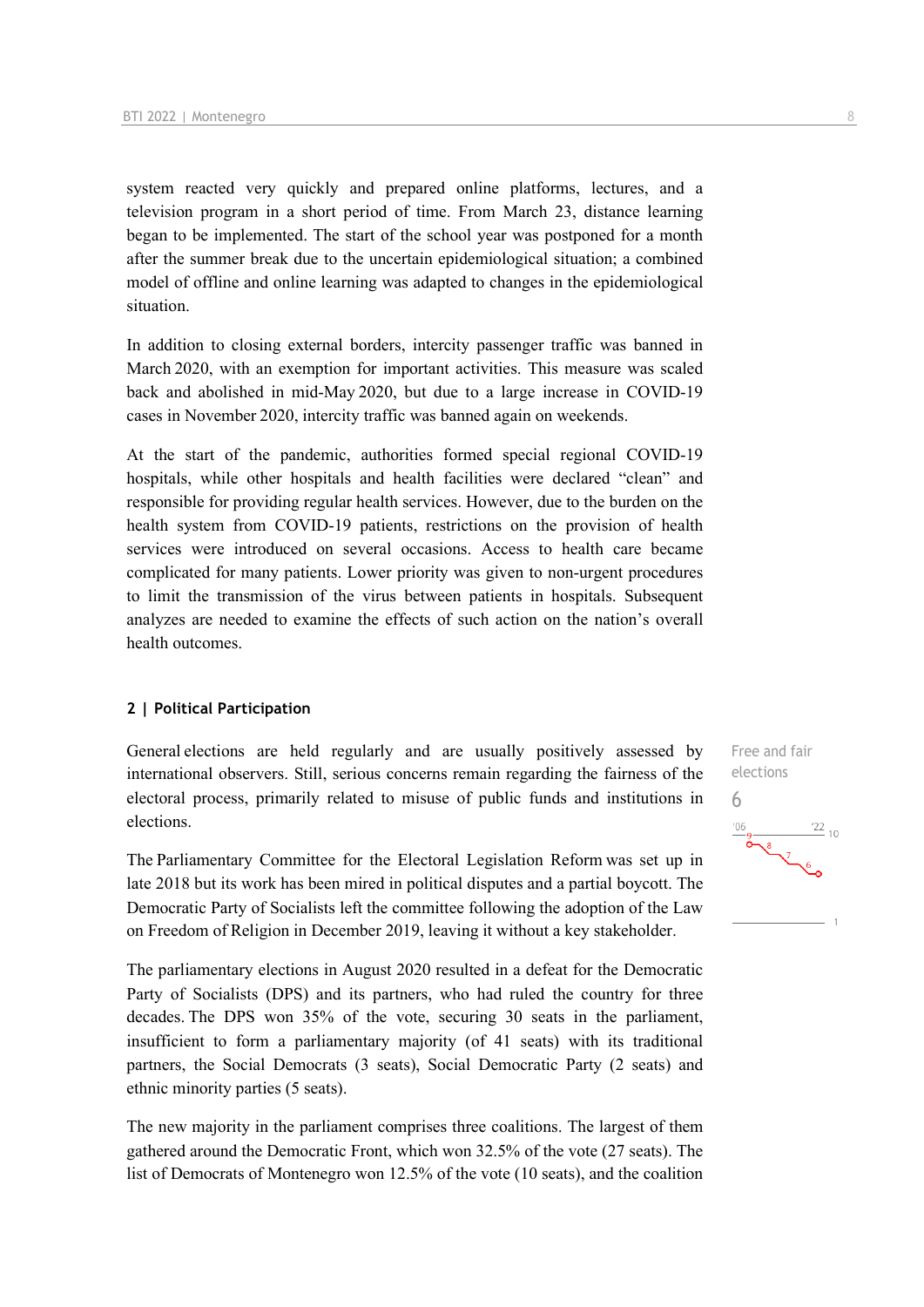gathered around the United Reform Action (URA) movement won 5.5% (4 seats). All participants accepted the electoral results, which allowed a peaceful transfer of power. Still, this handover occurred amidst continued extreme polarization, exacerbated by the new Law on Freedom of Religion. The elections were also conducted by institutions – the politicized State Election Commission (SEC) and the institutions commissioned by acting presidents – with disputed mandates and a history of poor decision-making.

The ruling parties were advantaged because of their access to state resources. Accusations of illicit foreign, secret and dubious funding were left unaddressed by the Anti-Corruption Agency.  Recruitment based on party affiliation, allegations of clientelist practices (exchange of services and benefits for votes) and of voter intimidation have not been investigated by authorities.  

Although it was clear for months that the election would be carried out during a pandemic, the institutions failed to prepare. The SEC adopted technical recommendations for epidemiological protection of voters three weeks before the elections. SEC rules initially withdrew the right to vote from patients with COVID-19 in hospitals or out of residence, but the Constitutional Court repealed this at the initiative of non-governmental organizations. However, it remains unclear whether and how many hospitalized patients exercised their voting rights, as COVID-19 hospitals are labeled "red zones" with entry restrictions. OSCE/ODIHR noted that recommendations on the COVID-19 protection measures on election day underwent several changes and were difficult to implement. While COVID-19-related restrictions limited physical campaign opportunities, it increased online outreach and did not prevent voters from turning out in high numbers. 

Democratically elected political representatives have the effective power to govern. However, in recent years it has become increasingly obvious that some power groups can insulate themselves from external actors or enforce their special-interest policies on those beyond their own group. 

This specifically refers to the Serbian Orthodox Church (SOC) in Montenegro, which has been one of the most influential and popular social actors. The SOC has sought political influence but refrained from open involvement in politics. This changed after the adoption of the Law on Freedom of Religion when the SOC openly interfered in lawmaking and electoral processes. The new government swiftly promised that the law would be withdrawn or amended in accordance with SOC requirements, clearly demonstrating SOC's power to regulate areas of social life in which it has an interest. 

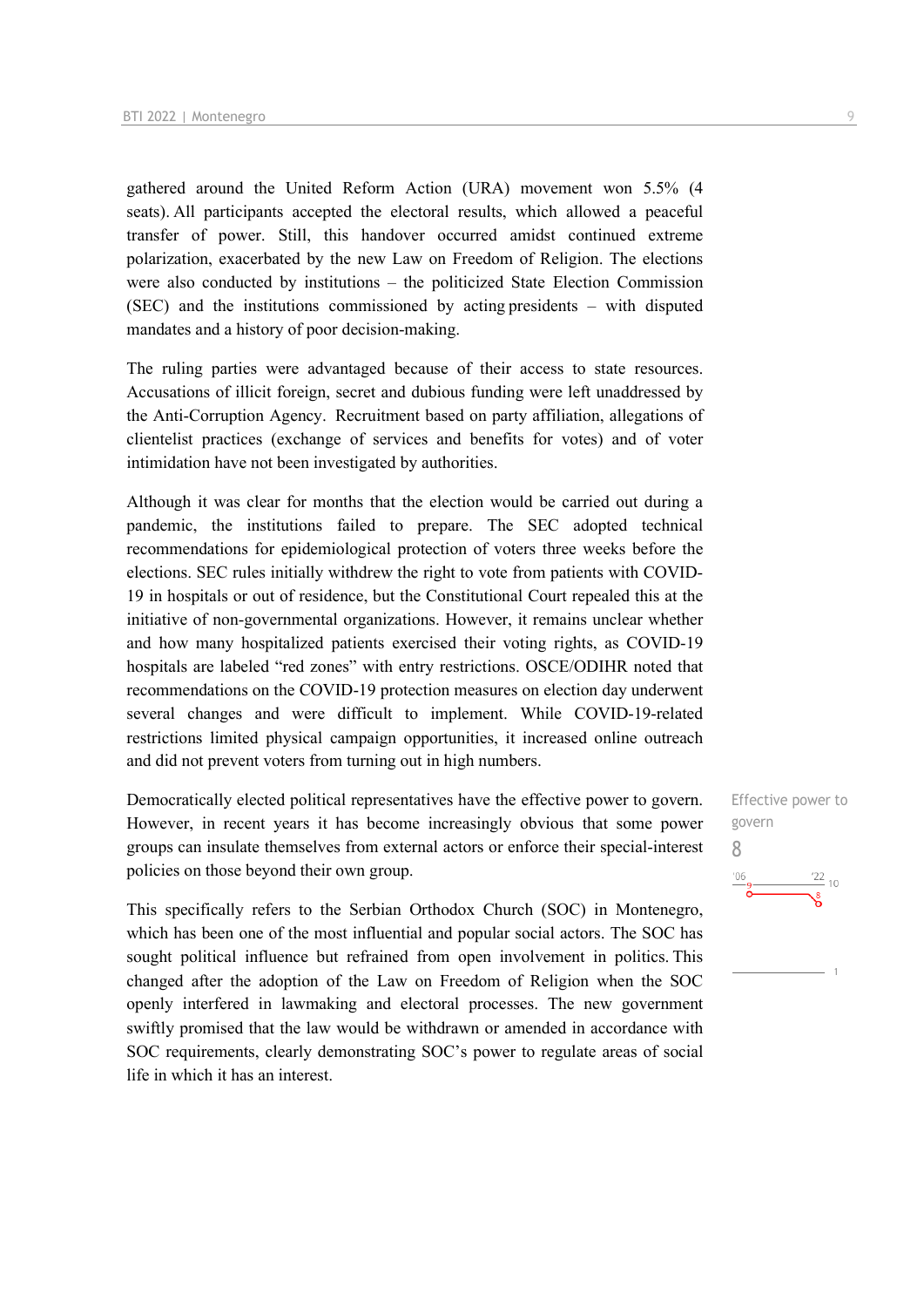The right to public assembly is a constitutional right in Montenegro. In addition to the constitution, this right is guaranteed by the Law on Public Assemblies. The laws on NGOs, on political parties, and others further protect and regulate freedom of association. Foreign NGOs can operate in Montenegro.

Authorities have the prerogative to temporarily restrict the freedom of assembly to prevent disorder or the execution of a criminal offense, or threats to the health, morality, or security of people and property.

In Montenegro the review period was marked by frequent protest rallies. From January 2019 to September 2019, civil protests were organized due to the scandal of illegal financing of the then-ruling DPS. In December 2019, protests against the Law on Freedom of Religion involved tens of thousands and lasted until spring 2020, when public rallies were restricted or banned as part of the pandemic-related measures. However, occasional protests led by the church continued, and there were also gatherings celebrating state holidays. Tense protests accompanied the stand-off over the municipal handover of power in Budva and several protests were organized to call for better protection of rivers from pollution.

The seventh Montenegro Pride Parade was held in September 2019 in Podgorica. The eighth Montenegro Pride in December 2020 was marked by a car rally in accord with pandemic-related restrictions.

NGOs have repeatedly criticized the police for allowing or sanctioning public gatherings unfairly and selectively. The Institute Alternative and Human Rights Action have repeatedly appealed to state authorities to grant citizens the right to assemble in protest, in a way that does not negatively affect public health.

As of January 2021, all public and private gatherings other than for professional, scientific, work, and official activities were prohibited. However, public gatherings of up to 25 people, lasting no longer than 60 minutes, were allowed.

Censorship is prohibited, freedom of expression guaranteed and defamation decriminalized by law. In 2020, a new Law on Media and a new Law on the National Public Broadcaster Radio and Television of Montenegro were adopted.

Montenegro has seven national daily newspapers and 75 electronic media – 53 radio and 22 television channels (Agency for Electronic Media, 2019).

The Montenegrin media is extremely politically polarized and self-regulation remains poor. The recent election period again illustrated how the media generally work hand-in-hand with particular political parties, which negatively affects the right of citizens to be accurately and objectively informed.

The position of employed journalists remains challenging. According to the Trade Union of Media of Montenegro (TUMM), journalists who dare to write articles about the main advertisers are punished and fired, which further increases selfcensorship.

Freedom of expression 6 $\frac{22}{10}$  $'06$ 

8

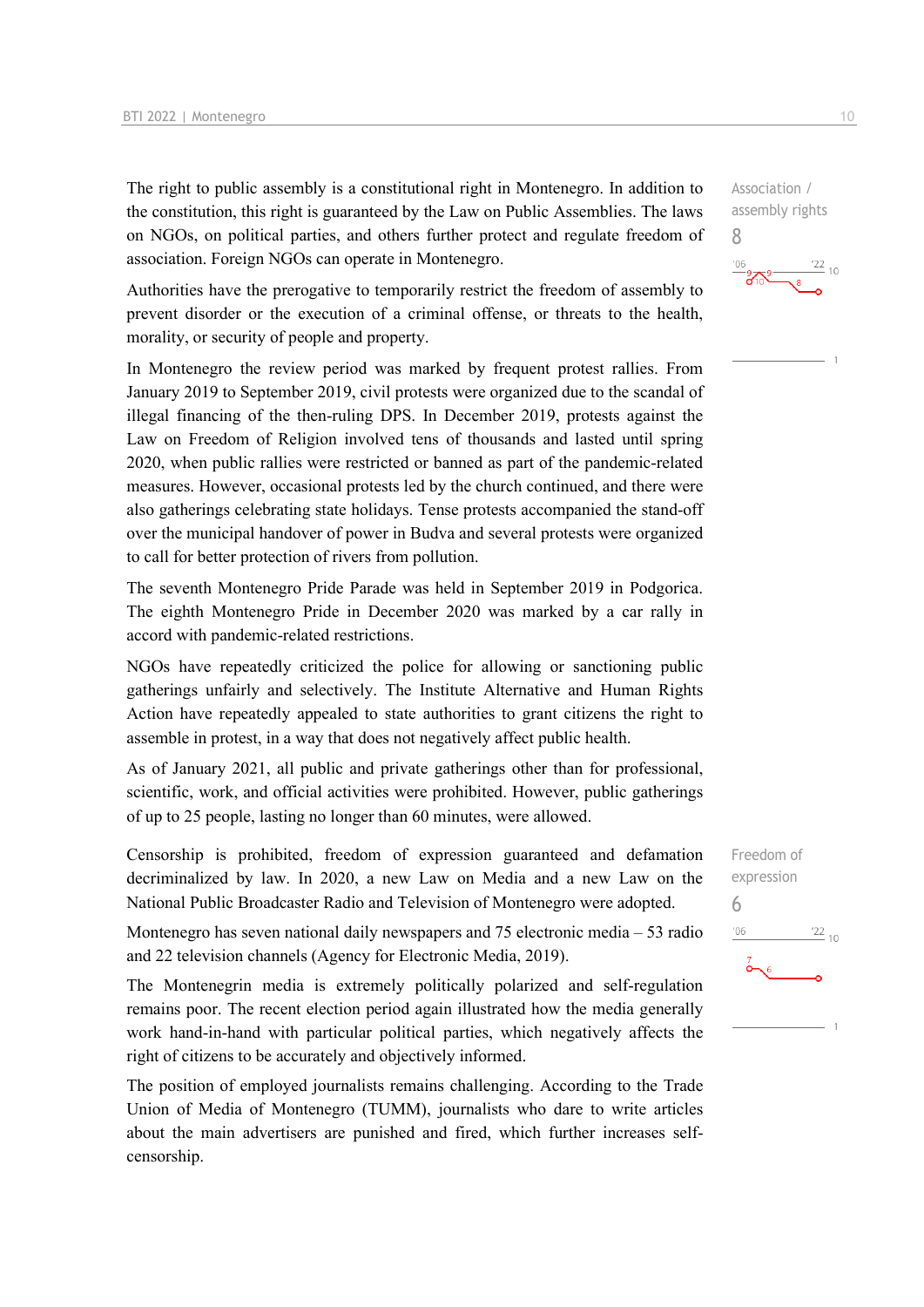The COVID-19 pandemic negatively affected the work of 86% of journalists employed in digital media, according to TUMM. One third of respondents indicated that working conditions were difficult, and 15% claimed that their salaries were reduced during the pandemic.

Three attacks on journalists took place in 2019, one of which was physical. Several journalists and individuals were arrested for the alleged distribution of fake news in 2020, which drew criticism from observers concerned with the freedom of expression.

The spread of disinformation and conspiracy theories in the media is increasing. Disinformation about the protests over the law on freedom of religion, the COVID-19 pandemic, and the elections originated primarily from regional media, which are frequently quoted in Montenegro, and social networks that are flooded with conspiracy theories and fake news about COVID-19.

#### **3 | Rule of Law**

In Montenegro, power is divided between the legislative, executive, and judicial branches. Legislative power is exercised by the Podgorica Assembly, executive power by the government, and judicial power by the courts. Montenegro is represented by the president, while constitutionality and legality are protected by the Constitutional Court. The military and security services are under democratic and civilian control.

The mechanisms through which the parliament oversees and controls the government include a vote of confidence, a prime minister hour, interpellation, consultative hearings of members of the government, and control hearings in parliamentary committees. The government proposes laws and enforces the law and conducts foreign policy.

Political conflicts and the absence of parliamentary dialogue characterized the period prior to the 2020 parliamentary elections. In December 2020, a so-called expert government entered office, but it enjoys weak parliamentary support and is criticized by both the opposition and the parliamentary majority. The boycott that marked the previous parliament continues, this time by the Democratic Party of Socialists (DPS) as the new opposition.

Government measures during the pandemic were mainly in line with the law. A state of emergency was never declared, avoiding criticism from relevant NGOs that warned that a state of emergency must be a last resort, because it would allow for additional restrictions on many human rights. In March 2020, the government published data on the identity of all citizens in self-isolation, which was criticized by NGOs as stigmatization and violation of rights. The Constitutional Court declared these measures unconstitutional, but only after the government had repealed them and the damage was already done to the citizens.

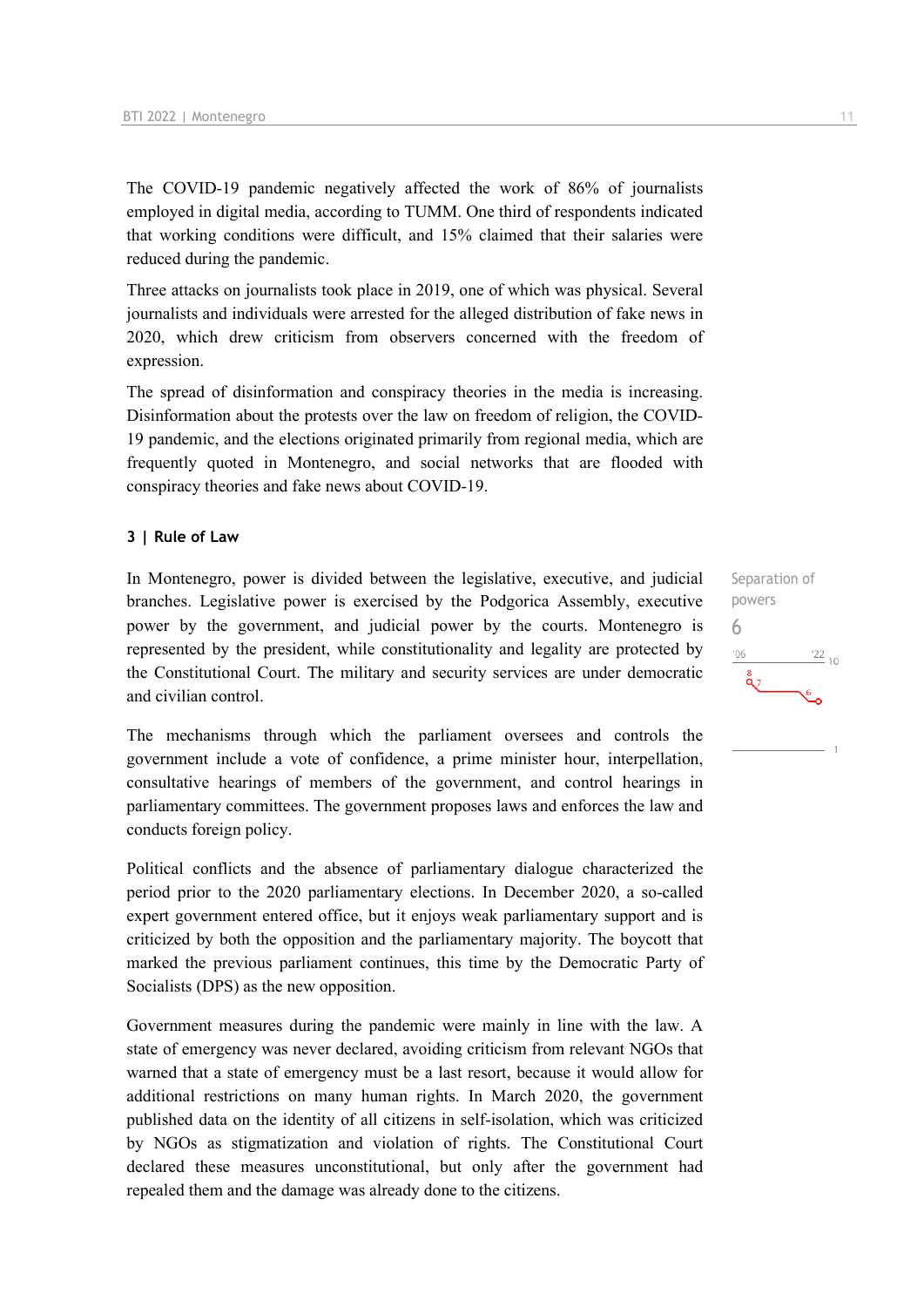The restrictions on freedom of assembly introduced at the beginning of the pandemic have been selectively respected and penalized by the authorities In June 2020, the Human Rights Action (HRA) and the Institute Alternative (IA) requested a constitutional review of a Ministry of Health order which banned political rallies and restricted religious gatherings and proposed suspending those measures. They argued that the order introduced disproportionate restrictions on the right to freedom of peaceful assembly and was discriminatory.

Parliamentary control during the pandemic was weak. In the first few months of the outbreak, the parliament did not discuss measures taken by the government.

There has been obvious stagnation in implementation of judicial reform in recent years, and even regression in certain areas. The European Commission emphasizes that it is important that Montenegro does not annul previous successes in the process of judicial reform.

The Judicial Council is defined by the constitution as an autonomous and independent body that ensures the independence and autonomy of courts and judges and consists of a president and nine members. Unfortunately, the Judicial Council has never become an independent and impartial body able to elect judges in an objective way, despite this being the ostensible goal of the reform. The recommendations of the Council of Europe regarding the strengthening of the independence of the Judicial Council and the eradication of unnecessary political influence have not been heeded.

The current legal framework does not guarantee the independence and impartiality of members of the Judicial and Prosecutorial Council, although following international standards, non-judicial council members may not be politicians or persons politically connected and involved in politics.

The government made legal changes that extended the mandate of the current members of the Judicial Council, which rendered efforts to strengthen the independence of the council meaningless. As of December 2019, the Judicial Council has been functioning with vacancies, after the previous president resigned. Four new members (prominent lawyers) have not been elected yet, since a qualified majority in the parliament is required to approve their appointments. The term of office of the Supreme Prosecutor has also expired.

The implementation of constitutional and legal measures to strengthen the independence of the judiciary, and the selection of candidates who would enjoy the support of both the government and the opposition, is extremely difficult in the current political environment.

The controversial election of the president of the Supreme Court, Vesna Medenica, was resolved when she resigned in December 2020.

6 $-06$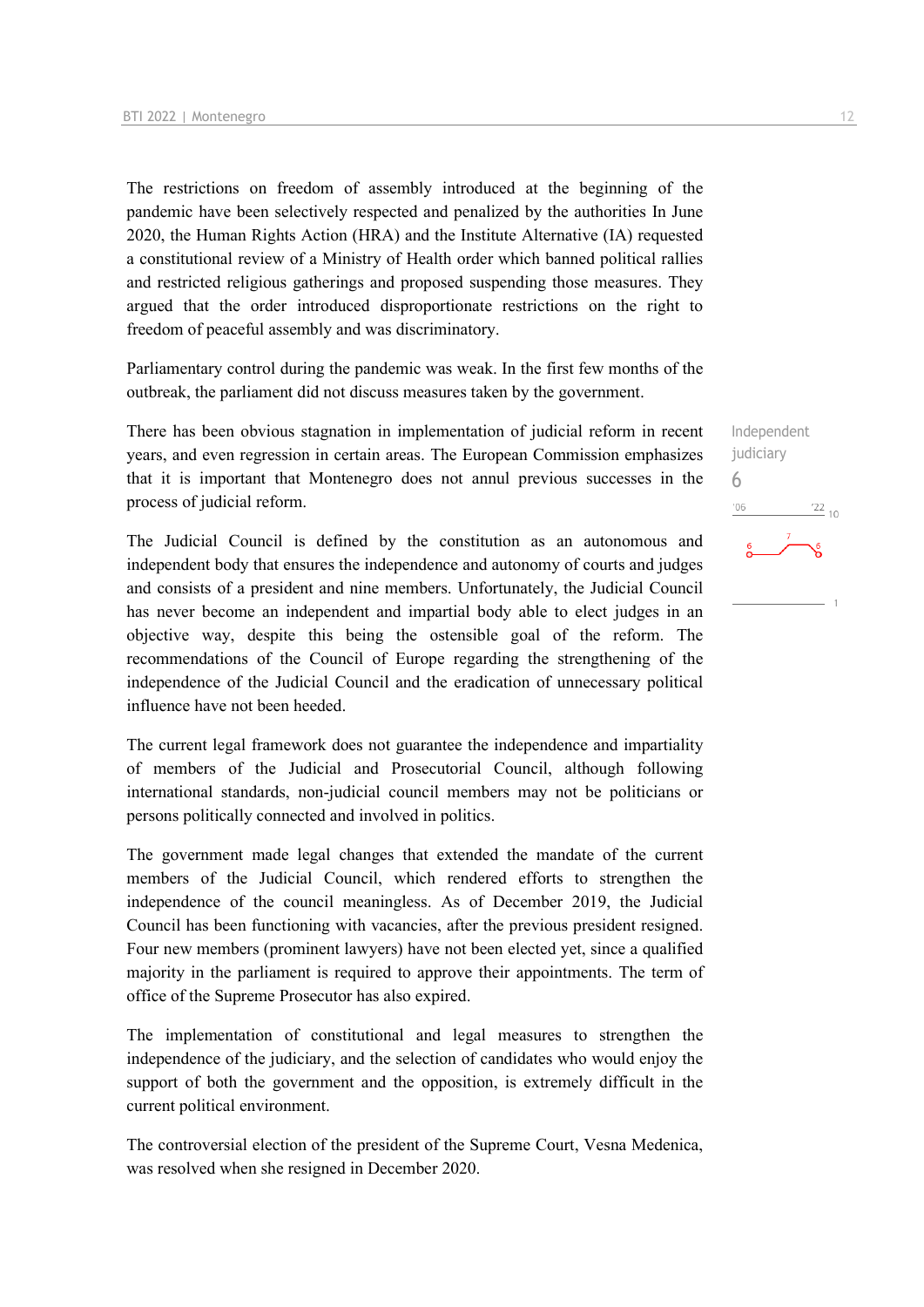The procedure for electing judges has been subject to allegations of abuse, conflict of interest, and violation of procedures, which come from both interested candidates and independent NGOs. In the review period, the political influence on the judiciary was manifested through the allocation of apartments and financial assistance to judges and prosecutors by the executive, without competition or clear criteria. The random assignment system is unreliable due to a dysfunctional information system which has been in desperate need of improvement for many years.

High-level corruption is one of the main obstacles to Montenegro's further EU integration. In the review period, no significant progress has been made. The new government has declared the fight against high-level corruption a priority.

In 2019, the Special Prosecutor's Office (SPO) ordered an investigation into six criminal cases of high corruption against sixteen people (five of whom were accused of office abuse). Indictments of high corruption were filed against 37 people (two for the abuse of office); court decisions were reached for nine people.

In 2016, a video surfaced of Dusko Knezevic, a controversial businessman, handing over an envelope with money to the mayor of Podgorica (from DPS). An investigation into the "Envelope" affair followed and in December 2019, SPO filed an indictment over money-laundering; the court decision was pending as of February 2021. In December 2020, SPO ordered the arrest of the director of the Real Estate Administration and Montenegro's ambassador to Poland, both suspected of office abuse and corruption.

Montenegro has repeatedly requested the extradition of Svetozar Marovic, the former president of the State Union of Serbia and Montenegro, who had fled to Serbia, to serve an outstanding prison sentence for corruption in Montenegro.

The Anti-Corruption Agency (ACA) was more proactive in preventing conflicts of interest in 2019, but the quality of its oversight remains disputable. There are still no detailed checks for detecting illicit enrichment, verifying the origin of assets, and transferring property, especially regarding high-ranking officials. ACA initiated 31 inquiries into inexplicable wealth in 2019, finding no irregularities.

After the publication of the list of officials who received apartments and loans on favorable terms, without clear criteria, ACA refused to check their asset declarations, even though such practices challenge the integrity of public officials and serve as the grounds for various misuses. ACA has persistently refused to check declarations of assets acquired before the agency was established in 2016, which effectively legalizes such assets.

In the past, Montenegro has strengthened its legislative framework on corruption and organized crime - above all, criminalizing various forms of political party financing, acts of organized crime, and confiscation of criminally acquired property. However, illicit enrichment remains to be criminalized, despite recommendations

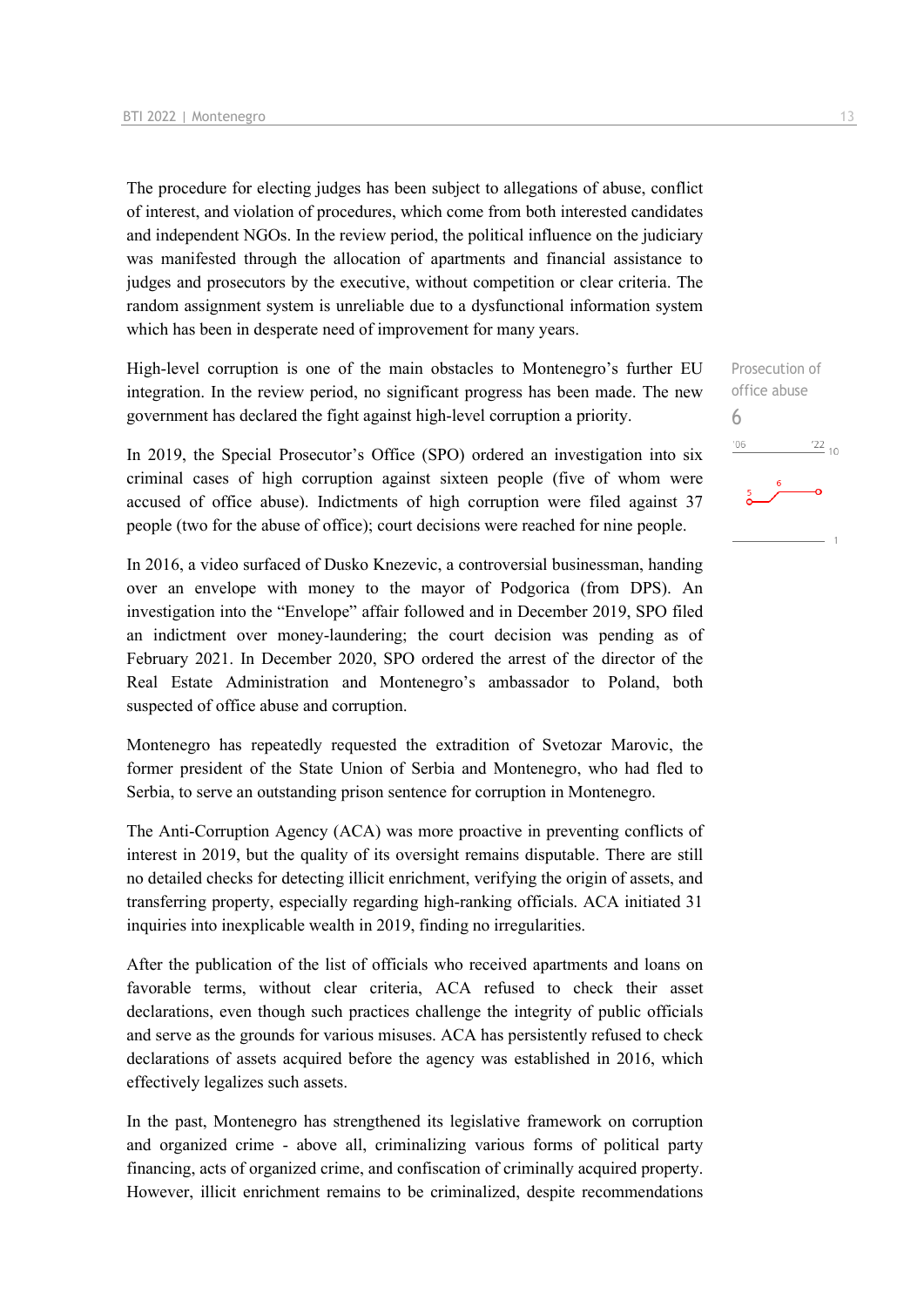from the Group of States against Corruption (GRECO) and the EU, pressure from civil society, and political actors. Laws on the origin of property and on lustration have been set as priorities by the new ruling coalition.

The legislative and institutional framework for human rights in line with EU legislation is largely in place. The capacities of human rights institutions and the Ministry of Human and Minority Rights have been strengthened. Trust in the Protector of Human Rights and Freedoms (Ombudsman) and the quality of its work are improving. However, vulnerable groups face difficulties in exercising their rights in administrative and judicial proceedings. Allegations of excessive use of force by the police and of torture are not investigated promptly and efficiently.

The long-awaited Law on Freedom of Religion and Belief and Legal Status of Religious Communities replaced an outdated law from 1977. Its adoption had been postponed repeatedly since 2012 because of the vigorous opposition of the Serbian Orthodox Church (SOC) to the plans to reassign ownership of property that used to be state-owned before 1918. In 2015 the government adopted the first draft law but withdrew it after SOC sabotaged public hearings. After receiving the Venice Commission's opinion, parliament passed the law in December 2019 in the middle of the night, with protests in several towns and an incident in the parliament. In the run-up to the 2020 parliamentary elections, SOC ran a persistent well-organized campaign against the law, often organizing mass gatherings that directly violated epidemiological measures.  The newly elected parliament in January 2021 amended the law to meet SOC's requirements, using an urgent procedure in the middle of the night and without public consultation, amidst further protests.

Gender stereotypes remain a key challenge for encouraging equality between men and women and different gender identities. The EU deems violence against women and children and sex-selective abortions a serious concern in Montenegro. Since the onset of the pandemic, reported cases of gender-based violence have increased by 27%. The law on same-sex partnerships adopted in June 2020 was a major step forward in regulating the status of same-sex couples. The application of the law in practice will be the next big step for the protection of LGBTQ+ rights. However, hate speech, homophobia, and attacks on LGBTQ+ people remain common.

In the last few years, the number of students and high school students from the Roma population has consistently increased, contributing to the improvement of their position in society and to changes within the community itself. The biggest barrier for Roma inclusion is their unregulated legal status, which leads to problems with other basic human rights being met.

Legislative preconditions have been created for the inclusion and equal rights of the disabled, but these have not translated into tangible equality of education, earnings, and participation.

 $\frac{22}{10}$ 

Civil rights

8 $^{\prime}06$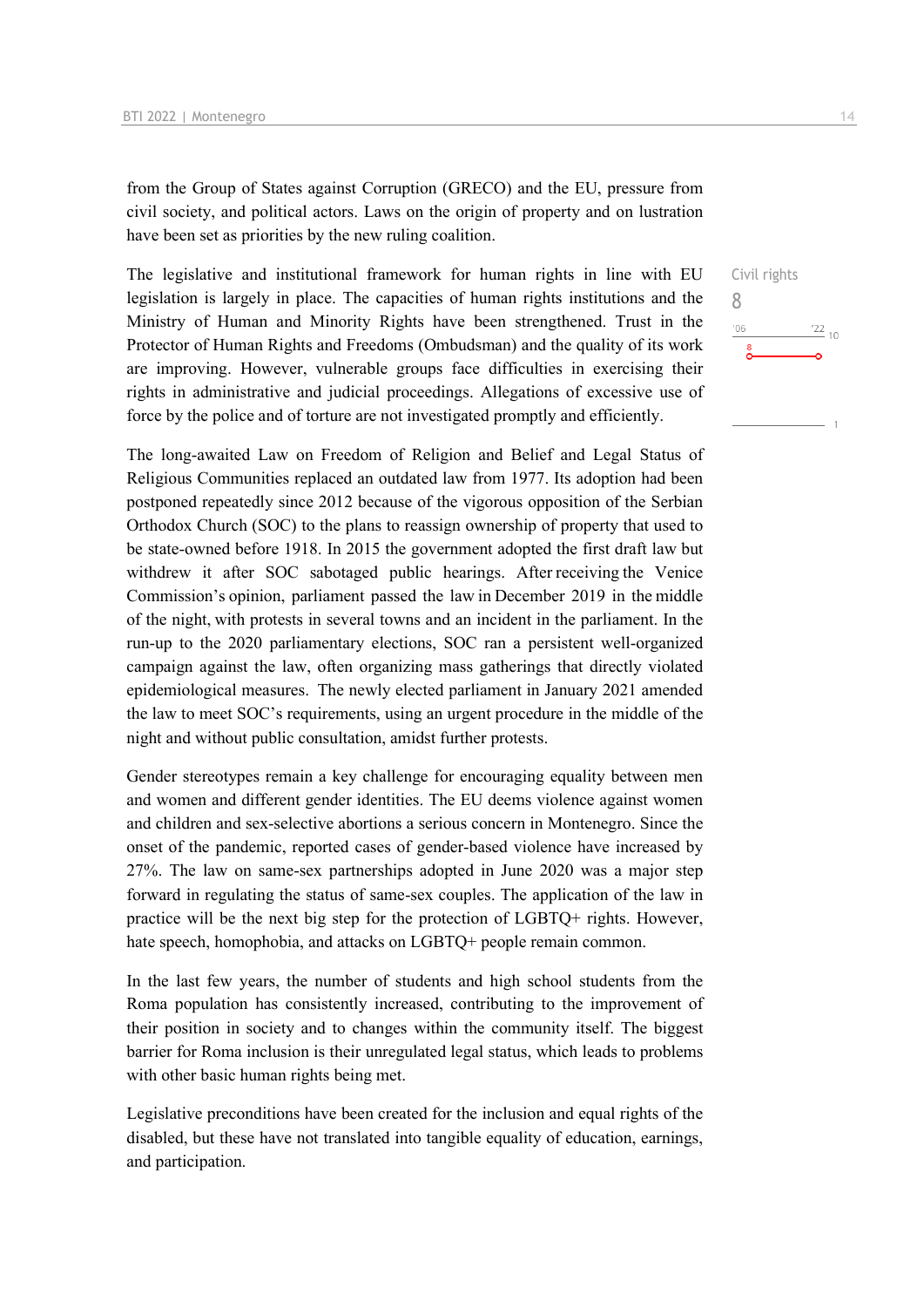#### **4 | Stability of Democratic Institutions**

The constitutional and legal framework of Montenegro allows a high level of independence and balance between the three branches of government. However, the absence of political will has led to institutional blockages, and the judiciary remains exposed to political influence.

A political crisis (2019 - 2020) slowed down reforms and European integration. Political deadlock prevented appointments to the judiciary and agreement on thorough electoral reform. Strong political confrontation manifested itself in protests, a boycott of institutions, and political obstructions; political consensus and parliamentary dialogue were elusive, weakening democratic institutions. However, although the opposition had questioned the legitimacy of elections throughout DPS's rule, no party boycotted the 2020 parliamentary elections or challenged the results.

In 2020, DPS was left out of the government for the first time in 30 years, although Milo Đukanović, the leader of DPS, remains the president until 2023. Executive cohabitation is likely to be challenging given sharp political differences between DPS and the new government. 2021 began with presidential vetoes on several laws passed by the parliament, including the Law on Freedom of Religion, and the president's refusal to proclaim certain decisions of the government.

The new parliamentary majority may pose challenges to institutional stability because of fragmentation and programmatic differences. Conflicts between the parliament and the government were present from the very beginning, and disputes within the ruling majority have served to undermine governmental stability. Regular opposition boycotts of parliament further undermine institutional stability.

The previous review period was marked by a lack of parliamentary dialogue and weak parliamentary scrutiny due to four years of full or partial boycott and the dominance of the executive over the legislature. The results of the August 2020 parliamentary elections were recognized for the first time by all participants.

However, the change of government alone is not sufficient to improve the functioning of institutions, especially given that some appointments require a twothirds majority. The new parliament is at serious risk of resembling the previous one in its lack of political dialogue and effectiveness. The opposition and ruling parties have simply switched roles, continuing to act in the same way but from different positions, which has the potential to again block reforms.

This attitude, prevalent in parliamentary parties in Montenegro, has already brought into question the functioning of the country's key institutions (e.g., the Judicial Council, the Supreme State Prosecutor's Office, the Constitutional Court). The lack

Performance of democratic institutions 6  $\frac{22}{10}$ 'OF

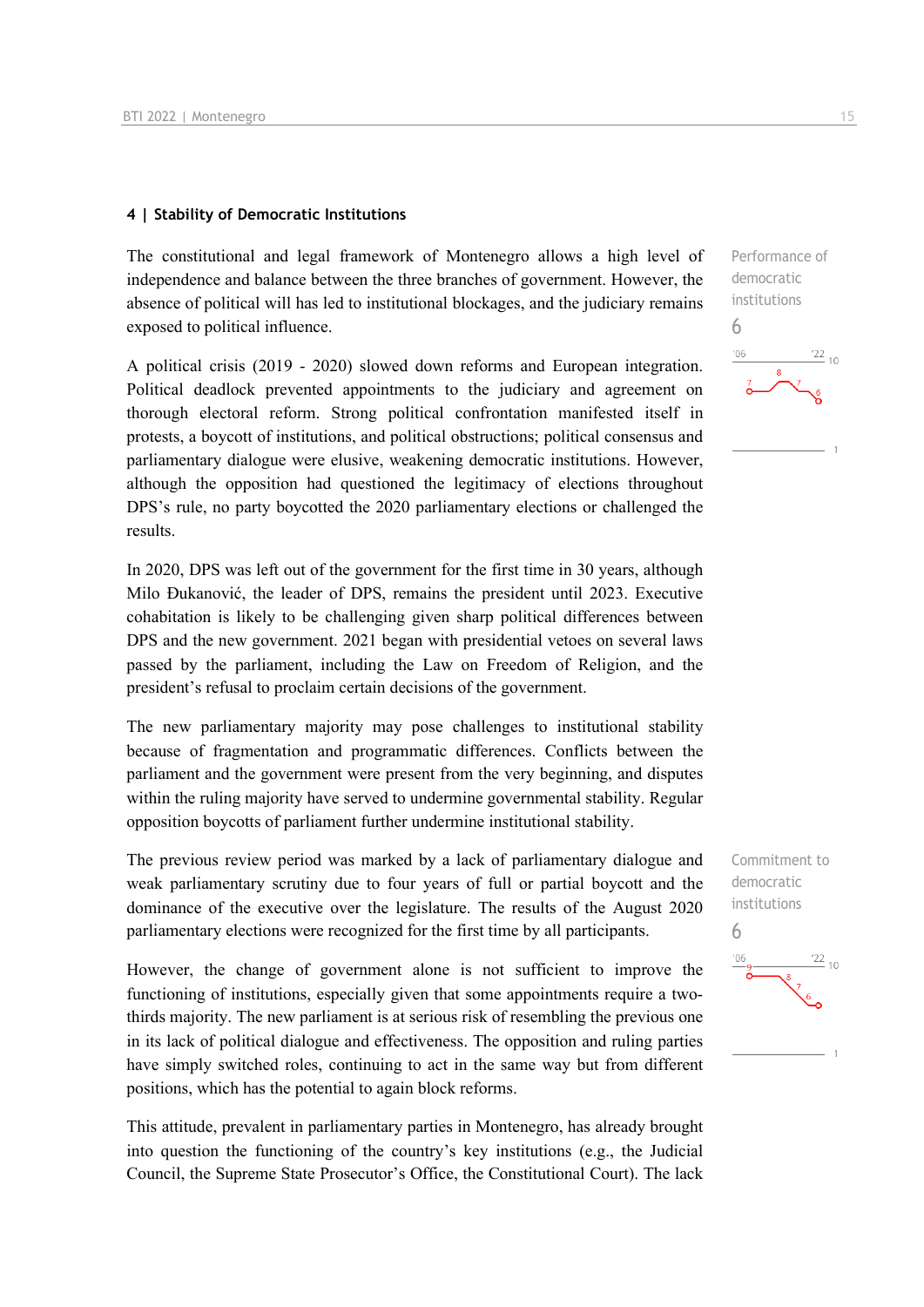of political dialogue since the most recent elections has led to a continuation of institutional paralysis, which threatens to still act as a roadblock on further progress of EU integration and the fulfillment of EU political criteria.

These trends have the potential to undermine general trust in and the legitimacy of all democratic institutions.

#### **5 | Political and Social Integration**

The Montenegrin party system is fairly stable but highly polarized and fragmented. More than 50 political parties are registered in a country with just over 600,000 people. Electoral volatility increased in 2020, partly attributed to the declining support for DPS, and partly to the changing fortunes of parties in opposition until December 2020.

The degree of clientelism remains high, as is party-related employment. According to a survey by the Center for Civic Education and the Monitoring Center from March 2020, 66% of citizens believe that political parties are very or mostly corrupt, the second most corrupt institution after the health care system. A September 2020 Center for Democracy and Human Rights (CEDEM) survey showed that only 22.5% of Montenegrin citizens trust political parties.

Two opposition parties, United Reform Action (URA) and Democratic Montenegro, boycotted the parliament's work from January 2020 until August 2020, when the elections took place; DPS, the former governing party, has continued the tradition of boycotts in the newly elected parliament.

There is a large number of interest groups that reflect competing social interests.

The interest groups that primarily articulate the interests of the citizens are CSOs. CSOs operating at the national level are engaged in advocacy and research in the areas of rule of law, good governance and human rights. A large number of CSOs are small organizations with low capacities, operating at the local level. They cooperate frequently with each other, coming together informally to act on issues of public interest.

The church remains an influential opinion maker in the country. It constantly undermines certain core democratic values, such as respect for human rights, equality, liberty and anti-fascism.

Protests against the Law on Freedom of Religion mobilized a conservative social movement behind the SOC. Environmental issues have led to the informal forming of groups, and protests that gained public support.

Party system 7  $-06$  $\frac{22}{10}$ 

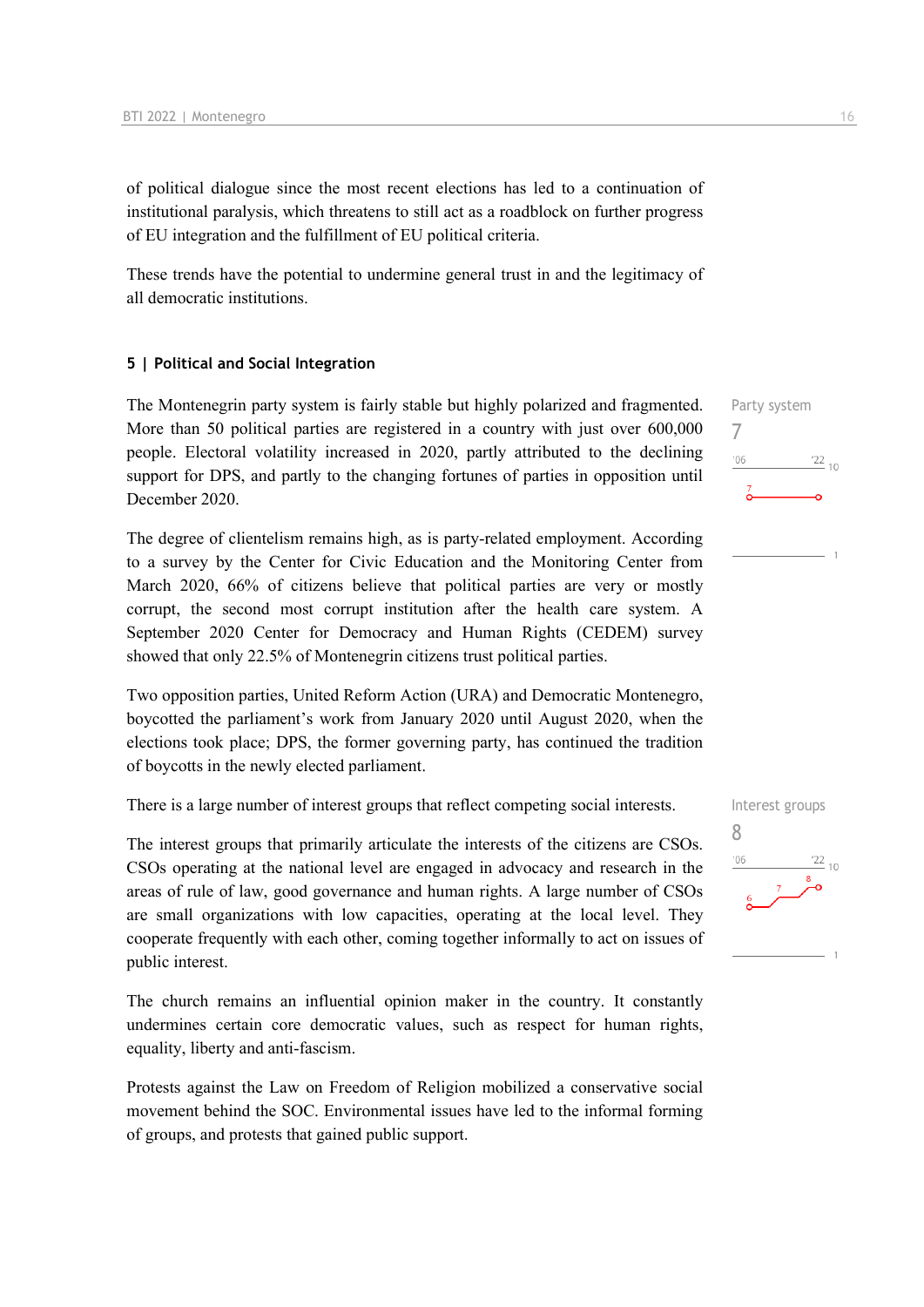Two trade unions operate at the state level: the Confederation of Trade Unions of Montenegro (CTUM) and the Union of Free Trade Unions of Montenegro (UFTUM). Unions are nationally recognized social partners and members of the tripartite Social Council, together with the Union of Employers of Montenegro and the government.

Although approval of democratic norms and procedures is high, polls reveal discontent with the democratic performance of the country and a decline of trust in political institutions.

Montenegro's citizens prefer the democratic political system over expert, authoritarian, and military government (Center for Democratic Transition, November 2020). However, although 91.6% rate the democratic political system as very good or good, only 57.3% were satisfied with the functioning of democracy in Montenegro.

A survey conducted by the Center for Democracy and Human Rights (CEDEM) in August 2020 found that trust in political institutions is at an all-time low. The lowest level of satisfaction with the work of the government was recorded alongside a steady downward trend in the percentage of those who believe that Montenegro is on the right track.

The pandemic affected public trust in institutions, primarily due to the selective application of preventative measures to contain the spread of COVID-19. According to the CEDEM survey, only 36.2% thought that the National Coordination Body for Infectious Diseases, in charge of coordinating the pandemic response, was working very well or mostly well, while 44.8% thought that it worked mostly or very poorly.

Montenegro has a high number of active CSOs. 37.9% of the public trust NGOs (CEDEM survey, August 2020). The CEDEM survey from 2019 found that young people mostly belong to organizations related to education, sports and culture, and arts, while older people tend to be members of trade unions and political parties. The survey also found that there is a significant degree of social distrust.

74.2% rate interethnic relations in Montenegro as very good and mostly good (November 2020, the Center for Democratic Transition). 31.7% have at least once felt threatened because of a different political opinion, 27.6% because of ethnicity, 24.6% because of religious affiliation/belief, 23.3% because of belonging to a political party, 19.9% because of their financial position, and 10.8% because of gender.

Volunteerism is not sufficiently developed in Montenegro. A draft Law on Volunteering that has been in parliament since 2019, but has yet to be adopted, does not treat volunteering as a special type of employment, a move which would represent progress in this field.



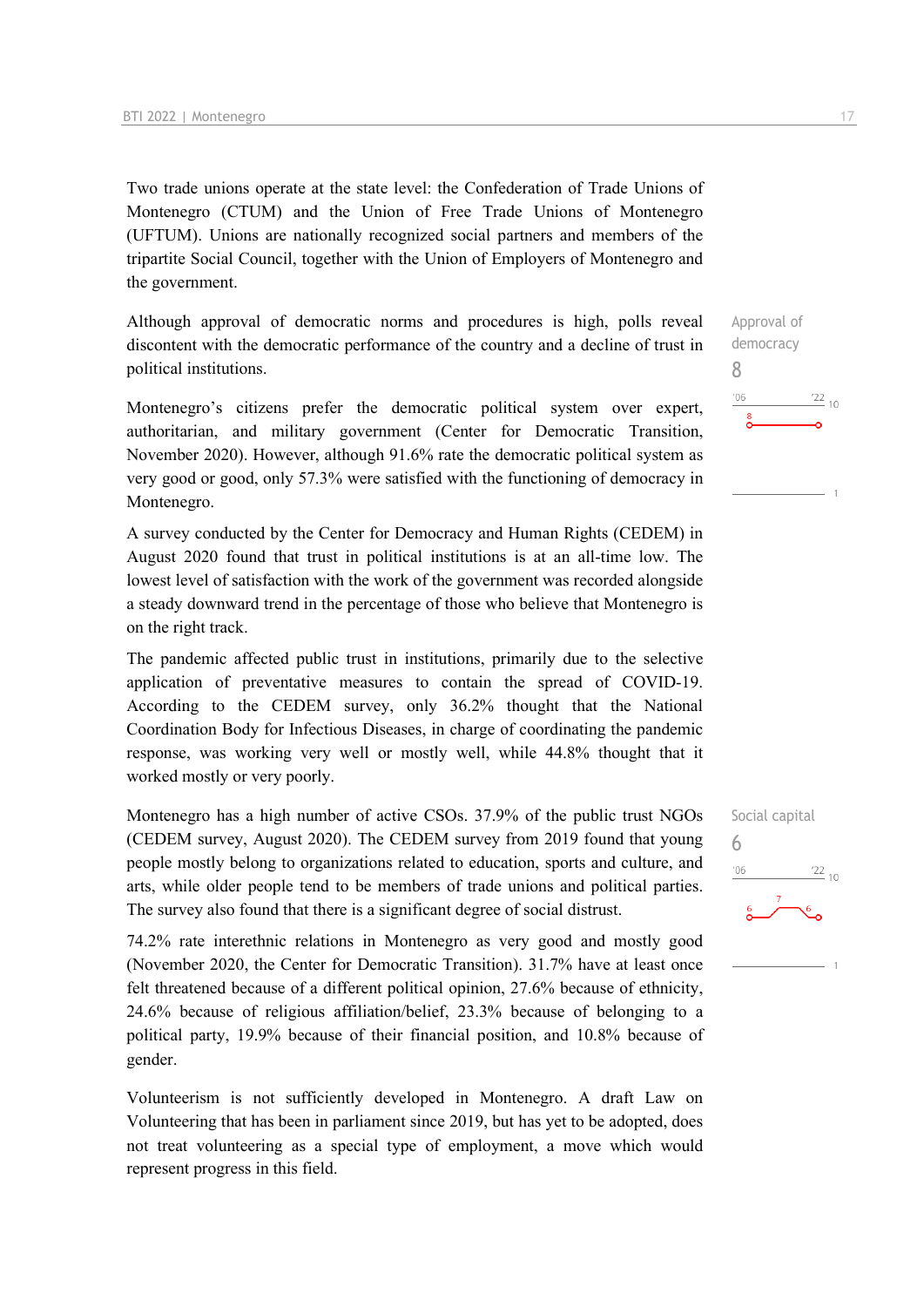The available data show an increase in the propensity to donate for the common good. Since the outbreak of the COVID-19 pandemic in Montenegro in mid-March 2020, the government body for fighting the pandemic has raised approximately €8 million in donations.

## II. Economic Transformation

#### **6 | Level of Socioeconomic Development**

Montenegro ranked 48 out of 189 countries in the 2020 UNDP Human Development report. Among the former countries of Yugoslavia, only Slovenia and Croatia ranked higher.

Montenegro's position in the Gender Inequality Index has improved to 26 in the World. However, the Gini Index increased from 31.9% in 2018 to 39% in 2019, one of the highest scores in the region.

The COVID-19 pandemic has reversed recent poverty reduction, but the government has tried to prevent further unemployment by introducing wage subsidies and other measures. According to the World Bank, poverty (income below \$5.5/day in 2011 PPP) increased to 20.4% in 2020 (an increase of2 percentage points compared to 2019). Poverty rates have persisted in Montenegro over the past few decades due to high unemployment and low levels of income.

The at-risk-of-poverty rate was 24.5% in 2019, a 0.7 percentage point increase compared to 2018. The rural population, the unemployed, and children are all at a higher risk of poverty than other groups. The Roma, Ashkali, and Egyptian population, as well as displaced people, social welfare beneficiaries, pensioners, long-term unemployed, and people with disabilities, have been identified as vulnerable and at risk of social exclusion.

#### **Ouestion** Score

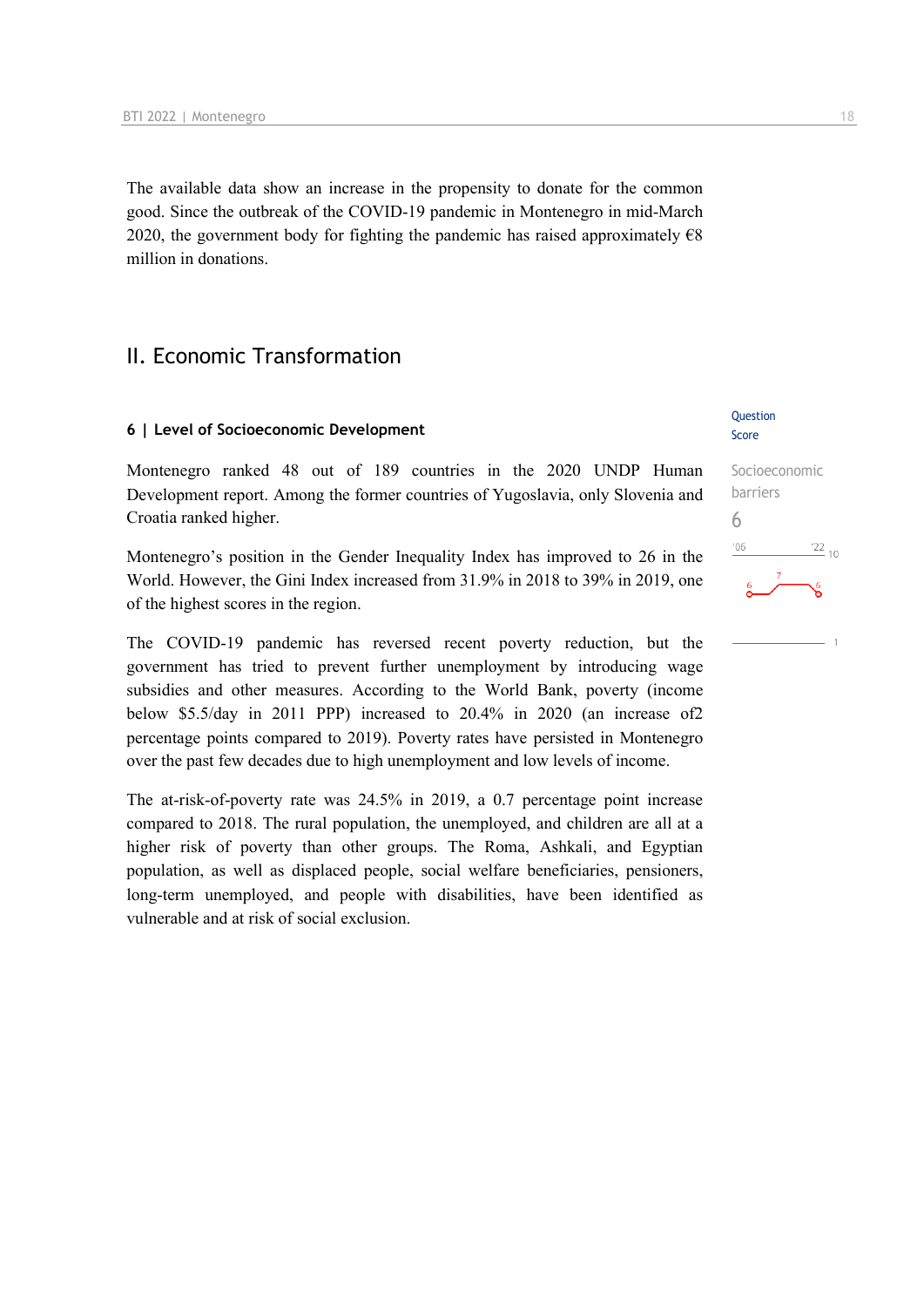| <b>Economic indicators</b> |          | 2017     | 2018     | 2019     | 2020      |
|----------------------------|----------|----------|----------|----------|-----------|
| <b>GDP</b>                 | S M      | 4856.6   | 5506.8   | 5542.7   | 4778.6    |
| GDP growth                 | $\%$     | 4.7      | 5.1      | 4.1      | $-15.2$   |
| Inflation (CPI)            | $\%$     | 2.4      | 2.6      | 0.4      | $-0.3$    |
| Unemployment               | $\%$     | 16.1     | 15.2     | 15.1     | 15.9      |
| Foreign direct investment  | % of GDP | 11.5     | 8.8      | 7.5      |           |
| Export growth              | $\%$     | 1.8      | 6.9      | 5.4      | $-48.9$   |
| Import growth              | $\%$     | 8.4      | 9.2      | 2.4      | $-19.5$   |
| Current account balance    | \$ M     | $-761.4$ | $-943.0$ | $-837.2$ | $-1235.4$ |
| Public debt                | % of GDP | 66.2     | 71.9     | 78.8     | 107.2     |
| <b>External debt</b>       | \$ M     | 7218.8   | 8027.0   | 8339.4   | 9722.7    |
| Total debt service         | S M      | 1165.3   | 1696.8   | 1530.1   | 1605.8    |
| Net lending/borrowing      | % of GDP | ä,       |          |          |           |
| Tax revenue                | % of GDP |          |          |          |           |
| Government consumption     | % of GDP | 18.4     | 18.5     | 17.8     | 22.6      |
| Public education spending  | % of GDP | ÷,       |          |          |           |
| Public health spending     | % of GDP |          | 5.1      |          |           |
| R&D expenditure            | % of GDP | 0.3      | 0.4      |          |           |
| Military expenditure       | % of GDP | 1.4      | 1.4      | 1.4      | 2.1       |

Sources (as of December 2021): The World Bank, World Development Indicators | International Monetary Fund (IMF), World Economic Outlook | Stockholm International Peace Research Institute (SIPRI), Military Expenditure Database.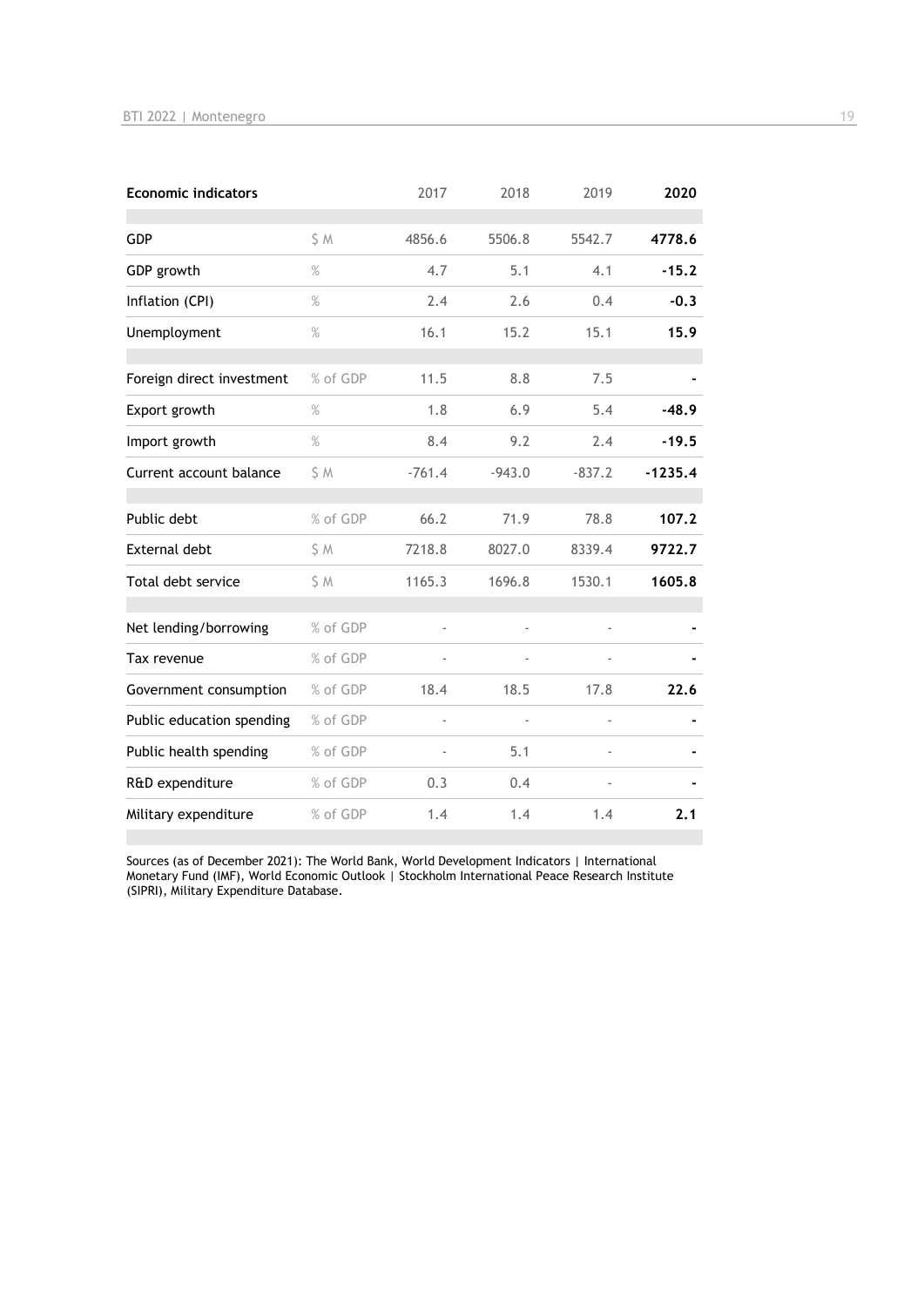#### **7 | Organization of the Market and Competition**

Montenegro has an open economy with free market competition and limited government intervention. Market competition has a strong institutional framework, but the rules are not equally applied to all market actors.

The informal sector fully or partially employs a third of all Montenegrins. According to the European Commission and Economic Reform Programme of Montenegro (2019 - 2021), the informal economy as a percentage of total GDP in 2020 was estimated at 28 - 33%. More than 20% of work is informal. Several issues breed informality, such as ineffective enforcement by institutions and a high tolerance for tax noncompliance, an inadequate regulatory framework, inefficient and ineffective implementation of policies, corruption, and weaknesses in the institutional environment.

According to the World Bank's 2020 Doing Business report, Montenegro ranks 50 in the ease of doing business, but only 90 out of the 190 countries in the Starting a Business sub-index, which suggests that business barriers to entry should be further reduced. The number of procedures (eight) and time required to start a business (12 days) are higher than in several other countries in the region. Policymakers should also design measures that facilitate the shift to formal employment for those working in the informal sector, which would help battle an increase in poverty.

The business environment requires improvements, such as a reduction of barriers to entry, tax reform (reduction of VAT on tourism and payroll taxes),

increased efficiency of inspection bodies, and the application of the same rules to everyone.

The Law on Protection of Competition, passed in 2012, regulates market competition and reflects the relevant European principles. The Agency for Protection of Competition (APC) is an independent authority that monitors and analyses market competition, approves exemptions, and generally ensures protection of competition. Established in 2013, it can act upon complaints or on its own initiative, but cannot impose fines, a significant shortcoming. In February 2018, Montenegro adopted a law that serves as the legal basis to transfer the powers of the State Aid Authority to the APC.

Laws to prevent monopolistic structures and conduct exist but are inconsistently enforced. The main concerns are the agency's levels of expertise, despite an increase of its enforcement capacity. The number of APC decisions regarding cartels and abuses of dominant position has fallen to just one in 2019, and while the number of decisions on mergers has increased (62 in 2019), APC has not prohibited any of them.



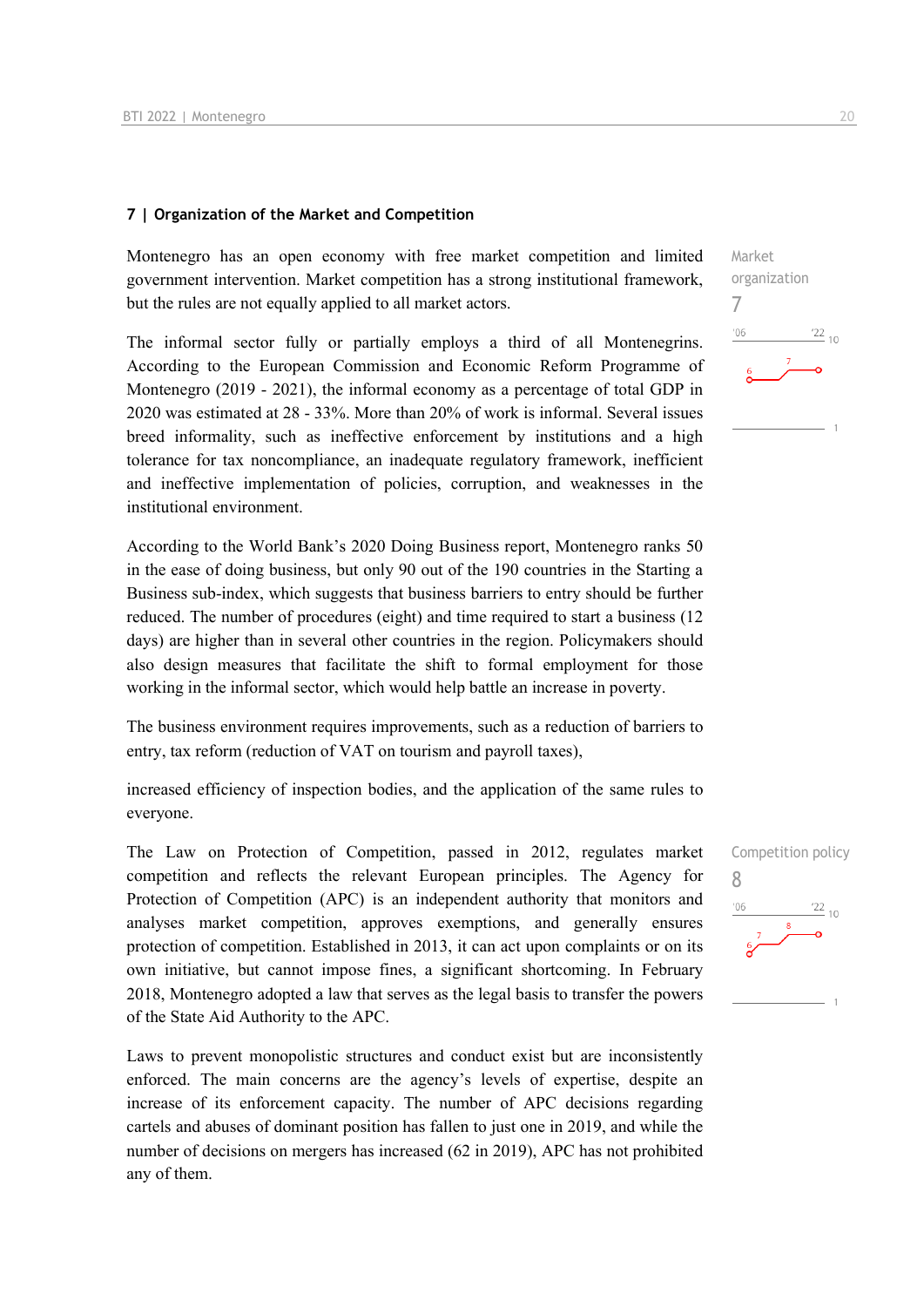The final EU negotiating chapter on competition was opened in June 2020. A 2020 EC report concluded that Montenegro is moderately prepared in this area. It has continued in the past few years to harmonize its competition legislation with EU laws, but limited progress was registered overall. Additionally, the report noted the APC's lack of capacity as the greatest obstacle to improving competition law enforcement. The report urged Montenegro to ensure transparency on all state aid decisions and operational independence of the ACP, as well as to ensure the effectiveness of its control over state aid at all levels. The EC expressed concerns because €155 million of state funding was granted to Montenegro Airlines in 2019 without input from the state aid authority.

The Montenegrin economy is service-based and relies heavily on trade and foreign investment. The government has undertaken several measures in the past decade to liberalize trade. According to the 2020 Index of Economic Freedom, Montenegro's trade freedom index is very high (83.8%), and its average applied tariff rate is 3.1%. According to the World Bank, Montenegro's most favored nation tariff rate was 3.8% in 2017.

Montenegro has significantly reduced custom tariffs and quotas on imports in the past decade. The country has signed agreements and established institutional frameworks for free trade with its main trading partners through the Central European Free Trade Agreement (CEFTA), European Free Trade Agreement (EFTA), Russia, Turkey and Ukraine. Montenegro is also part of a Preferential Trade Agreement with the European Union that provides duty-free entry for over 95% of Montenegrin goods. Montenegro's foreign trade was highest with CEFTA signatories and the European Union. The largest export partners were Serbia, Hungary, and Bosnia and Herzegovina, while the largest import partners were Serbia, Germany and China.

Montenegro's membership in the World Trade Organization (WTO) since 2012 entails an obligation to continue the liberalization of trade, providing a transparent and predictable environment for both domestic and foreign companies. Montenegro is a member of the 17+1 mechanism, which aims to enhance the cooperation in trade and investment between China and Central and Eastern European countries. In July 2019, Montenegro signed amendments to its free trade agreement with Turkey that further liberalized trade in agricultural products and services.

According to a European Commission report from 2020, Montenegro has adopted as part of its participation in CEFTA - Additional Protocol 6 on liberalization of trade in services and is negotiating Additional Protocol 7 regarding trade dispute settlement.

Liberalization of foreign trade 10

 $\frac{106}{7}$  9  $\frac{122}{0}$  10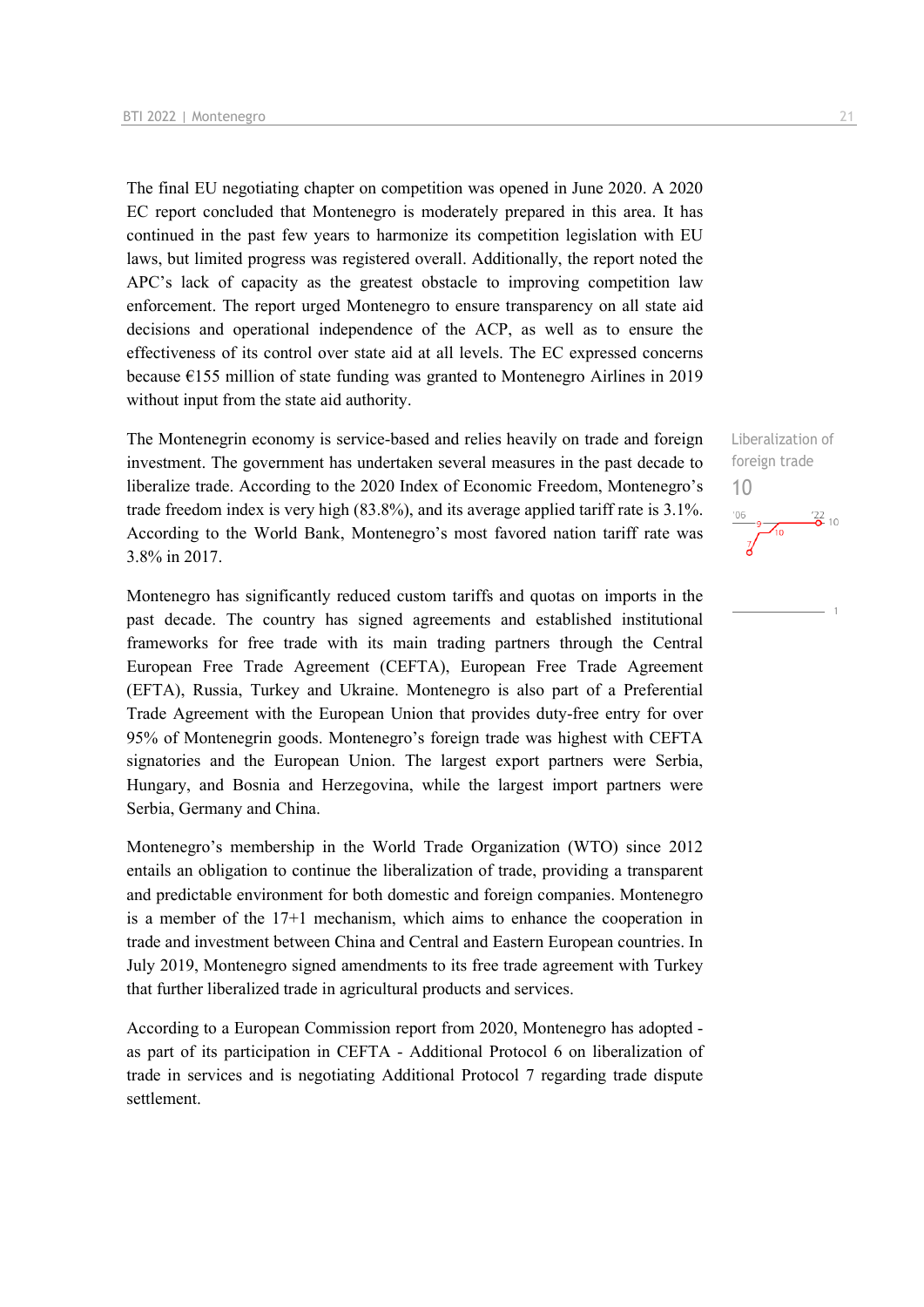Montenegro has 13 commercial banks and five microcredit financial institutions. The country's central bank (CBM) is in charge of supervision and oversight of the financial service sector. All regulations are in accordance with the Basel Accords and EU norms. CBM maintains a bank control department that reports on financial indicators of each bank, such as balance sheets and income statements, and ensures banks maintain a required share of capital equity in relation to assets.

Considering the large number of financial institutions for such a small country, mergers and acquisitions are to be expected. In February 2019, Societe Generale Montenegro was acquired by the Hungarian OTP bank and became Podgorička banka AD Podgorica. Podgorička banka was merged with Crnogorska komercijalna banka AD in December 2020. Following the merger, all Podgorička banka assets, rights and obligations were transferred to Crnogorska komercijalna banka as its legal successor.

According to a European Commission report in 2020, the banking system is well capitalized, stable and liquid, but the performance of small banks is uneven and requires close monitoring. The main indicators for the banking sector remain positive, with the ratio of non-performing loans falling to 5.6% of total loans in September 2020. The capital adequacy ratio was a healthy 19.3% in the third quarter of 2020. However, bank net profits in the first seven months of 2020 were down by almost 50% because of reduced fee income and increased loan provisioning during the pandemic. The pandemic is also expected to lead to a rise in non-performing loans that must be carefully monitored.

In March 2020, CBM adopted temporary measures to mitigate the impact of the pandemic on households and the financial system. A 90-day moratorium on loan repayments was issued – it was initially universal but later limited to the most exposed sectors. Reserve requirements were reduced by two percentage points, which boosted bank lending by 7% (mostly to households and the private sector). Meanwhile, deposits fell by 6% and the banks' ratio of loans-to-deposits reached 98% (World Bank).

#### **8 | Monetary and fiscal stability**

As Montenegro uses the euro unilaterally as the official currency, it lacks access to standard monetary policy tools. Hence, fiscal policy remains the main macroeconomic tool. However, inflation and foreign exchange policies are in line with other economic policy goals and are institutionalized in the country's formally independent central bank (CBM).

Dollarization significantly reduces exchange rate and inflation risks, helping to achieve macroeconomic stability and reduce transaction costs. However, it also limits the CBM's ability to conduct monetary policy. Its only monetary policy tools are the required reserve rate and open market operations.



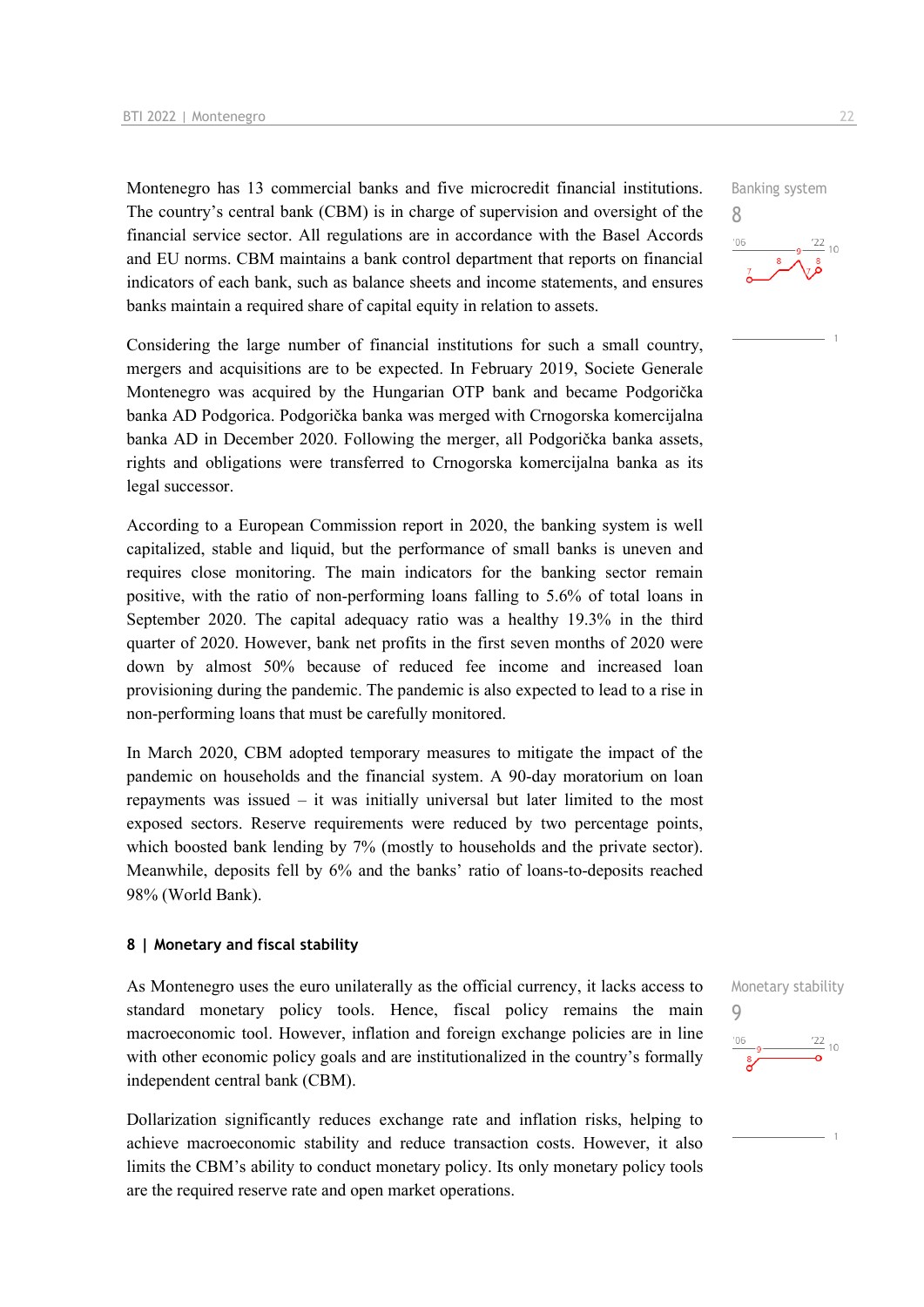Montenegro is strongly influenced by international trends because of its open economy. Although the inflation rate was subject to substantial fluctuation in the past two decades (highest inflation rate of 26.5% recorded in December 2001, and lowest inflation -1.4% in April 2014), it ended 2020 at -0.2%. In 2020, plummeting demand and falling oil prices pushed Montenegro into deflation – the average consumer prices in January - November 2020 compared to the same period of 2019 were 0.2% lower. Oil, transportation, and utilities led the fall in prices, while prices for food and beverages increased. The increase in consumer prices was influenced mostly by a rise in prices for clothing and footwear, vegetables and fruit, water supply, fuels and lubricants for personal transport equipment, and accommodation services.

The CBM contributes to price stability, publishing reports on price stability and delivering them to policymakers. As part of Montenegro's advancing integration with the European System of Central Banks, CBM opened a disaster recovery site in November 2019 with support from EU funds, the role of which is to maintain the continuity of the central bank's business functions in cases of serious incidents undermining the functioning of the banking system.

In its 2020 Report on Montenegro, the European Commission noted that even before the COVID-19 pandemic, economic activity had started to slow as investment growth declined markedly. In 2019, the account deficit totaled 15.2% of GDP.

In 2020, the pandemic and the government response increased pressure on fiscal sustainability. Lower revenues (31.6% of estimated GDP in 2020) and increased spending (40.2%) added stress to fiscal balances and increased the levels of public deficit (8.6% of GDP between January 2020 and November 2020). The loss of revenues was mostly influenced by the second COVID-19 wave in June 2020, at the start of the peak tourism season. Meanwhile, central government spending between January 2020 and November 2020 increased by 5.8% compared to the same period in 2019, due to much higher spending on wages and transfers to institutions and individuals, even though wage subsidies were financed from the budget reserve.

Public debt reached 92.9% of GDP in 2020 and is expected to reach a new peak in 2021 (94.2% of GDP, World Bank), after which it is expected to start falling. Medium-term risks and vulnerabilities are significant and require prudent fiscal management. However, the government issued a record-high  $\epsilon$ 750 million (\$907) million) bond on the international markets in December 2020, primarily to repay the principal of loans maturing in 2021, and to finance the budget deficit.

In 2019, before the COVID-19 pandemic, the IMF warned that a rush to complete the Bar-Boljare highway would be likely to jeopardize Montenegro's fiscal sustainability. In June 2020, the Montenegrin government requested financing from the IMF under the Rapid Financing Instrument, stating that until the outlook for Fiscal stability 6 $\frac{22}{10}$  $^{\prime}$ O $\epsilon$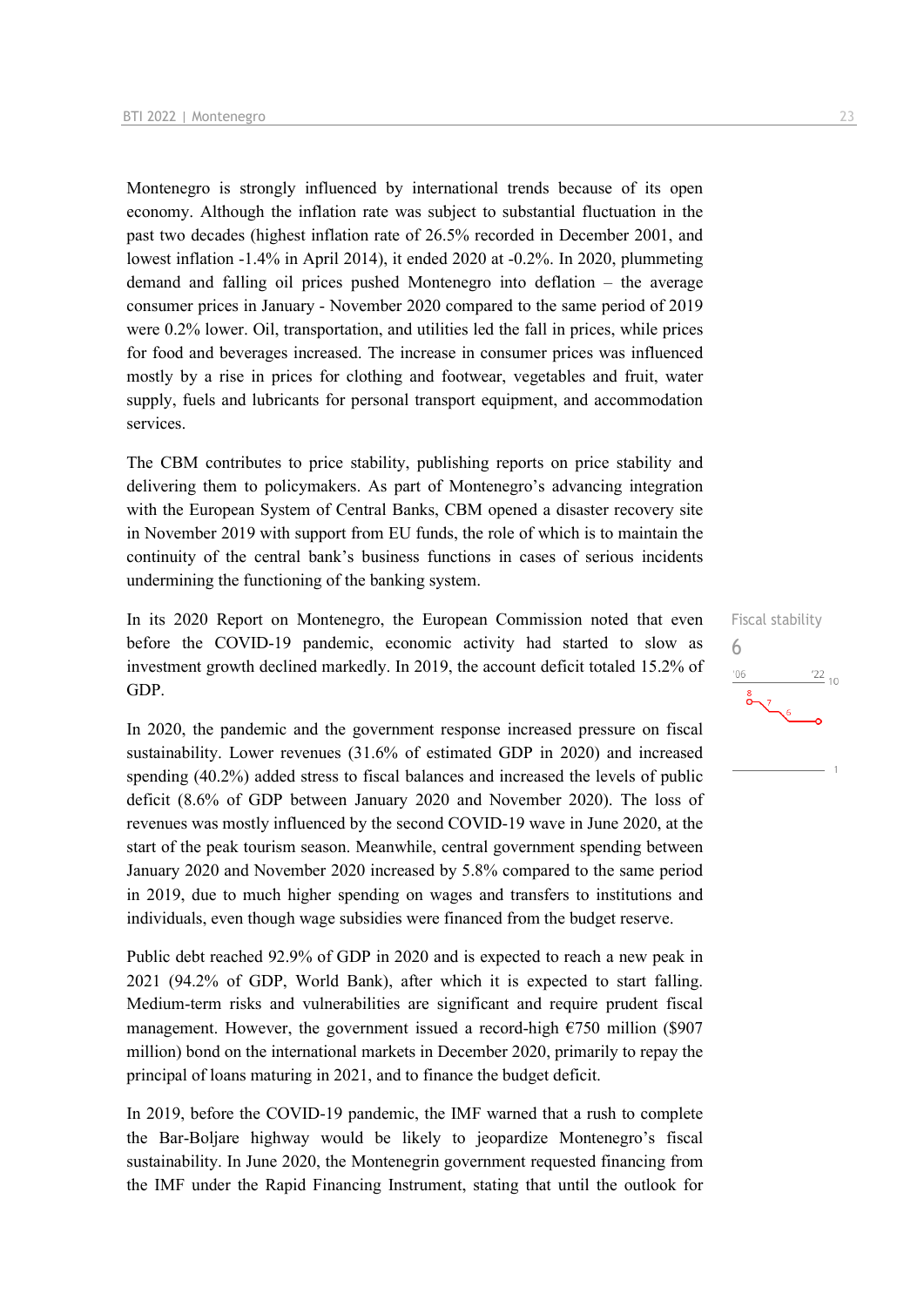public finances improves, it would not undertake construction of further phases of the Bar-Boljare highway, or other large capital expenditures that could jeopardize debt sustainability.

Given its large fiscal imbalance and financial market conditions worsening during a global recession, Montenegro may need to adjust public spending. In the coming years, Montenegro's fiscal framework should develop in the direction of reducing the current account deficit (-\$837.2 million in 2019) by trying to increase revenues and reduce current spending. However, that process depends significantly on the duration of the COVID-19 pandemic.

#### **9 | Private Property**

Property rights and regulations on acquisitions, benefits, use, and sales are well defined, but occasionally there are problems with implementation and enforcement under the rule of law. In recent years, several measures have been introduced to improve the protection of property rights. However, the institutional and legislative framework is developing slowly and suffers from several shortcomings.

Additional efforts are needed to address pending cases in line with national legislation and with the European Convention on Human Rights. The process of restitution is proceeding very slowly and remains a challenge affecting property rights. Procedures remain cumbersome and decision-making is slow.

The reporting period was marked by a debate on the right of ownership over religious buildings and property that belonged to the state until 1918, and after to the SOC. The European Commission stated that the procedure to determine property rights over religious sites needs to fully address the relevant recommendations of the Venice Commission.

According to the European Commission Report on Montenegro 2020, the country is well prepared in the area of intellectual property regulations though enforcement remains a serious challenge. In the coming year, Montenegro is set to adopt a new national intellectual property strategy for 2021 - 2024.

Private companies are viewed institutionally as important engines of economic growth. Since the beginning of the privatization process, there have been several cases in which the privatization of state companies did not proceed according to market principles (prior to 2019; e.g., the Aluminum Plant Podgorica). Privatization has been an important source of budget revenue. Along with privatization, Montenegro introduced reforms aiming to improve the overall business environment. This simplified the procedures for starting a business and created strong incentives for entrepreneurship.



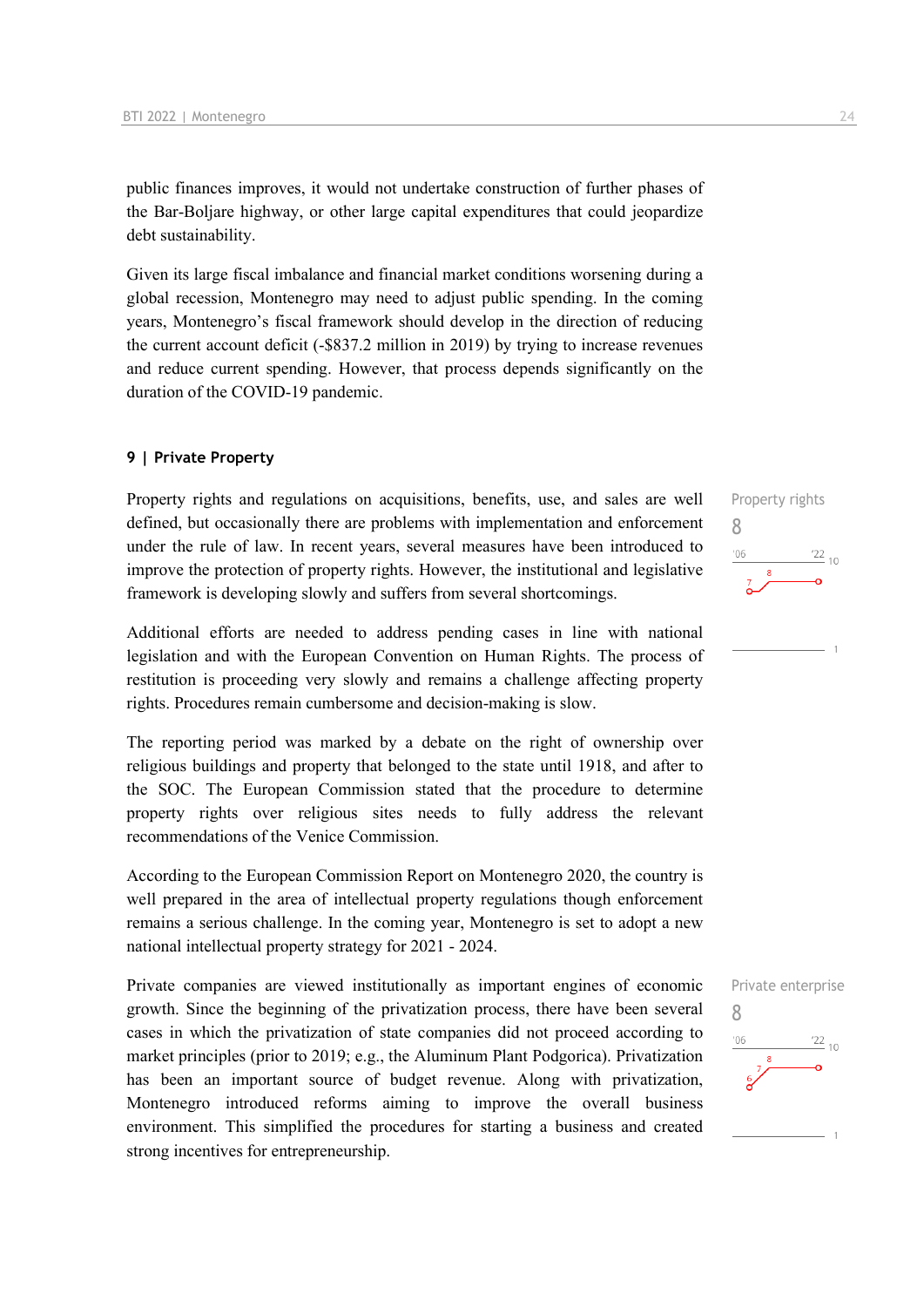According to an EC 2020 report, Montenegro should advance restructuring and privatization of loss-making public companies, respecting EU state aid rules. In January 2020, the Privatization and Capital Projects Council passed the Draft Decision on the Privatization Plan for 2020. The plan seeks to increase the competitiveness and efficiency of the functioning of companies, encourage foreign investment and entrepreneurship in all areas, increase employment and improve living standards. To achieve this, the government proposed the privatization of Hotel Group "Budvanska rivijera," "Castello Montenegro" and "Institute of Black Metallurgy."

In December 2020, the new government of Montenegro shut down Montenegro Airlines, the indebted national airline company. Consequently, a new national airline will be formed in 2021, using government funds as starting capital. The process for awarding a 30-year concession over Montenegro's two international airports in Podgorica and Tivat, which began in 2019, has stalled, and the new government announced it will continue talks with potential bidders.

#### **10 | Welfare Regime**

Social safety nets are reasonably well developed but do not cover all risks for all strata of the population. Health care, pension funds, workers' insurance, disability insurance, child support, and unemployment insurance are all part of social protection in Montenegro. Noncitizens who have been granted asylum have rights to social protection, first in the form of monthly financial assistance and then social assistance and child allowance if they meet the conditions.

A substantial percentage of the country's population remains at risk of poverty. This risk could become even bigger after the COVID-19 pandemic, which had a devastating effect on Montenegro's economy and tourism. According to the Statistical Office of Montenegro (MONSTAT), one in four citizens (24.5%) lives in poverty. 29.6% of families with children were at risk of poverty in 2020, and every third family with children aged from 6 to 18 cannot afford clothes and shoes for their children (MONSTAT, UN). Unemployment increased to 18.6% in 2020; compared to the same period in 2019, 47,000 more people were out of work in November 2020.

Since the outbreak of the COVID-19 pandemic, the government has adopted measures to help the economy and the population. In different periods, it provided minimum wages for employees in sectors closed due to anti-pandemic measures, one time assistance for the unemployed and social assistance recipients, an increase of minimum pensions, and subsidies for electricity bills.

Social safety nets 7 $'06$  $^{22}$  10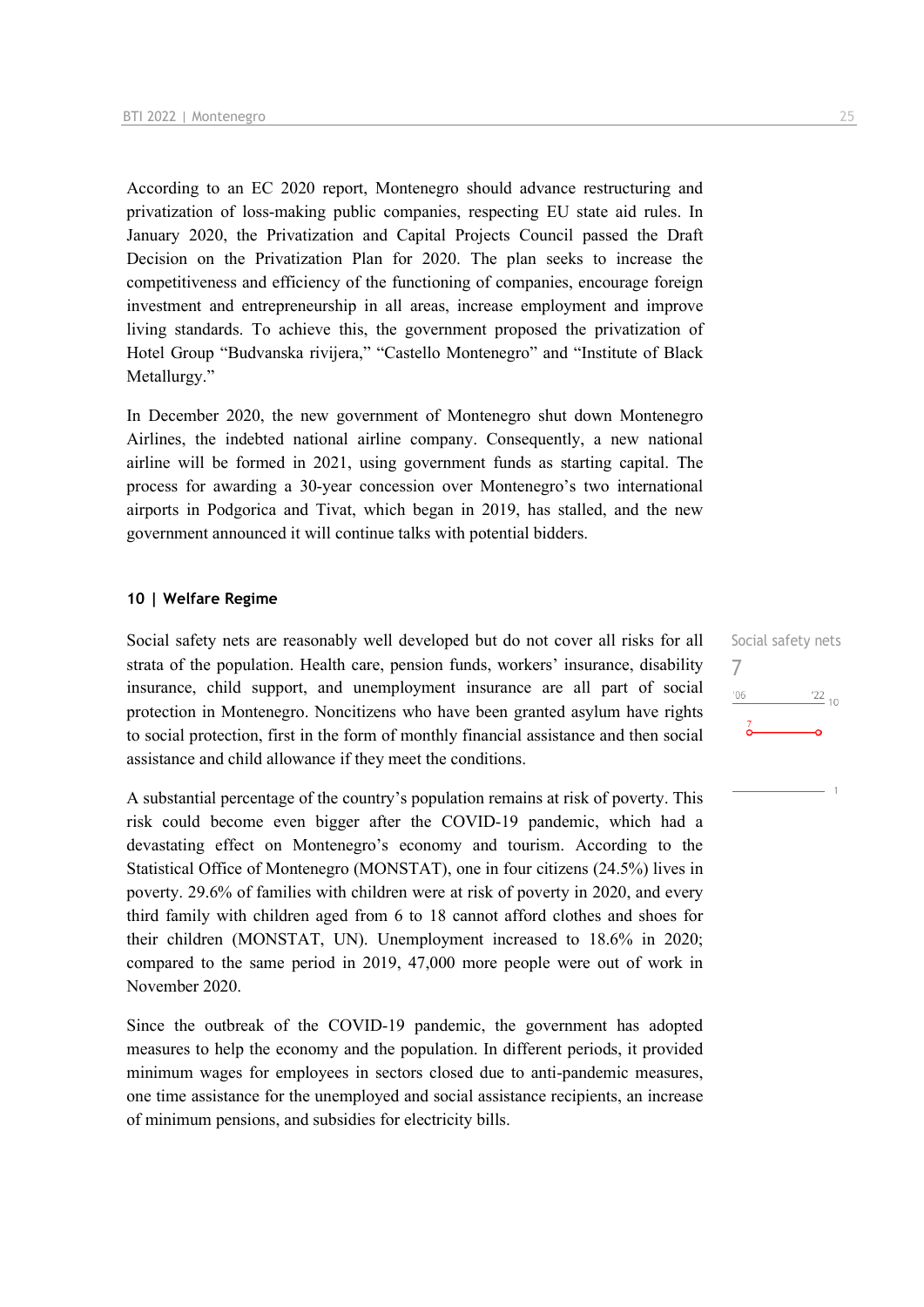Women and ethnic and religious minorities have near-equal access to education, public office, and employment, but further progress is needed in this area.

Awareness of women's rights and status remains low and institutions ensuring equality and penalties are weak. Literacy rates are high both for men and women (99.5% and 98.3% in 2018, respectively) but patriarchal stereotypes remain strong and lead to discrimination, which especially affects female representation in decision-making and management. In 2019, women made up 44% of the workforce and the gender wage gap was 13.9%, according to the Plan of Activities for Achievement of Gender Equality 2017 to 2021.

In the newly formed government, four out of 14 members of the cabinet are women; no political party was led by women in 2021 and electoral lists satisfy only the minimum legal requirements for gender parity. The status of Roma women remains of special concern – they are often victims of both gender and ethnic discrimination. According to a Center for Democratic Transition survey, the highest degree of ethnic distance is toward Roma. The Roma population remains the most vulnerable and discriminated-against group in Montenegro. They have a lower chance of finding employment and receiving education and health care than the rest of the population and continue to live in segregated neighborhoods. Access to services remains limited, as the Roma sometimes lack the required documents. The Roma also lack political representation in the parliament and local assemblies. Calls to extend to Roma the conditions enjoyed in electoral legislation by Croats (who comprise a similar percentage of the population) continue to be rejected by most political parties.

Regarding LGBTQ+ rights, the parliament adopted a law on same-sex civil partnerships in July 2020, which was a positive step forward. However, the law is yet to be implemented.

#### **11 | Economic Performance**

Even before the COVID-19 pandemic, economic activity in Montenegro had slowed and FDI inflows had declined. Following strong real GDP growth in 2017 and 2018, the rate of economic expansion slipped to 3.6% year-on-year in 2019 (European Commission). The deceleration reflects a slowdown in investment, as large infrastructure projects were completed. Net FDI inflows amounted to 7% of GDP in 2019, declining from 16.9% of GDP in 2015.

According to the World Bank report An Uncertain Recovery (Autumn 2020), the economy in Montenegro contracted by approximately 12.4% in 2020 due to the COVID-19 pandemic, which represents the deepest recession in two decades. Tourism, the sector most affected, accounts for almost 25% of GDP in the country, and because of disruptions in international travel and a steep second wave of



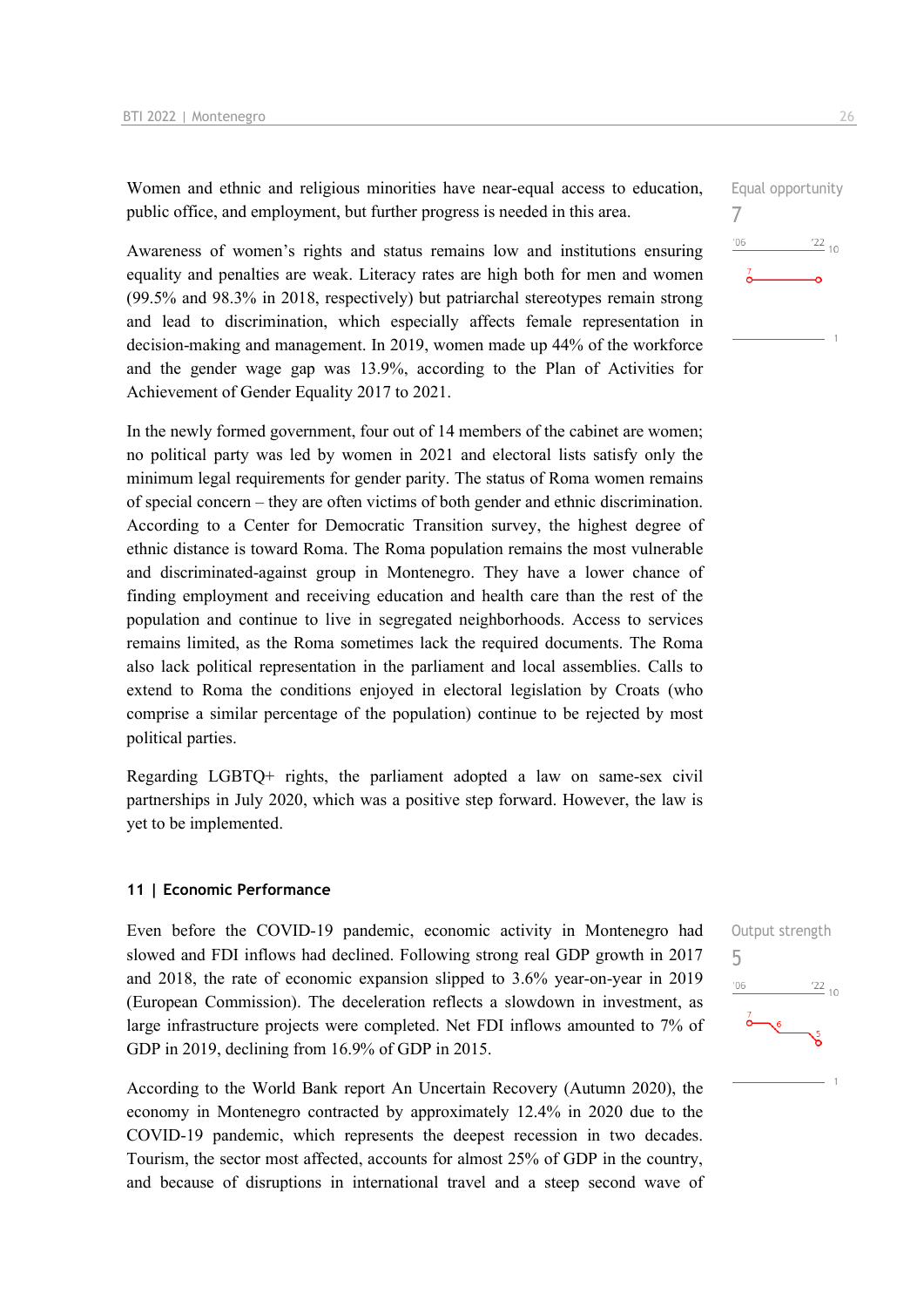COVID-19 infections, the 2020 tourism season was one of the worst on record. After growing by 4.1% in 2019, and by 2.7% in Q1 2020, the country's GDP fell by 26.9% in Q3 2020. While the economy is forecast to recover in 2021 (projected growth 6.9%), the full loss in GDP will only be recovered by 2022.

High long-term and youth unemployment, and the disparity between labor supply and demand remain the biggest problems in the labor market. The unemployment rate in Q3 2020 was 19.0%. Average inflation (CPI) between January 2020 and November 2020 was 0.2% lower compared to the same period of 2019.

FDI inflow was €541.4 million between January 2020 and October 2020, led by investors from China, Russia and Switzerland. FDI outflow was  $E173.4$  million during the same period. Net FDI amounted to  $\epsilon$ 367.9 million, compared to  $\epsilon$ 250.1 million in the same period in 2019.

The current account deficit amounted to  $\epsilon$ 214.5 million in Q3 2020, strongly influenced by the COVID-19 pandemic, but also to be expected for a small, servicebased open country. Due to the pandemic, estimated public debt reached 92.9% of GDP in 2020 and was forecast to reach a new peak in 2021 (94.2% of GDP), after which it is expected to start to fall (World Bank). The alarming increase of public debt is bringing its sustainability into question and requires careful debt management with a tighter fiscal stance. Current inefficiencies in public spending mean that debt reduction can be accelerated by public administration and public procurement reforms, and more efficient public investment management.

#### **12 | Sustainability**

Despite being constitutionally defined as an ecological state, environmental issues in Montenegro are often a victim to economic and political interests.

At the end of 2018, the NGO MANS released footage of the destruction of shores, waste accumulation and changes in the river flow of the UNESCO-protected Tara River, resulting from the construction of the Bar-Boljare highway. A joint World Heritage Center/IUCN Advisory mission visited Montenegro in November 2018 and concluded that although most of the negative impacts could be addressed after highway construction is completed, some will be long-lasting and irreparable. Six NGOs filed a criminal complaint over environmental pollution that resulted in devastation of the Tara River. In April 2020, the Basic State Prosecutor's Office rejected the criminal complaint with no explanation. Several protests have taken place against the building of small hydroelectric power plants, which destroy riverbeds. A positive step was taken in protecting Ulcinj Saline by declaring it a nature park in 2019, designated by Montenegro for the inclusion on the Ramsar List of Wetland of International Importance, after sustained advocacy from environmental NGOs.

Environmental policy 6 $06'$  $\frac{22}{10}$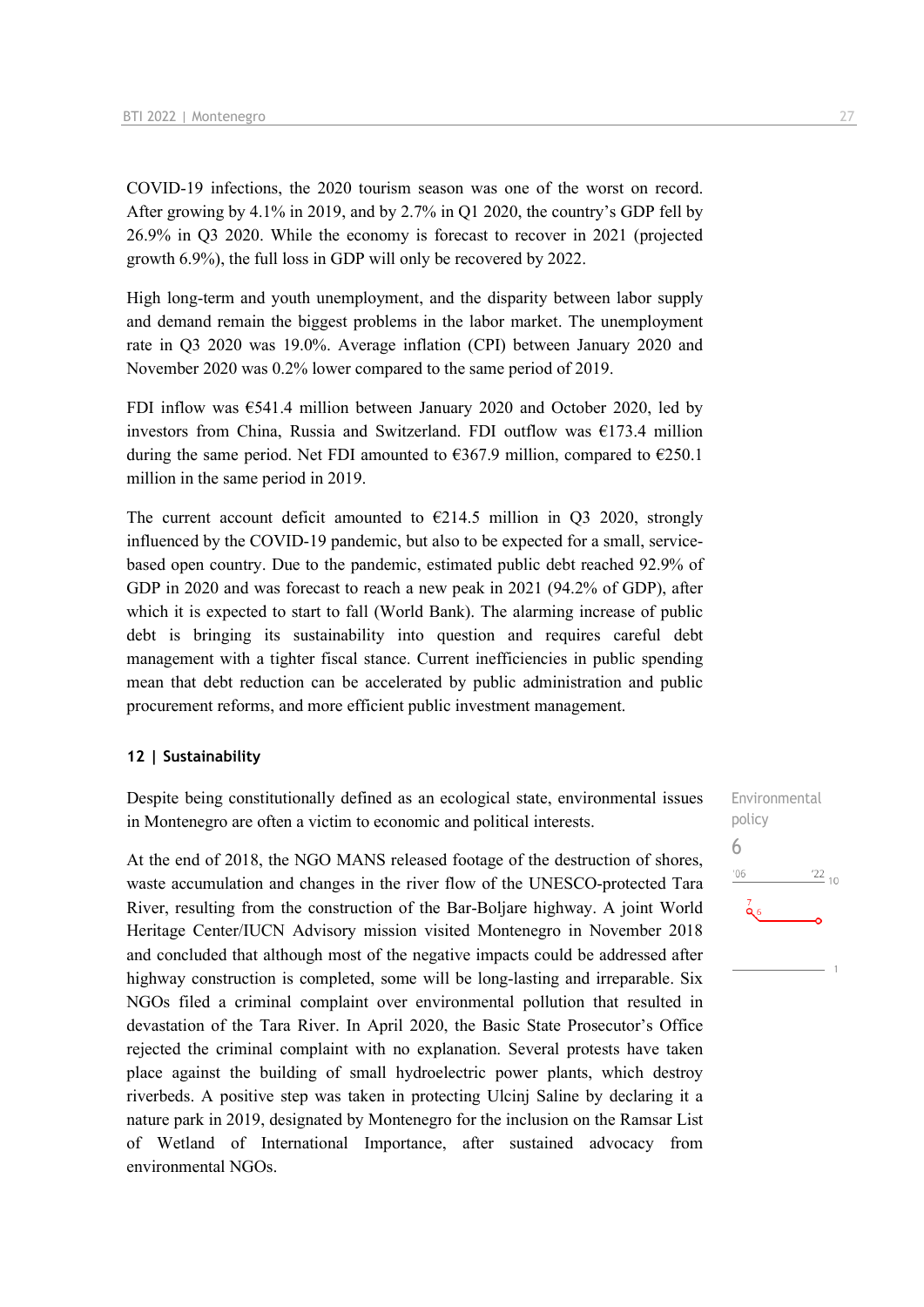The National Strategy on Climate Change sets out the vision that, by 2030, Montenegro will adapt to the negative effects of climate change and promote lowcarbon sustainable development. At the end of 2019, Montenegro adopted a law aiming to protect the country against the negative effects of climate change. In 2020, the government issued a new decree on activities that emit greenhouse gases (GHG). Montenegro has set a goal of reducing GHG emissions by at least 30% by 2030 compared to the base year of 1990. A scenario with existing measures (WEM) implies the reduction of emissions needs to be achieved by energy labeling, ecodesign, reconstruction of a thermal power plant, adoption of energy efficiency regulations for buildings, and a reduction in the share of biowaste in municipal waste. A scenario with additional measures (WAM) defines the reduction of areas affected by forest fires and increased generation of electricity from renewable sources as the most effective measures.

Waste management and water treatment plants are under construction, with several municipalities having their issues of water treatment addressed. Still, waste management remains one of the country's biggest problems regarding environment protection. According to the latest European Commission Report on Montenegro, progress in chapter 27 remains limited. Poor air quality is a problem in several municipalities, especially in Pljevlja, where air pollution is caused by the thermal power plant.

Primary school in Montenegro is obligatory (100% enrollment) and secondary enrollment is high (90%). However, preschool participation remains low. The quality of education remains an issue according to the 2020 European Commission Report. The latest PISA report from 2018 found that there are significant gaps in education quality. Montenegrin 15-year-old students attaining Level 2 or higher in mathematics, reading and science are 20 percentage points lower than the OECD's average. Moreover, people with vocational education training or a higher level of education attainment in Montenegro continue to find it difficult to find jobs that match their skill levels (high incidence of skills mismatch).

According to an EC report, the latest data (2018) shows that public spending on education amounts to 4% of GDP. The UN Education Index score for Montenegro, at 0.803, is one of the highest in Southeast Europe. Literacy is nearly universal (98.8%) and 91.6% of citizens have at least some secondary education, while tertiary enrollment is close to the regional average (56%).

Higher education institutions conduct studies in accordance with the European Higher Education Area, through study programs of academic and applied studies. A total of 285 study programs are conducted (271 academic and 14 applied study programs), and in addition to study programs, 8 lifelong learning programs are being implemented, as stated in the Final Report on the Implementation of the Higher Education Development Strategy 2016 - 2020.

Education policy / R&D 6 $-06$  $\frac{22}{10}$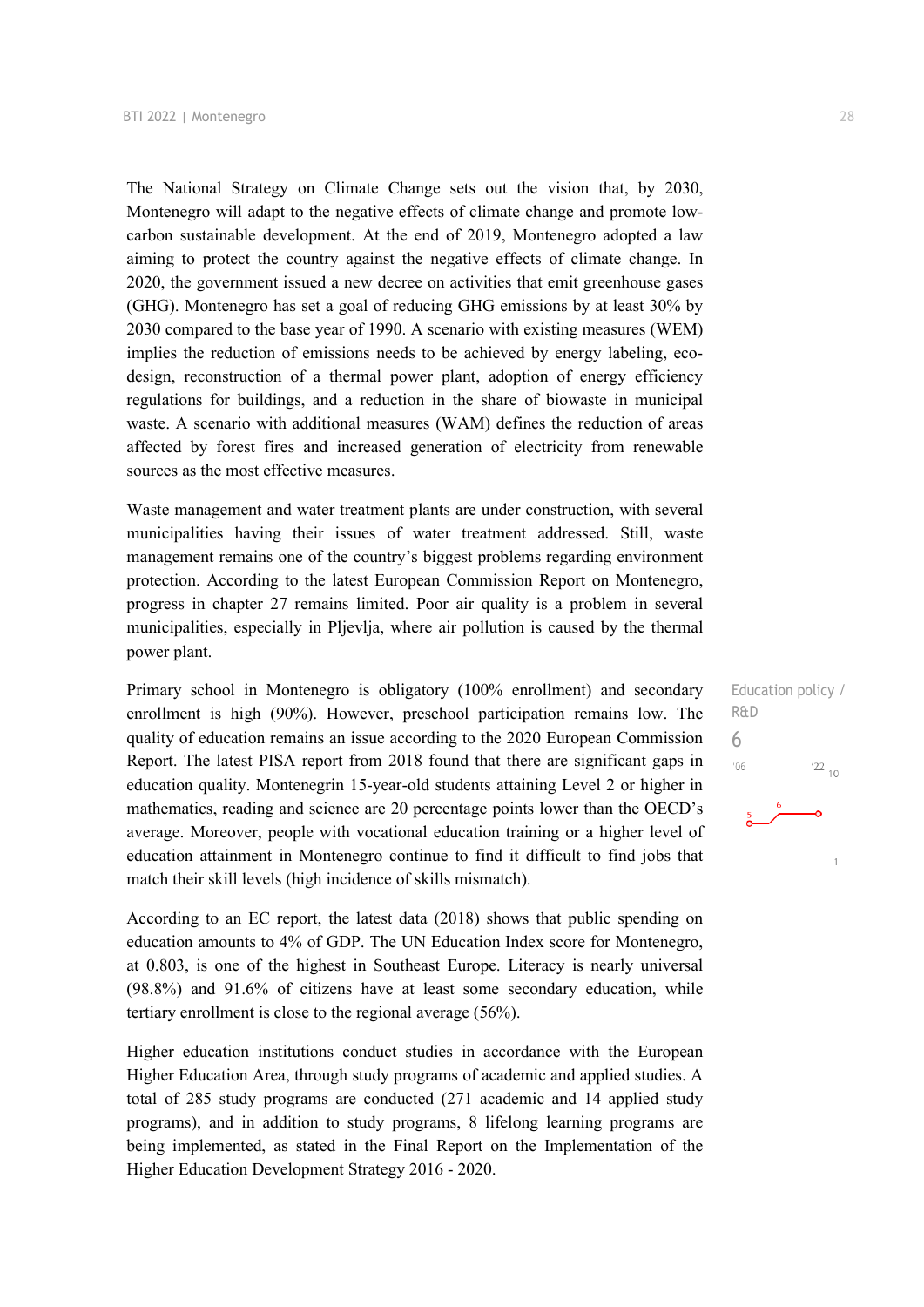Financial resources for research and development have increased to 0.50% of GDP in 2018 (compared to 0.37% in 2017), and the bulk of investment comes from the private sector, as stated in an EC report from 2020. The Science and Technology Park in Podgorica was established with the aim of providing support and strengthening the potential for economic growth and development in Montenegro, in partnership with the government, the Ministry of Science, and the University of Montenegro. They have a plan for a technological development center in the country, which should support the improvement of the innovation and entrepreneurial ecosystem. Montenegro is the first country in the region to adopt a Smart Specialization Strategy. In addition, a new Law on Innovative Activity was adopted, which puts forward the establishment of an Innovation Fund.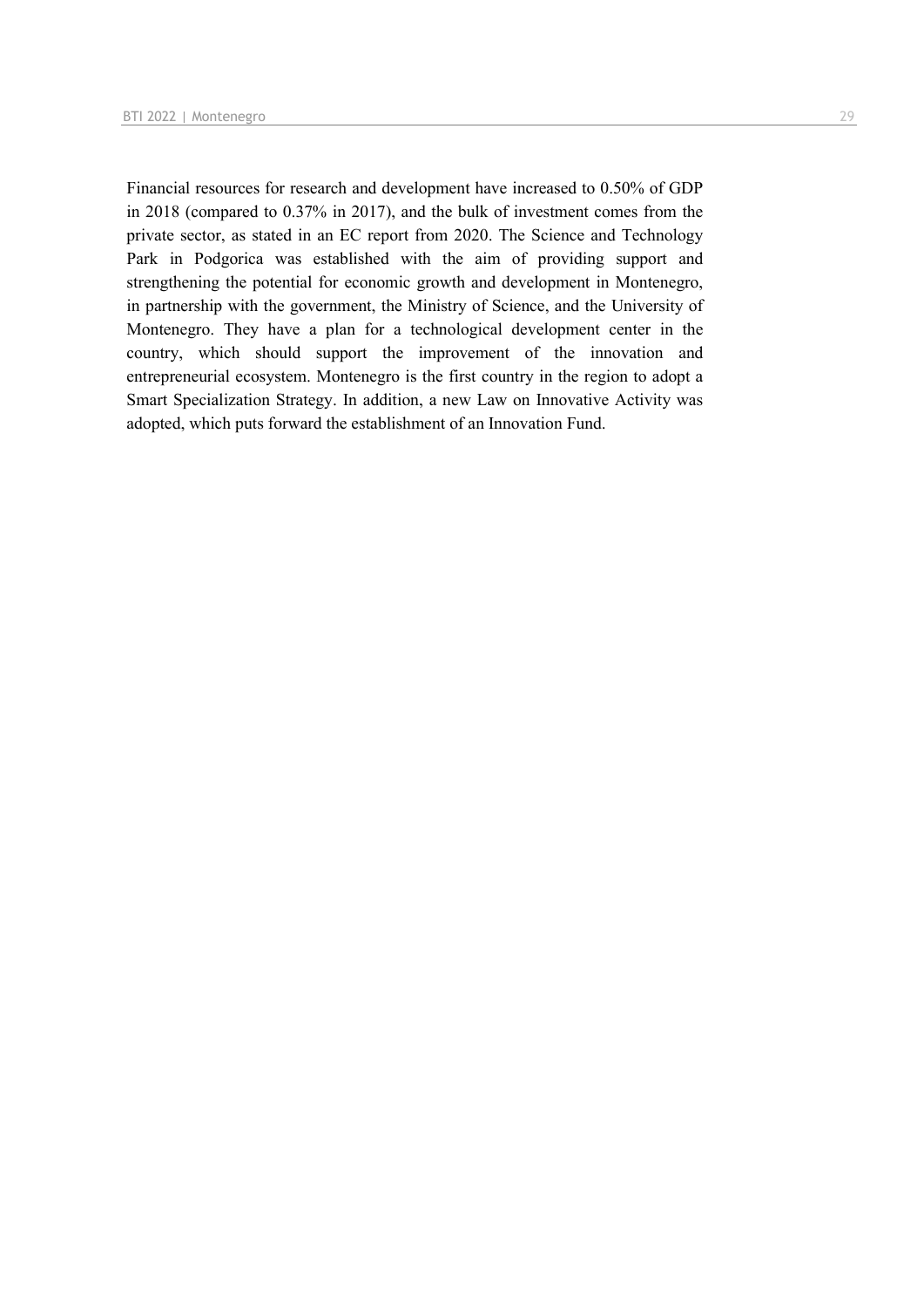## Governance

### I. Level of Difficulty

Key structural problems in Montenegro continue to be growing public debt and large public sector employment, including in state-owned enterprises, and high government spending, especially on salaries and pensions. Overcoming these requires the creation of a favorable environment for private sector development and a reduction of public sector employment, restructuring of state-owned enterprises and rationalizing public spending. 

Poor road infrastructure is one of the most severe infrastructural deficiencies. According to the road connectivity index in the WEF Global Competitiveness Report 2019, Montenegro ranked 129 out of 141 countries. As part of the EU enlargement Berlin Process, regional connectivity and institutional compliance in this area is defined as one of the government's priorities.  In an attempt to fulfill a long-standing promise to build a highway connecting the Adriatic port of Bar with Serbia (and with European corridors), in 2014, Montenegro entered into a risky project to build the highway, financed by a loan from China's EXIM Bank. That led to a huge increase in external debt and the IMF warned in 2019 that "a rush to complete the highway is likely to jeopardize Montenegro's fiscal sustainability." The completion of the first section after two delays was set for mid-2021, to coincide with the start of loan repayments. Uncertainty over the completion of this project has been further increased due to the COVID-19 pandemic. In June 2020, the Montenegrin government requested financing from the IMF under the Rapid Financing Instrument, promising no further construction of the highway or any other large capital expenditures that undermine debt sustainability until the outlook for public finances significantly improves. 

Much of the country's economic activity has been halted by the pandemic, which has had consequences for the labor market. The European Commission noted that the unemployment rate in Montenegro rose to 20.4% in January 2021, from 15.3% in March 2020. During the course of 2020, the World Bank estimated that about 9,000 to 20,000 citizens could fall into poverty due to the economic shock and that poverty could return to its 2013 level.

On January 31, 2021, the total number of COVID-19 infections was 61.659, while the total number of deaths was 805. According to Our World in Data, excess mortality in January 2021 was 18%.

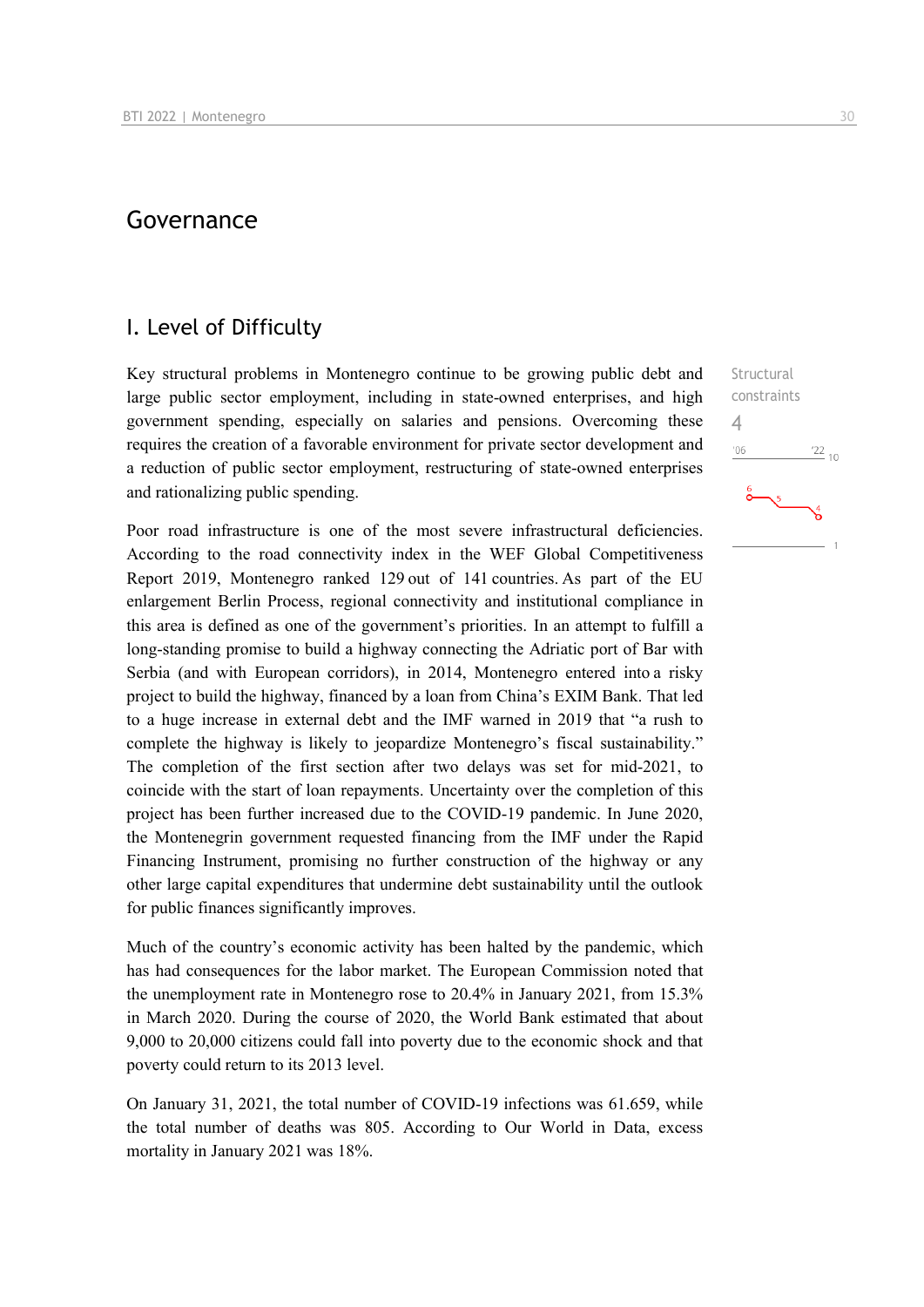Montenegrin civil society began to develop in the late 1990s. Civil society organizations (CSOs) have since become an important and irreplaceable actor in all societal processes.

According to data from the Ministry for Public Administration, in January 2020 there were 5,389 associations, 208 foundations and 119 foreign NGOs registered in Montenegro. According to the Strategy for Improving the Stimulating Environment for NGOs 2018 - 2020, NGOs are most active in the fields of culture, protection of human and minority rights, arts, education, agriculture and rural development, and social and health care.

The conditions for the stable functioning of CSOs are far from great in practice. Financial sustainability remains a key challenge. Amendments to the Law on NGOs introduced a new system of public funding for NGO projects and programs from 2018. Organizations rate it as more transparent than the one it replaced, although there are some shortcomings, including one related to the dynamics of its implementation. Not all ministries have shown interest in financing projects and programs of NGOs in their field through the new mechanism. Most NGOs continue to rely on international donors, especially EU funds which encourage partnerships and the inclusion of small local CSOs.

Several organizations operating at the national level are publicly well recognized for advancing the process of democratization. Most organizations working at the local level advocate for issues that are important to the local community. NGO initiatives, proposals and comments receive significant media attention, and their representatives debate many topics of public interest on a daily basis.

The participation of CSOs in policy and decision-making is enabled through different mechanisms such as participation in public hearings and working groups and other bodies, but this tends not to be substantive. Their level of engagement and influence varies from body to body. Involvement of CSOs in the new National Anti-Corruption Council, formed in January 2021, is a positive example.

For years, Montenegro was a functional multicultural society with very few violent incidents. Radical political actors had limited success in exploiting existing cleavages. However, in the last two years ethnic and religious divisions have deepened considerably, public discourse has been radicalized, and mobilized groups and protest movements have dominated politics. 

The adoption of the Law on Freedom of Religion in December 2019 decisively increased social polarization. It triggered a wave of protests and tensions that did not subside until the opposition won the election.  Nationalist rhetoric increased on all sides, during and even before the church protests.

Examples of historical revisionism increase, and nationalists on all sides celebrate "their" fascist collaborators. Serbian nationalists have repeatedly requested the



|     | Conflict intensity |
|-----|--------------------|
| 4   |                    |
| '06 | $^{22}_{-10}$      |
|     |                    |

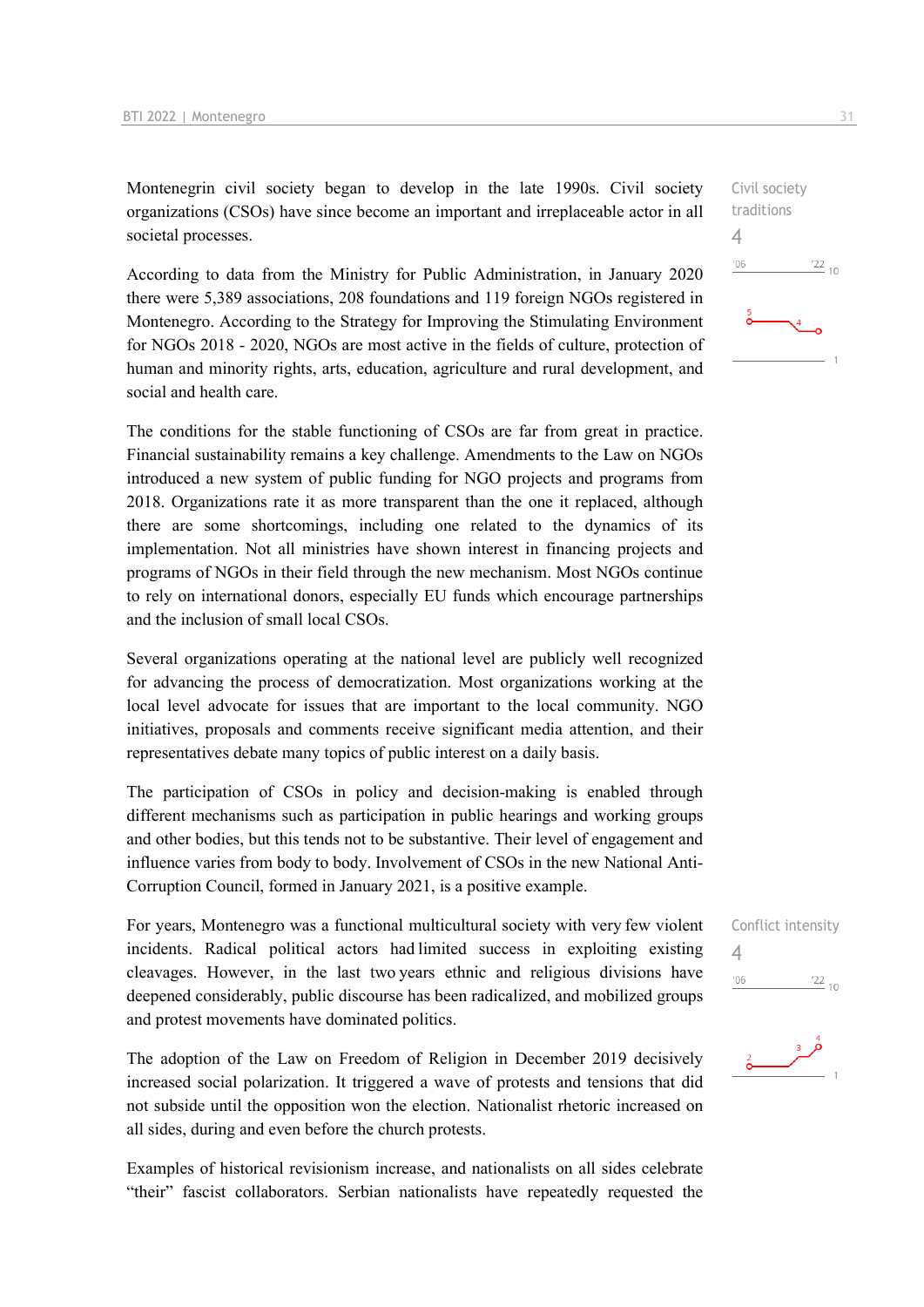construction of a monument to the Chetnik commander known for crimes against the civilian population, Pavle Đurišić. Montenegrin nationalists celebrate their collaborationist, Krsto Popović, the commander of the Quisling Montenegrin National Command. A few years ago, a request for his rehabilitation was made, and in 2020 an initiative was launched requesting the erection of a monument to Popović in Cetinje. In previous years, Bosniak national parties have advocated for one street in Petnjica to be named after the commander of the Quisling Muslim militia and war criminal, Osman Rastoder.

The targets of such rhetoric are often anti-fascist monuments. In 2020, three partisan monuments were damaged in separate incidents. First, in May 2020, a plaque was broken on the monument on Ravni Laz in Piperi, the place where the decision to raise the Thirteenth of July Uprising in 1941 was made. Then, over a couple of days in November 2020, first a bust of Moša Pijade in Podgorica was defaced with nationalist messages, and then the Monument to the Fallen Soldiers on the Savina in Herceg Novi.

Both political celebrations and election campaigns often display aggressive nationalism.  The nationalist rampage in the days after the parliamentary election brought out fascist symbols and songs. Violent incidents and attacks on Bosniaks/Muslims were recorded in several cities. In Pljevlja, the premises of the Islamic Community were damaged, graffiti with hate messages was written, and citizens were physically attacked. Worryingly, for some of them, this was not the first time they had experienced such attacks. 

In 2020 alone, there were numerous attacks on individuals and property and cases of endangering security due to religion and ethnicity, which are protected characteristics. Prosecutors often classified the crimes as misdemeanors accidentally or intentionally, ignoring the attacks' motives, thereby artificially reducing the number of misdemeanors with an ethnic or religious motive.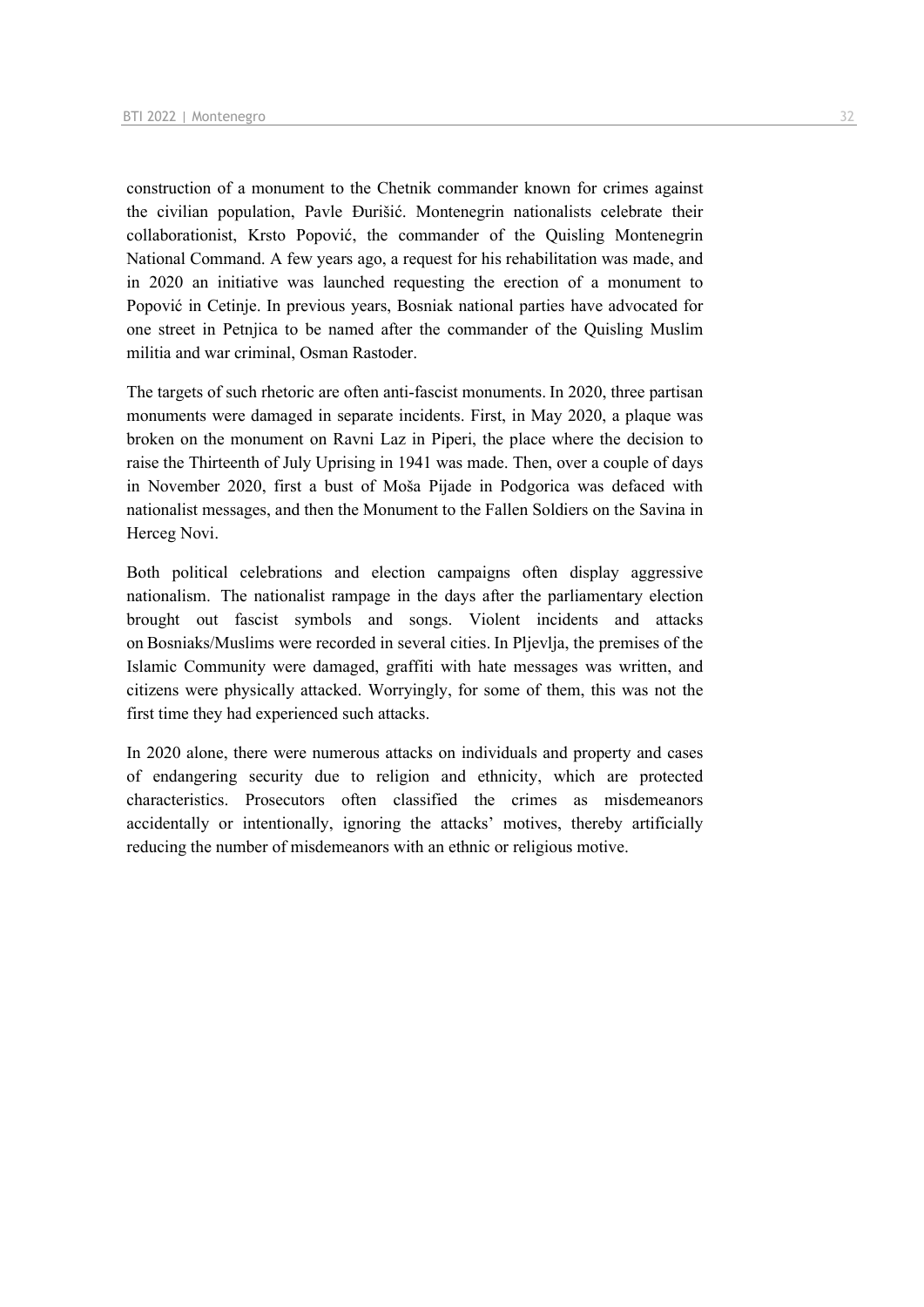## II. Governance Performance

#### **14 | Steering Capability**

The government sets strategic priorities, but there is a deficit in prioritizing and organizing its policy measures accordingly. EU membership remains the country's main strategic goal. The EU is a key factor supporting the country's democratization and various reforms. Lobbying is conducted on an almost daily basis, but there is no precise information about the impact business and other stakeholders have on government policies.

Government priorities are set forth in the prime minister's inaugural speech, annual and medium-term work programs. The public administration reform agenda aims to establish a comprehensive system of planning, coordination and monitoring of the implementation of public policies. The government took the first steps by adopting the Medium-Term Work Program for the period 2018 - 2020. However, there were no significant differences in the process of planning and evaluation of the government's annual work. Three medium-term work programs involving selected ministries have been adopted so far, outlining opportunities for improvement; these programs are focused on annual rather than three-year plans.

The new government altered established practice by submitting the prime minister's inaugural speech to parliament a few days before the voting session. Inaugural speeches contain the government's future priorities, although with no clear deadline for final results and success. This could be achieved through the adoption of a new medium-term work program and annual programs. As of January 2021, the government had not yet adopted an annual work plan or budget for 2021.

During the COVID-19 pandemic, the government introduced four packages of financial measures to help the hard-hit local economy which is largely dependent on tourism. Among other support measures for businesses and citizens, the government granted delays in tax filing and loan repayments, provided loans for companies, and expanded the range of social benefits.

The new government set confronting the pandemic and developing a sustainable health care system as its goals. Despite the new measures, Montenegro retains a very high infection rate. Vaccinations of the local population had yet to start at the end of January 2021.

**Ouestion** Score

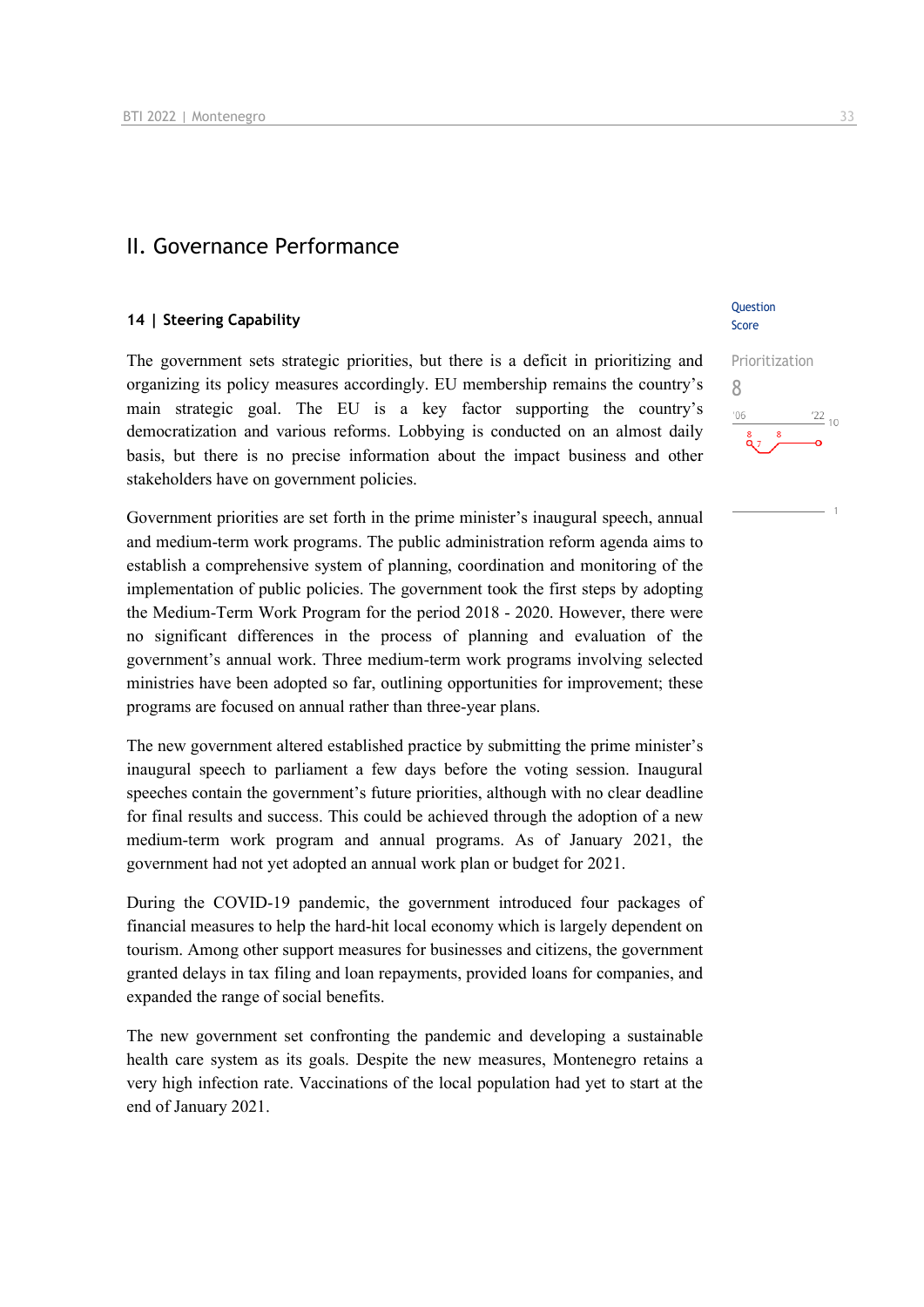The government has limited success in implementing policies, primarily due to lacking political determination and the capacity to enforce laws.

Montenegro has taken significant steps in the EU negotiation process, but recent progress remains limited. In June 2020, the last negotiating chapter was opened, but no new chapter was closed. Although efforts were made to harmonize the legislative and institutional framework with the EU acquis, their implementation was inadequate, and therefore concrete results are yet to be seen. Issues related to the rule of law remain the most challenging.

To improve the practical effects of reforms, the new government was required to pass certain laws as a precondition for specific actions. For example, in the field of anti-corruption policy, the adoption of a Law on the Origin of Property and a Law on Lustration was announced, to improve accountability for possible abuses during the performance of previous governments. The civil sector in particular points to the need to amend and improve legal solutions granting access to information in order to effectively oversee the work of government and areas that are sensitive to corruption.

The government response to the COVID-19 pandemic often restricted certain rights that required an assessment of justification and proportionality. NGOs brought initiatives to the Constitutional Court to assess the legality of measures that restricted the right to privacy, right to vote, freedom of movement and assembly. In a number of cases, the court ruled that the measures adopted were unconstitutional.

The government demonstrates a general ability of policy learning, but its flexibility is limited. Learning processes somewhat affect the routines and the knowledge foundation on which policies are based.

The planned quality system for monitoring and evaluation is yet to be soundly established. Although the basis for measuring the effects of policies through a medium-term work planning system has been established, the government remains focused on outputs rather than outcomes, as the work reports illustrate. This reform is expected to take years, especially if it is to reach all the way down to the lowest administrative levels.

The government receives support for reforms through international cooperation and the engagement of European experts in various sectors. Civil society representatives are involved in the policymaking process, primarily through public hearings and working groups, but they are often dissatisfied with the quality of cooperation from the authorities, pointing out that their participation only serves to meet formal requirements.

A good example of this is the successful adjustment of the education system to COVID-19 pandemic conditions, and the continued adjustment at the beginning of the new school year. Correcting errors from the first phase and creating a flexible system was achieved in complex and unprecedented conditions.



7

 $'06$ 

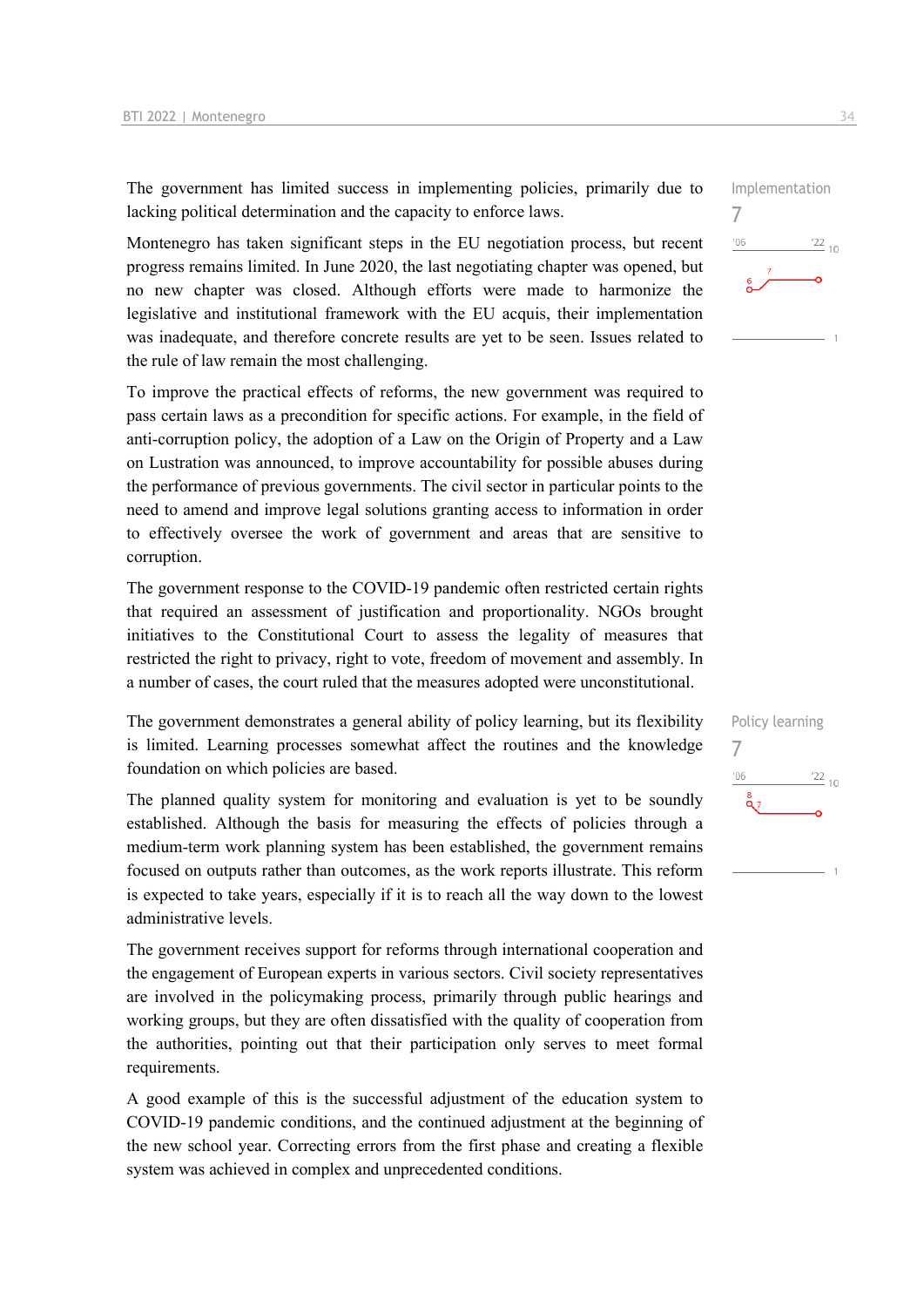#### **15 | Resource Efficiency**

Efficient use of human, financial and organizational resources is not a characteristic of the Montenegrin authorities and the country's resources have traditionally been exploited for political benefit.

The pandemic exposed Montenegro's key vulnerabilities and highlighted the urgent need for fiscal management to increase the efficiency of public spending, the need to enable a level playing field for the private sector, boost entrepreneurship, innovation and broad-based growth, and strengthen institutions while increasing their accountability.

The government usually publishes a budget proposal and the adopted budget, as well as reports on budget execution. The budget for 2021 was not adopted within the set deadline, and the government opted to use temporary financing until March 2021. The government blamed a short time limit in which they could not get enough reliable data on the complex and difficult economic situation. Due to the high fiscal deficit, the new government was swiftly forced to borrow additionally through the issuance of government bonds. The borrowing was criticized by members of parliament for non-transparency.

Efficient human resource management is one of the major challenges facing the public administration. The systematic optimization of the public administration, recognized as a priority, has not been successful. With the EU's impetus, the previous government committed to a reduction of up to 10% of civil servants at the local level and 5% at the central level by the end of 2020. However, it failed in this reform, and in fact the number of employees at the central level increased, while the numbers at the local level were only slightly reduced. Except for a severance pay offering, an effective program for individuals leaving state administration has not yet been established.

To optimize the administration and strengthen efficiency, the new government decided to reduce the number of ministries, and senior management. The first managerial appointments in the public sector under the new strategy, as well as changes to the related legislation, have raised concerns that the new government may continue with the practice of political appointments.

Efficient use of assets 5 $^{\prime}06$  $122_{10}$  $0, 6$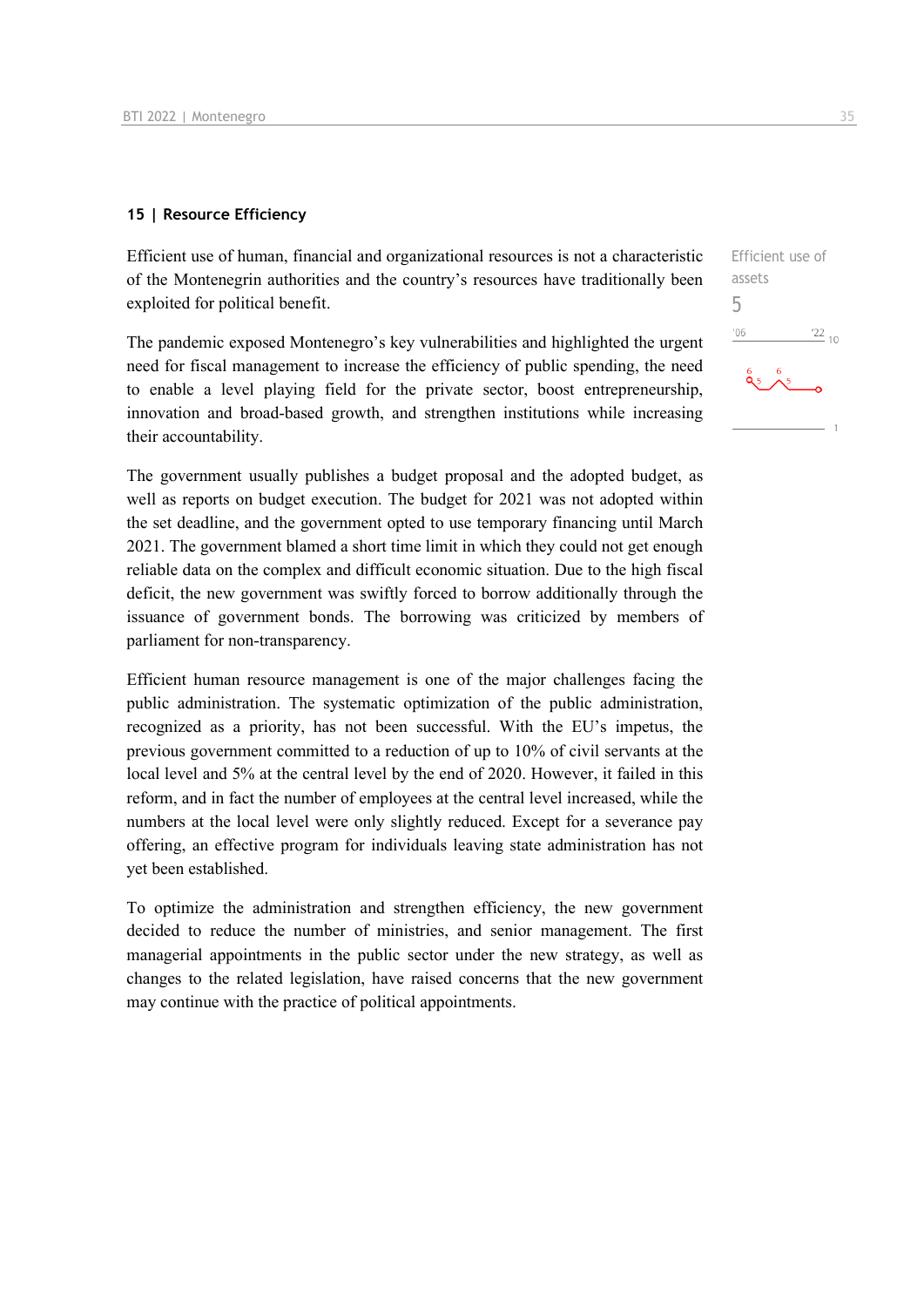Although steps have been taken on policy planning reform, the establishment of a system that provides insights into the tangible outcomes of implemented policies and that generates information needed for policy change is expected to take years

The Office for European Integration within the office of the prime minister coordinates Montenegro's efforts toward European integration. It is responsible for coordinating everything associated with the Stabilization and Association Process as well as with authorities from EU institutions. Policy coordination is concentrated in the general secretariat of the government.

The first three-year medium-term work program – which covers key segments of the work of the government and its departments – expired in 2020. Its quality has been affected by poor implementation and monitoring. The new government, formed in December 2020, has yet to prepare a medium-term or 2021 work program.

The first steps toward improving strategic policy planning were taken through the 2018 Decree on the Method and Procedure of Development, Alignment and Monitoring of the Implementation of Strategic Documents. The decree and methodological guidelines define the steps in the preparation and mandatory content of strategic documents, but the real effects on the ground are yet to be seen. The process can be improved by involving and consulting the public in the preparation of strategic and other documents, which is currently unsatisfactory.

The National Coordination Body for Infectious Diseases consists of government members and health officials, and coordinated the response to the COVID-19 pandemic. Controlling the spread of the pandemic was initially successful and at one point Montenegro was even declared free from COVID-19. Thereafter, unsuccessful coordination and political influence led to a decline of public confidence in the work of the body. The police and prosecutors failed to ensure full compliance with rules, particularly on mass gatherings.

In December 2020, the new government formed the Council for the Fight Against COVID-19, composed of government members and health officials. A Commission for the Protection of the Population from Coronavirus was established at the Ministry of Health. Additional measures, including a national strategy for vaccination were adopted, but the epidemiological situation had not improved by early 2021.

7

 $106$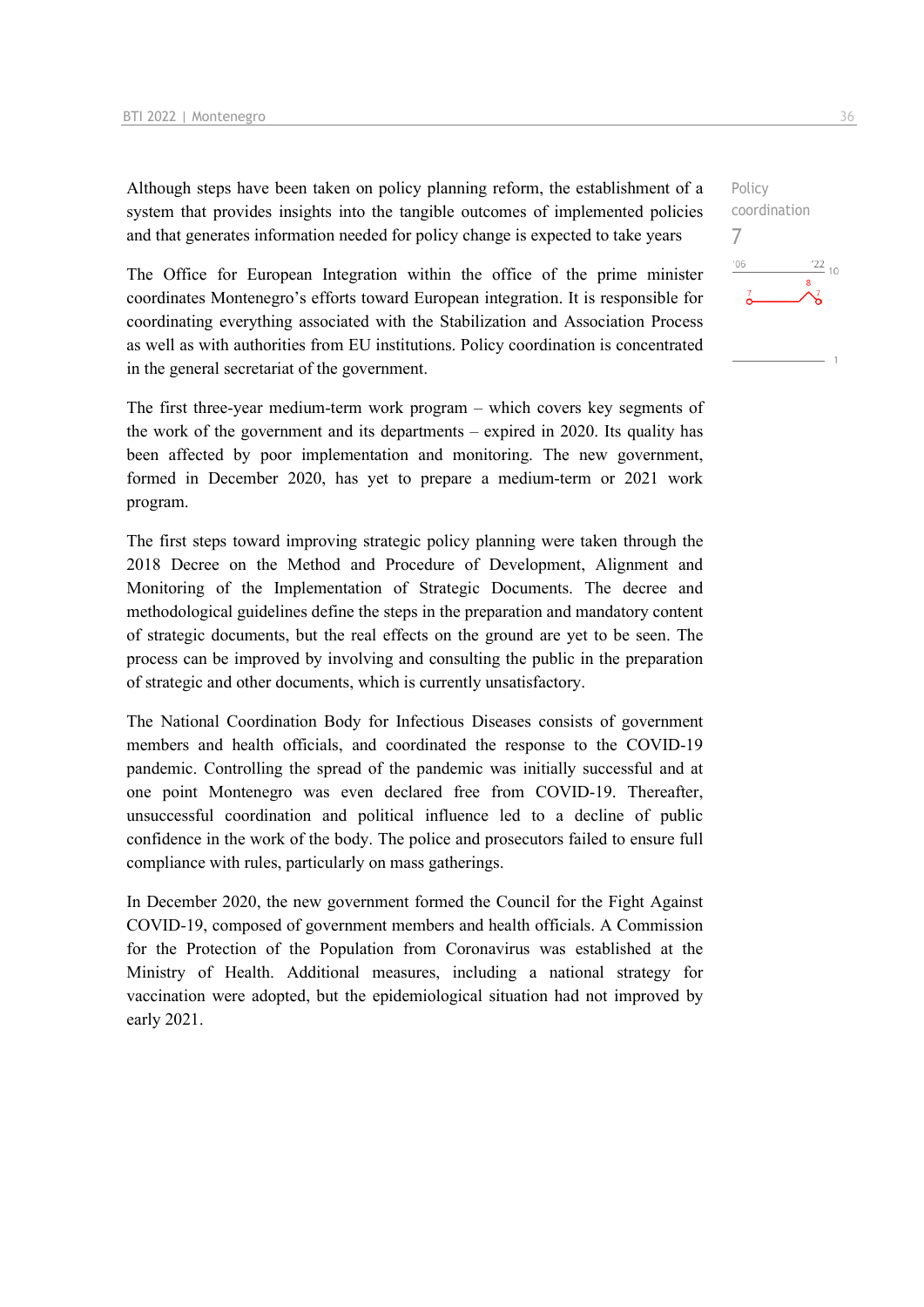The government lacks the will to contain corruption. There is a lack of determination and efficiency in the fight against corruption from Montenegrin institutions. Montenegro has signed relevant international conventions and the legal framework has been positively assessed by international institutions, but illicit enrichment is still not criminalized. Although much has been achieved in terms of the institutional and legislative framework, implementation and results have been lacking for some time.

The establishment of the Anti-corruption Agency (ACA) and Special Prosecutor's Office (SPO) have changed little. ACA has never gained credibility or enjoyed public trust, primarily because it is susceptible to political pressure, selective approach, and is seen to retreat from those in power. It has become more active recently with a change of management, but its decisions are still frequently criticized for alleged political bias. ACA's decisions are not only challenged by the public but also by the Montenegrin courts. In August 2020, the Administrative Court annulled an ACA decision, which found no conflict of interest in Prime Minister Đukanović granting a concession for the construction of a small hydroelectric power plant to a company owned by his son in 2016.

Control of the financing of political entities and election campaigns consists mainly of administrative and technical checks, without substantial control. In the last election cycle, ACA prepared an improved methodology for control of campaign funding and administrative transparency. However, the control process itself is not sufficiently transparent or comprehensive. Checks on the assets of public officials are mostly technical. ACA has found no cases of unexplained enrichment, although it is publicly known that the property of officials is often inconsistent with their reported income.

Similarly, SPO has been publicly accused of a selective approach and succumbing to political pressure. The prosecution's capacities are limited, especially regarding anti-money laundering and complex financial investigations. Results in the fight against high-level corruption are few. In January 2021 the government announced a new approach in the implementation of anti-corruption policies and created the National Council for the Fight against High-Level Corruption.

Public procurements are also sensitive and vulnerable to corruption, even if the legal framework is in line with EU legislation. The latest EU report was more favorable than previous ones but still highlighted the need for Montenegro to implement new laws on public-private partnership and public procurement, which were adopted in December 2019, as a priority. The European Commission noted that the State Audit Institution (SAI) has improved its institutional capacity and is implementing its 2018 - 2022 strategic development plan. All SAI reports are published, but few individual audit reports are submitted to the parliament. Furthermore, parliament does not ensure structured follow-up on SAI recommendations.

 $\frac{22}{10}$ 

Anti-corruption

policy 7 $-06$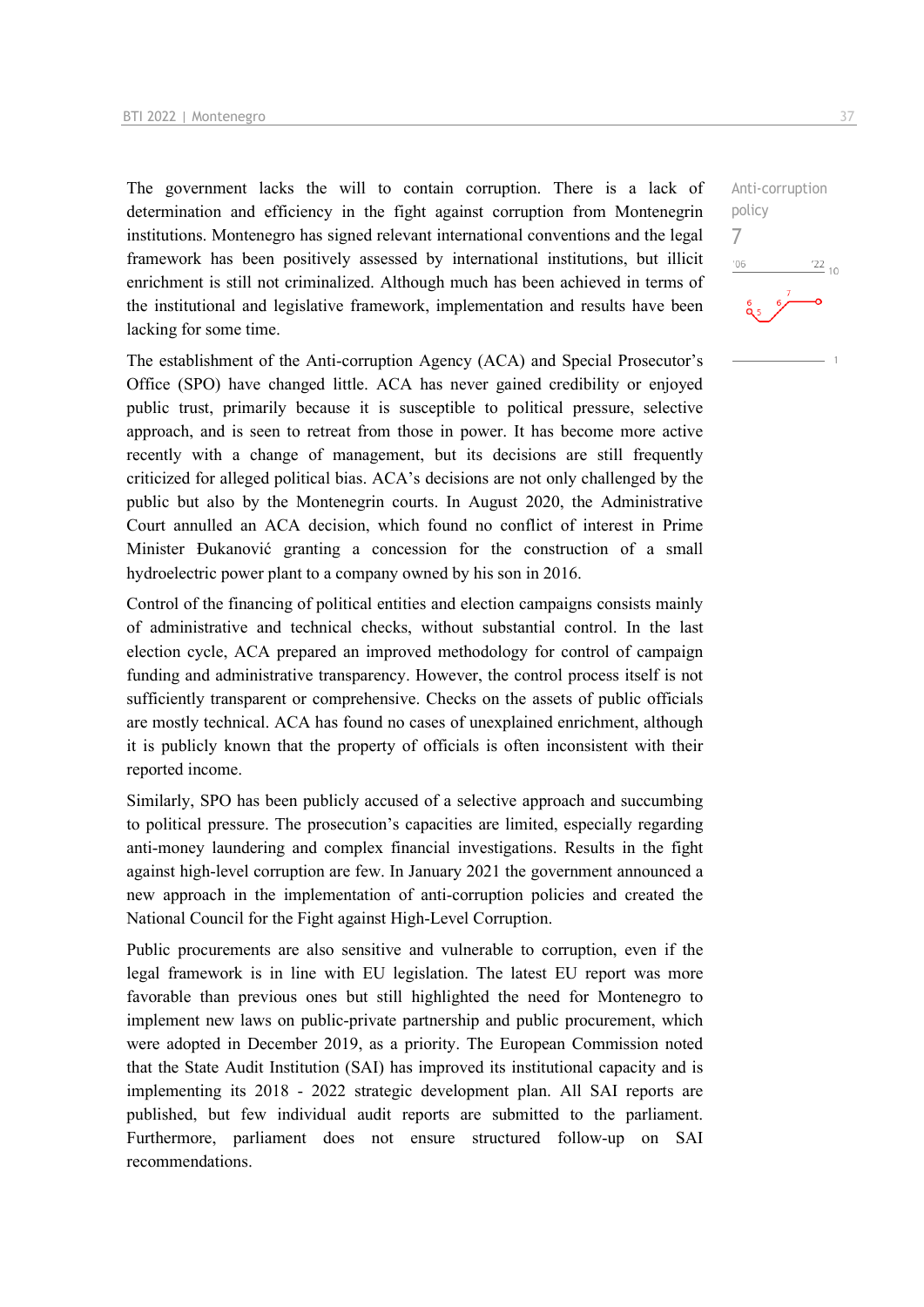A new law on free access to information is in preparation, but public consultation was put on hold due to the COVID-19 pandemic. Civil society was dissatisfied with proposed changes introducing new restrictions on the right of access to information, a concern echoed by the European Commission.

#### **16 | Consensus-Building**

All major political actors agree on establishing democracy as a strategic, long-term goal. European and Euro-Atlantic integration remain key strategic priorities, although NATO membership remains a polarizing issue even after accession. The new governing majority is highly heterogeneous when it comes to foreign policy, and national and identity issues, which generate concerns regarding the future direction of the country. To overcome differences, representatives of political coalitions signed an agreement to responsibly implement all international obligations, strengthen and improve cooperation with NATO, rapidly implement all the reforms necessary for European integration, depoliticize key government institutions to fight corruption and crime, and refrain from initiating any changes to national symbols.

While all major political actors agree on establishing a market economy as a strategic, long-term goal, there are divisions over whether to embed sociopolitical safeguards or implement a neoliberal approach.

Reform forces in Montenegro cannot always control strong anti-democratic actors, but they significantly limit their influence.

The state institutions and political parties are the most influential actors, but the media and NGOs also play a very important role. The international community plays a major role, primarily through the Delegation of the European Union to Montenegro and the activity of some foreign embassies. Other influential actors include economic lobbies, often linked with public officials and distinguished entrepreneurs, but also with tycoons who are often associated with criminal groups by the media. Some visible lobbies (e.g., construction and finance) sometimes act from anti-reformist positions.

In 2020, the Serbian Orthodox Church (SOC) in Montenegro demonstrated its strong political influence and power to stop public policies that it did not like. The SOC emerged victorious out of the conflict with the then-government over the Freedom of Religion Act. Its engagement decisively influenced the outcome of the elections in which the DPS lost power.

Although some SOC representatives said the church reluctantly entered politics to protect its vital interests - announcing its withdrawal from political life with changes to the Law on Freedom of Religion - it continued to engage in politics after the election. People close to the SOC have subsequently been appointed to high governing positions.





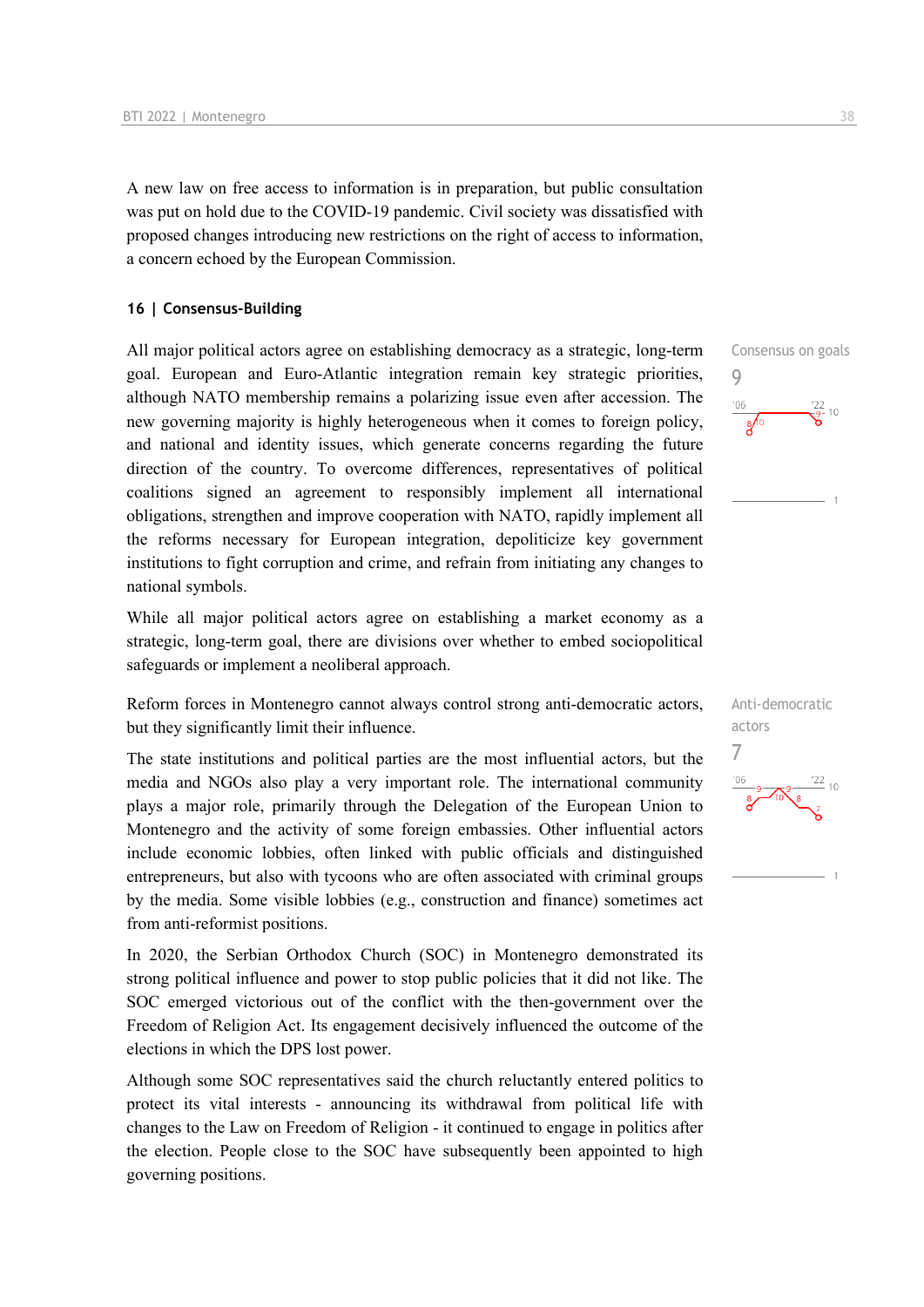Ethnic/national identity divisions remain deep in the political, cultural and social sphere, and come to fore during election campaigns. The political leadership has not been successful in preventing cleavage-based conflicts from escalating.

The division between Serbs and Montenegrins remains the most sensitive and present; it has not abated since the 2006 independence referendum. The political leadership has done little to reduce this division and build bridges that would help to forge social cohesion. On the contrary, political elites have fueled and deepened the rift to mobilize the electorate from year to year. In the last two years this cleavage has escalated, creating a conflict potential that is very difficult to manage.

While there is national consensus over EU membership, membership in NATO still illustrates how severely society is polarized, bringing many ethnic, religious and political differences to the surface.

The political leadership accommodates civil society actors on some issues while tending to ignore them on others. Government rhetoric occasionally emphasizes readiness to work with CSOs, but wanes when the government is criticized by CSOs. Members of some political parties continue to label NGOs foreign agents, mercenaries, and "Sorosoids."

Two key mechanisms for CSO participation include public hearings in preparation of laws and strategies, and participation in working groups and other bodies. Public hearings are not legally mandatory for defense and security matters, the annual budget, in extraordinary, urgent, or unforeseen circumstances, or for minor issues. This list of exemptions leaves space for governments to abuse their power of discretion. Many NGOs complain that many of their proposals and suggestions are rejected during public hearings, and they criticize how final decisions are explained.

In 2020, the prime minister invited representatives of NGOs, media, political parties, and the academic community to a dialogue on key topics for European integration, as part of the Alliance for Europe initiative. Some of the resulting initiatives and suggestions were accepted, but most NGO participants remained dissatisfied with the lack of action following their proposals.

The Council for the Development of NGOs comprises an equal number of state officials and civil society representatives. A European Commission report from 2020 stated that although this body intensified its activities in 2019, it still lacks visibility and outreach to local CSOs in more remote areas.



Civil society participation 7 $-06$  $\frac{22}{10}$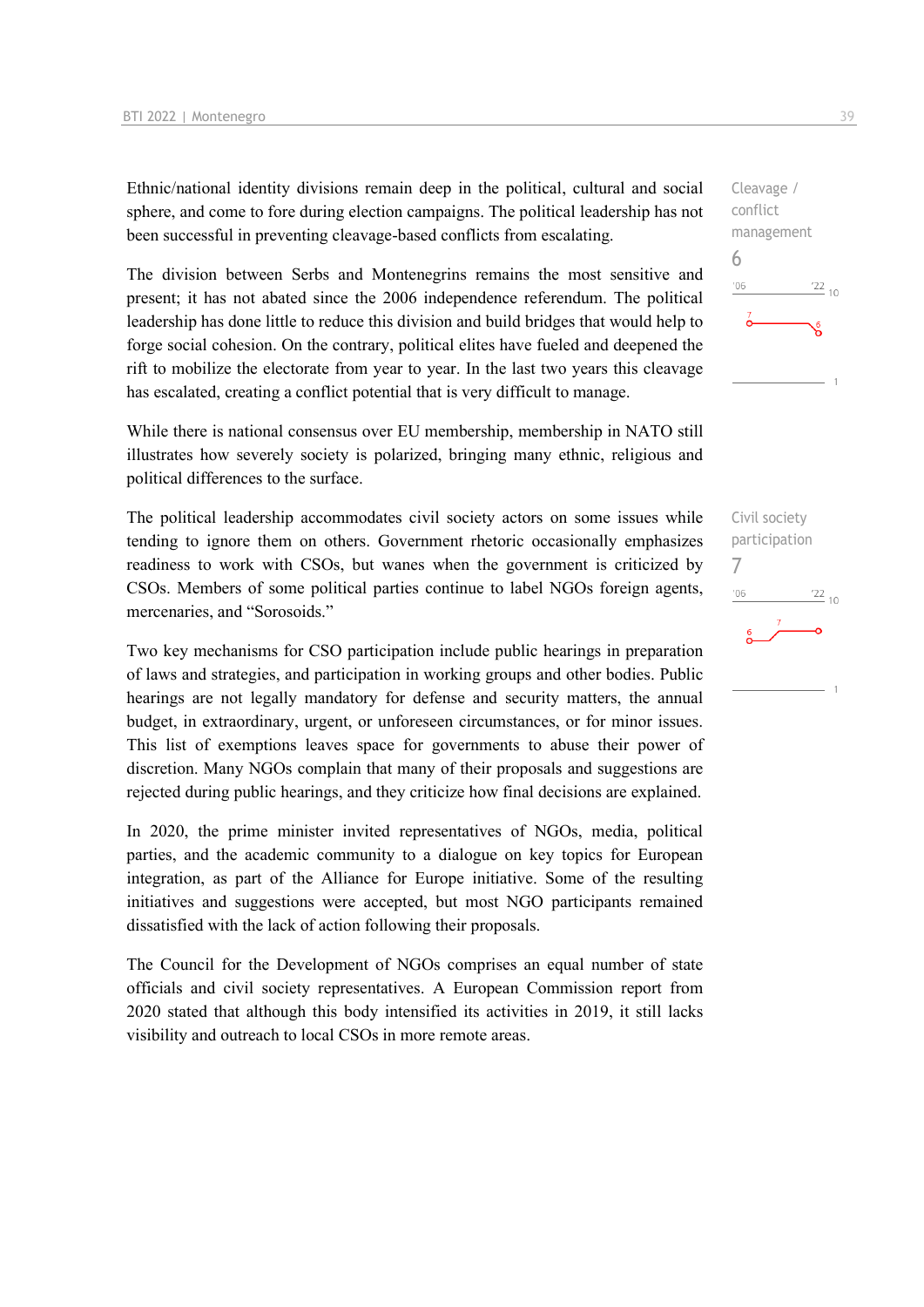In 2020, the Montenegrin parliament founded a Documentation Center that will collect statements and sentencing decisions on war crimes. Command responsibility for 1990s war crimes has not been challenged, but no high-ranking official has faced accusations. Earlier proceedings were conducted primarily against lowranking officers.

Polarization and blaming the other side for war crimes remains ever present in Montenegro. In a recent study by the Center for Civic Education, 41% of people living in Montenegro refused to say whether Montenegrin citizens have committed war crimes in the former Yugoslavia, 27% said that Montenegrin citizens had not committed war crimes, and 31% said that they had. A total of 37% claimed that war crimes against Montenegrin citizens had been committed.

Representatives of the Democratic Front, a major movement that supports the government in parliament and includes the new chair of the human rights committee, has repeatedly denied the Srebrenica genocide in the parliament.

#### **17 | International Cooperation**

The government has utilized international assistance to achieve long-term goals. It has successfully used assistance to create a roadmap of political and economic development, but it lacks specifics to mitigate several issues, which sometimes negatively affect support.

The EU continues to provide the most significant support to Montenegro. Since the outbreak of the pandemic, the EU has provided  $\epsilon$ 53 million in grants and an additional €60 million under extremely favorable credit facilities. This support is intended to improve health services and help the most affected sectors and individuals.

In May 2020, the government passed the Information on the Instrument for Pre-Accession Assistance of the European Union (IPA III) for the period 2021 - 2027 and announced the beginning of preparing programs IPA 2021 and IPA 2022. In contrast to previous practices, in IPA III, the amounts of financial support for countries will not be defined in advance, but there will be a single, common budget for all IPA beneficiary countries.

Reconciliation 6  $06'$  $\frac{22}{10}$ 

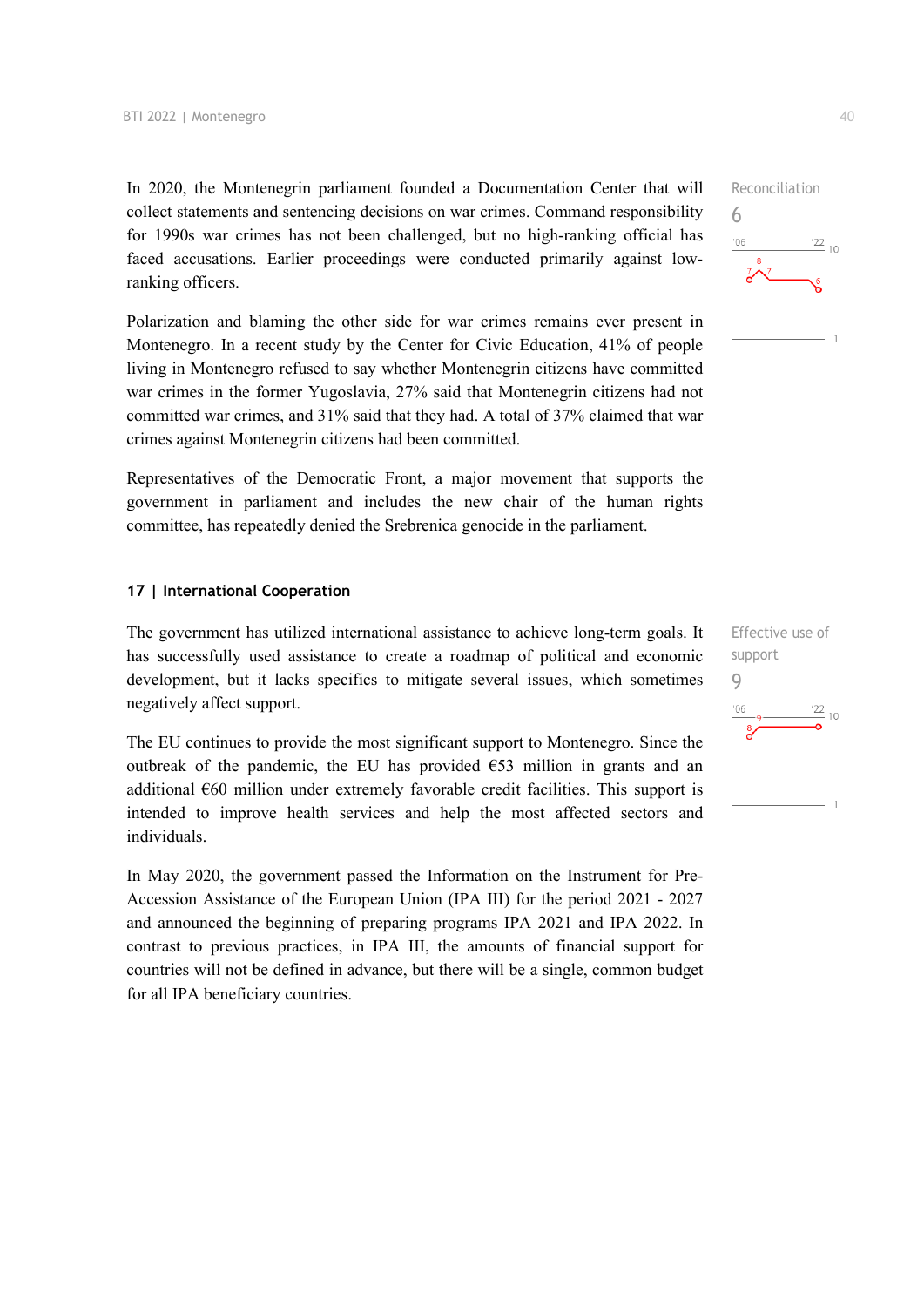The European Commission has assessed that Montenegro has a good level of preparation in the negotiation chapter 31: Foreign, security and defense policy. The country continues to fully align with EU positions and to participate in EU crisis management missions and operations under the common security and defense policy.

Montenegro also maintains good cooperation with international organizations and actively engages in NATO activities. It actively participates in regional cooperation and maintains good relations with its neighbors, with the exception of tense relations with Serbia in recent years.

The change of power following the 2020 general election raised suspicions that the new government, in which pro-Russian and Serbian Orthodox Church-related parties dominate, will alter the country's Western course and relations with NATO. However, before forming the government, the ruling majority promised to respect NATO membership, and Prime Minister Zdravko Krivokapić repeated this during his visit to NATO HQ in December 2020. The government also reiterated it will continue to follow the EU's foreign and security policy, including sanctions toward Russia.

The leadership has promoted regional and international integration and Montenegro's good relations with neighboring countries have often been praised by the EU.

Relations with Serbia have deteriorated in the last two years, culminating in the adoption of the Law on Freedom of Religion in 2019. Serbia interfered in Montenegrin 2020 elections through the support given to the SOC, media influence and even statements from highly placed officials.

In November 2020, the Serbian Ambassador Vladimir Božović was declared persona non grata in Montenegro. The old government argued that Božović had interfered in Montenegro's internal matters after he paid respect to "Serbian liberators" of Budva and claimed that controversial decisions of the Podgorica Assembly in 1918 were an expression of the free will of the people. The new government announced the intention to improve relations with Serbia, but there is no indication that communication will improve anytime soon. Many are worried that the ideological positions of the government could lead to the deterioration of relations with other neighbors in addition to Serbia. Prime Minister Krivokapić already endangered relations with Bosnia and Herzegovina by congratulating Republika Srpska's prime minister on an unconstitutional holiday.

The border with Croatia has been under an interim regime since 2002. Both countries agreed to seek a diplomatic solution or to adhere to the decision of an international court if an agreement is not reached bilaterally. Montenegro and Croatia have a strong record of cooperation and both governments express full commitment to solving this issue through dialogue.

8



9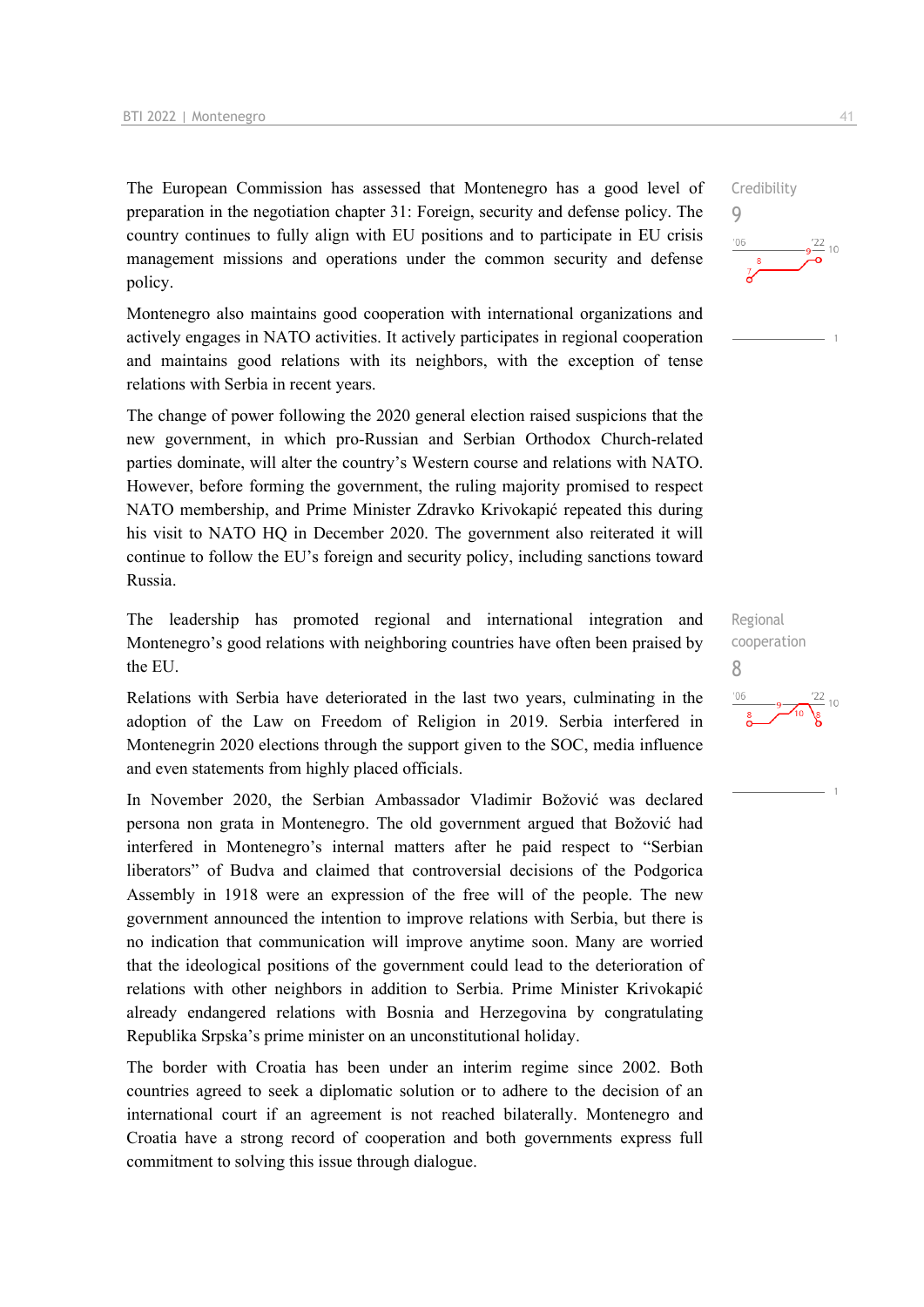# Strategic Outlook

The change of government after the 2020 elections marked the end of 30 years of DPS rule. However, it did not automatically put an end to the political turbulence of recent years. The biggest challenge for the new government will be dealing with political differences and facilitating dialogue in politics and institutions. There is a strong need for professionalization and depoliticization of institutions after decades-long capture by DPS.

The new government's stated priorities include implementing reforms necessary for European integration, such as an anti-corruption policy, improving election legislation, improving relations with neighboring countries, economic recovery and economic support after the pandemic, and ensuring a healthy environment. The key question is whether the political elites can reach a consensus on these important issues necessary for the fulfillment of political criteria and progress in the EU integration process. If that happens, Montenegro has the potential to escape the stalemate of recent years in terms of progress toward EU integration. If this is not the case, a period full of political tension and slow reform awaits.

The Montenegrin government appears to be set to continue existing foreign policy, but many issues and challenges will be difficult to solve through consensus for the heterogeneous ruling majority. This has the potential to weaken the government's stability. The most important test for the pro-Western orientation of the government will not be direct relations with the EU, NATO, and other Western partners, but its ability to maintain good bilateral relations with countries in the region and resist the negative influences of non-Western actors such as China and Russia.

It is also important that the new convocation of parliament agrees on key reforms – the adoption of new election legislation and the election of judicial officeholders. These require a two-thirds majority, requiring cooperation between the government and opposition.

The public has high expectations from the new government, including the potential for new dynamic democratic processes, now that the old guard have been removed from power. However, there are many doubts over what this new path should and will look like. There is open tension between the new government and President Đukanović (the leader of DPS). Political consensus-building is necessary for the country to avoid descending into a state of political and institutional crisis.

An important question is whether the new government can resist the growing tendencies of ethnonationalism and the clericalization of society. In Montenegro, the potential for ethnonationalism has been underrated for years; however, with recent major changes and political radicalization, it has surfaced. The challenge for the new government will be to direct its identity policy toward the promotion of cultural and social characteristics common to all citizens of Montenegro, instead of emphasizing ethnic and religious exclusivity.